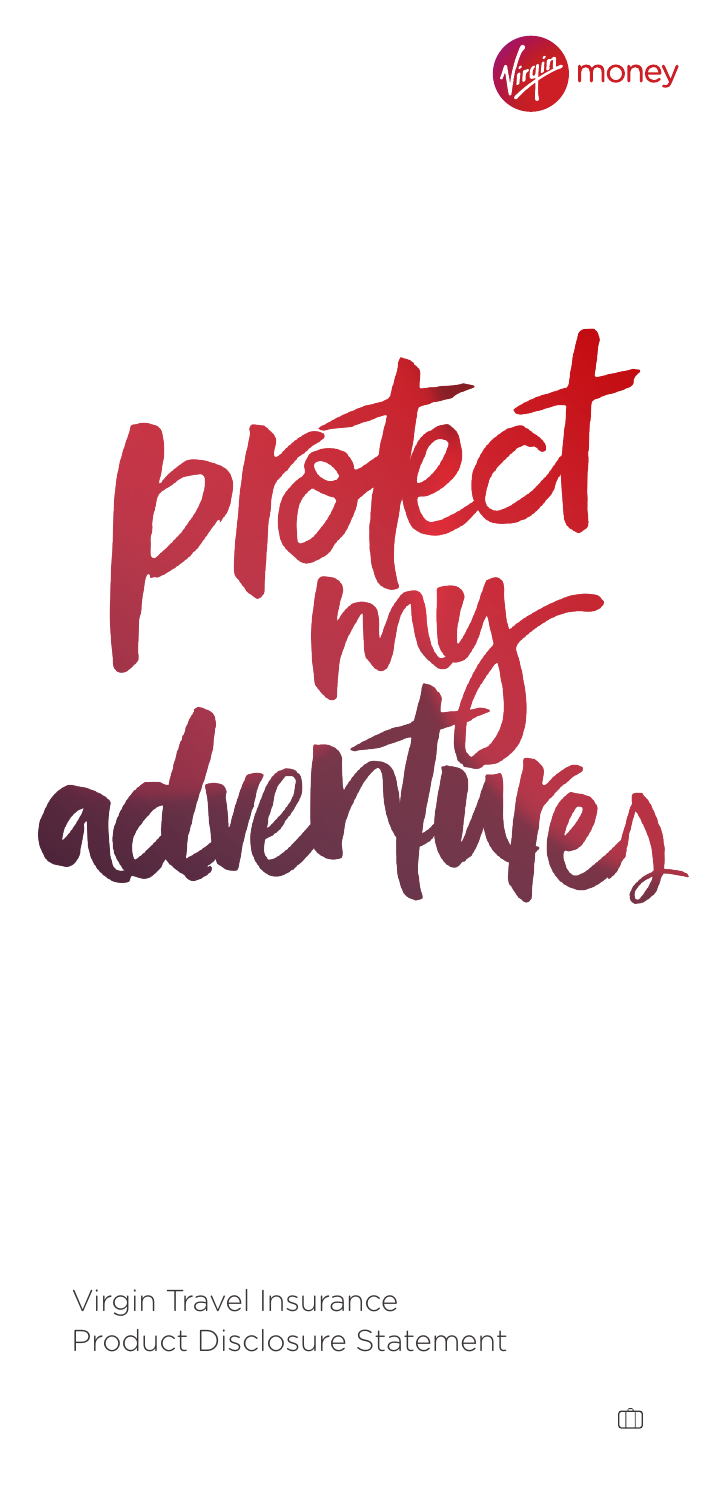## Contents

About Virgin Money 1

## About Virgin Money

At Virgin Money, we love travel and adventure. We also know that in life and travel things don't always go to plan. Our greatvalue travel insurance helps provide peace of mind, so we'll put your adventure back on the map, pronto.

## TRAVEL ON TOP OF THE WORLD

Our benefits are really worth writing home about:

|                                 |                | Our perfected and really world writting nome about.                                                                                                       |
|---------------------------------|----------------|-----------------------------------------------------------------------------------------------------------------------------------------------------------|
| Product Disclosure Statement    | $\overline{2}$ | $\sqrt{ }$ IT'S YOUR WORLD - Your holiday is all about you. Your<br>travel insurance should be, too. Choose additional cover                              |
| Our definitions                 | 6              | for that cruise, snow trip, adrenaline-filled adventure or<br>pre-existing medical conditions.                                                            |
| Purchasing this product         | 14             | $\sqrt{\phantom{a}}$ SAVE MORE SPENDING MONEY - We love a great deal!<br>We also love making them. With us, you'll always get                             |
| Table of benefits               | 20             | cover at a very competitive price.<br>$\sqrt{}$ GET WELL WHEREVER YOU ARE - Medical emergency?<br>Across the equator or closer to home, we'll be there to |
| Additional options              | 24             | help you at any hour with 24/7 emergency assistance.<br>$\sqrt{\phantom{a}}$ EASY AS - Leave the long queues to Customs.                                  |
| Pre-existing medical conditions | 30             | Get Virgin Travel Insurance online or on the phone in just<br>a few minutes.                                                                              |
| Important matters               | 34             | Choose a cover Plan to suit your travel needs:                                                                                                            |
| General exclusions              | 40             | - <b>Comprehensive</b> - provides highest level of cover across all<br>core benefits                                                                      |
| Your policy cover               | 47             | - <b>Essentials</b> - provides cover across the most common<br>benefits of travel insurance                                                               |
|                                 |                | - <b>Basic</b> - provides medical only cover                                                                                                              |
| Claims                          | 74             | - Multi-Trip - provides cover for people who take multiple<br>trips per year                                                                              |
|                                 |                |                                                                                                                                                           |

- **Domestic** - provides cover within Australia only

Please read through the Product Disclosure Statement for terms, conditions, limits and exclusions that may apply.

## FIRST-CLASS SERVICE

We'll never leave you in the lurch. Through our partnership with Allianz Global Assistance, Virgin Travel Insurance provides emergency medical assistance, 24 hours a day, 7 days a week, including access to a qualified team of doctors, registered nurses and support staff.

And should you need to make a claim, call us on 1800 134 419. We'll be by your side to help sort out claims quickly and with minimum fuss.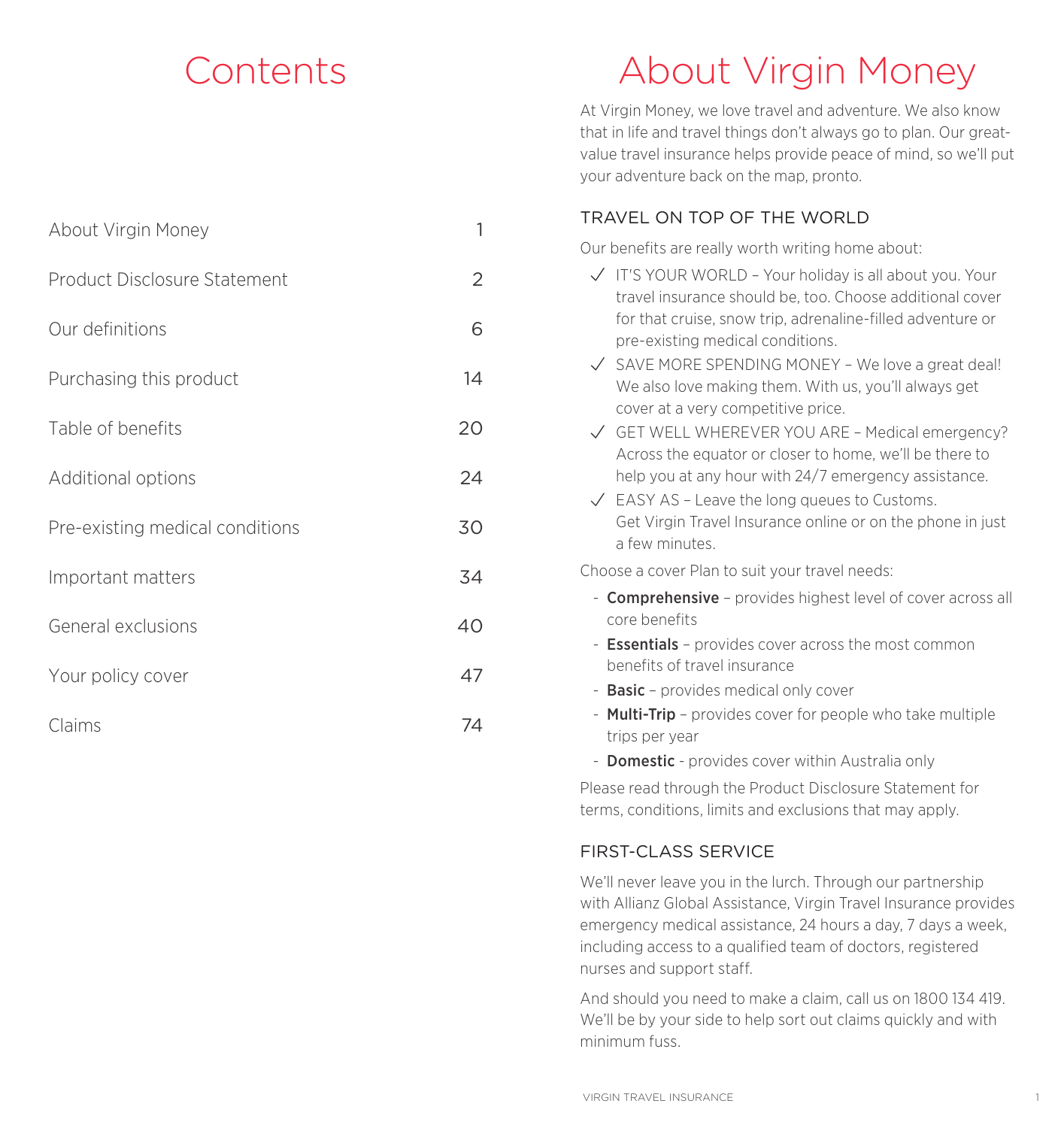## Product Disclosure **Statement**

## ABOUT THIS PRODUCT DISCLOSURE STATEMENT

A Product Disclosure Statement is a document required by the Corporations Act 2001 (Cth) and contains information designed to help you decide whether to buy this product and to compare it with other products **you** may be considering.

This PDS sets out the cover available and the terms and conditions which apply. Please note that any recommendations or opinions in this document are of a general nature only and do not take into account your objectives, financial situation or needs. Before **you** make any decisions about the product. you should read this PDS carefully to ensure that it is suitable for you.

This PDS will also contain information about the remuneration received by Allianz Global Assistance for its role, the services provided by it and how any complaint you have with Allianz Global Assistance can be dealt with

This PDS, together with the **Certificate of Insurance** and any written document we tell you forms part of your policy, make up **your** contract with **Allianz**. Please retain these documents in a safe place.

## UNDERSTANDING THIS PRODUCT AND ITS IMPORTANT TERMS AND CONDITIONS

To properly understand this product's significant features, benefits, limits, conditions and exclusions you need to carefully read:

- PURCHASING THIS PRODUCT this contains important information on who can purchase this product, age limits and cover types available to **you**; on applicable **excesses**. the period of cover and when cover may be amended or extended;
- About the cover, and limits on the amount we will pay. that applies to each Plan in the TABLE OF BENEFITS. when we will pay a claim under each section (YOUR **POLICY COVER**) (where applicable to any cover taken out), any options purchased by you under ADDITIONAL OPTIONS and PRE-EXISTING MEDICAL CONDITIONS (remember, certain words have defined meanings – see OUR DEFINITIONS);
- **IMPORTANT MATTERS** this contains important information on **your** duty of disclosure (including how the duty applies to you and what happens if you breach the duty), **our** privacy notice and dispute resolution process. the Financial Claims Scheme, when you can choose your own doctor, when you should contact Allianz Global Assistance concerning 24 hour medical assistance. overseas hospitalisation or medical evacuation, and more;
- When we will not pay a claim under each section applicable to the cover you choose (YOUR POLICY COVER) and GENERAL EXCLUSIONS APPLICABLE TO ALL SECTIONS; and
- CLAIMS this sets out important information about how we will consider claims. It also sets out certain obligations that you and we have. If you do not meet them we may refuse to pay, or reduce the amount we will pay in relation to, a claim.

## APPLYING FOR COVER

When you apply for your policy, we will confirm with you things such as the period of cover, **your** premium, what cover options and excesses will apply, and whether any standard terms are to be varied.

These details will be recorded on the **Certificate of Insurance** issued to you.

If we are unable to offer you the cover you seek, it will be because the particular product offered is not designed to cover a particular risk or risks including, but not limited to, some geographical regions, some pre-existing medical conditions or some ages. In such a case, if you would like to discuss **your** options please use the contact details on the back cover of this PDS.

This **PDS** sets out the cover which is available. You need to decide if the benefit limits, type and level of cover are appropriate for you and will cover your potential loss. If you have any queries, want further information about this product or want to confirm a transaction, please use the contact details on the back cover of this PDS.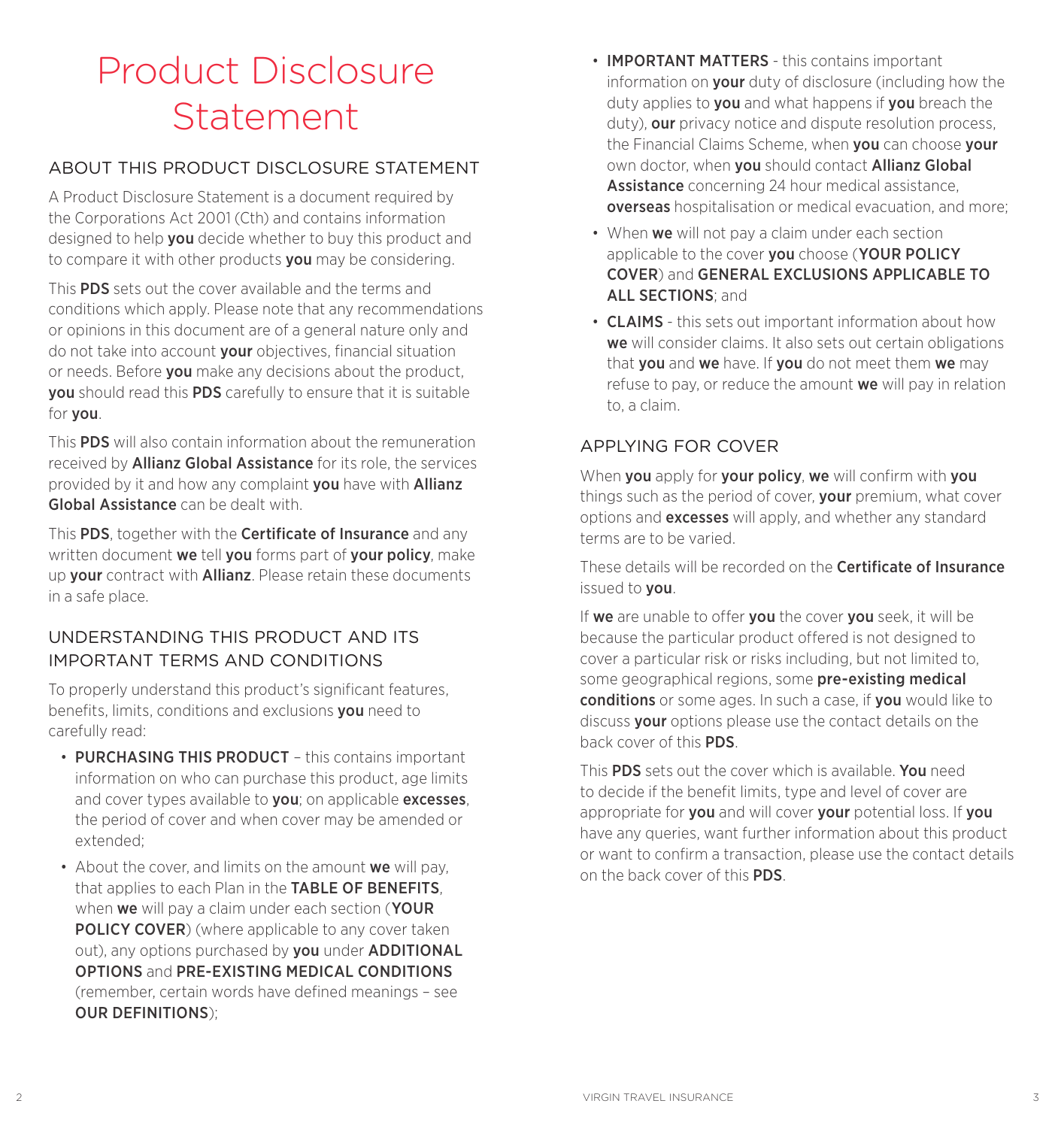## ABOUT YOUR PREMIUM

You will be told the premium payable for your policy when you apply. In calculating the premium, we take into account a number of factors including **your** destination(s), length of **journey**, the number of persons and age of persons to be covered under the policy and the Plan type you select. The amount of any **excess** payable, cover for additional options and cover for agreed **pre-existing medical conditions** is also included in the calculation of your premium.

Your total premium reflects the amount we calculate to cover these factors as well as any relevant government charges, taxes or levies (such as stamp duty or GST) in relation to your policy. These amounts are included in the total amount payable by you as shown in your Certificate of Insurance.

## COOLING-OFF PERIOD

Even after vou have purchased your policy, you have cooling-off rights.

If you decide that you do not want your policy, you may cancel it within 14 days after you are issued your original Certificate of Insurance. You will be given a full refund of the premium you paid, provided you have not started your **journey** or **you** do not want to make a claim or to exercise any other right under **your policy**.

After this period you can still cancel your policy but we will not refund any part of **your** premium if **you** do.

## WHO IS THE INSURER?

This product is underwritten by Allianz Australia Insurance Limited ABN 15 000 122 850 AFS Licence No. 234708, 2 Market Street, Sydney, NSW 2000, telephone 132 664.

## WHO IS THE PROMOTER?

Virgin Travel Insurance is promoted by Virgin Money (Australia) Pty Limited ABN 75 103 478 897 (Virgin Money) of Level 8, 126 Phillip Street, Sydney, NSW 2000, telephone (02) 8222 8000, an authorised representative (AR 280884) of Virgin Money Financial Services Pty Ltd ABN 51 113 285 395 AFSL No 286869 of Level 8, 126 Phillip Street, Sydney, NSW 2000, telephone (02) 8222 8000.

## WHO IS ALLIANZ GLOBAL ASSISTANCE?

Allianz Global Assistance is a trading name of AWP Australia Pty Ltd ABN 52 097 227 177 AFS Licence No. 245631, of Level 16, 310 Ann Street, Brisbane, Queensland 4000, Telephone (07) 3305 7000. Allianz Global Assistance has been authorised by **Allianz** to enter into the **policy** and deal with and settle any claims under it, as the agent of **Allianz**, not as your agent. Allianz Global Assistance acts under a binder which means that it can do these things as if it were the insurer. It administers all emergency assistance services and benefits of this insurance. You may contact Allianz Global Assistance in an emergency 24 hours a day, 7 days a week.

## UPDATING THE PDS

We may need to update this PDS from time to time if certain changes occur where required and permitted by law. We will issue you with a new PDS or a supplementary PDS to update the relevant information except in limited cases.

Where the information is not to correct a misleading or deceptive statement or an omission that is materially adverse, from the point of view of a reasonable person considering whether to buy this product, **Allianz Global Assistance** may provide the updated information on their website. You can also get a paper copy of the updated information free of charge by calling the contact number shown on the back cover of this PDS.

## PREPARATION DATE

The preparation date of this **PDS** is 13 February 2019.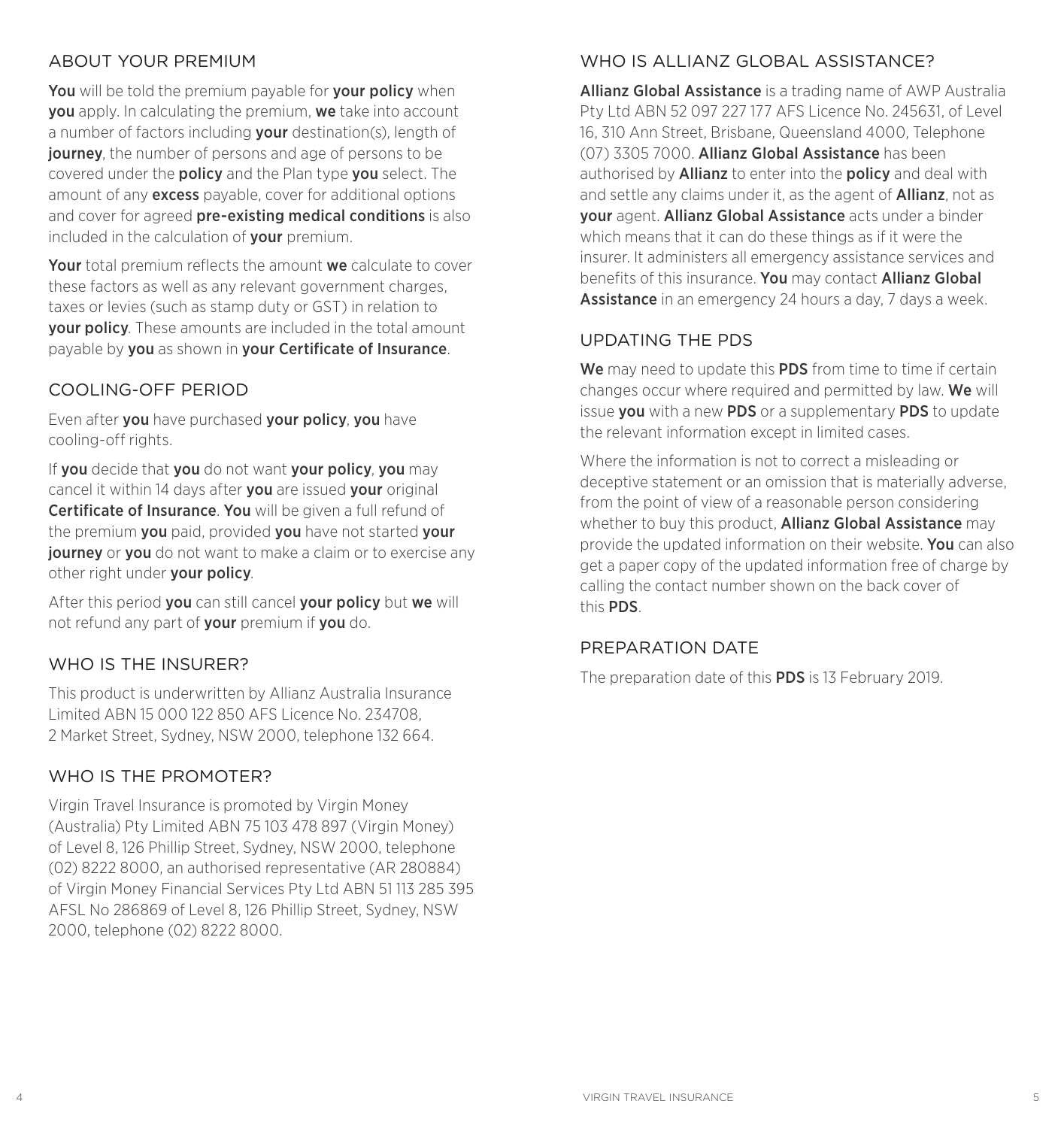## Our definitions

Headings, where appearing, are for reference only and do not affect interpretation.

When the following words and phrases appear in this **PDS**. your Certificate of Insurance or any other document we tell **vou** forms part of **your policy**, they have the meanings given below. The use of the singular shall also include the use of the plural.

## Accident, accidental, accidentally

means an unexpected event caused by something external and visible.

## Accompanying

means travelling with the insured person for 100% of the journey.

## AICD/ICD

means an implantable cardioverter-defibrillator (ICD), also known as an automated implantable cardioverterdefibrillator (AICD).

### Allianz

means Allianz Australia Insurance Limited ABN 15 000 122 850, AFSL 234708.

## Allianz Global Assistance

means AWP Australia Pty Ltd ABN 52 097 227 177, AFSL 245631.

## Appropriate supervision

means under the supervision of a person who possesses the necessary skills, qualifications and licensing appropriate for the supervision of the activity being undertaken.

## Bicycle

means any bicycle, tricycle, tandem, trailer cycle or push scooter that is powered by human pedalling and/or a battery.

## Business samples

means demonstration goods or examples of goods sold by you or your company.

## Carrier

means an aircraft, vehicle, train, tram, vessel or other scheduled transport operated under a licence for the purpose of transporting passengers. However, it does not mean a taxi, limousine or similar service.

## Certificate of Insurance

is the document we give you which confirms that we have issued a **policy** to you and sets out details of your cover.

## Chronic

means a persistent and lasting condition. It may have a pattern of relapse and remission.

## Concealed storage compartment

means a boot, trunk, glove box, enclosed centre console, or concealed cargo area of a motor vehicle.

## Cruise Vessel

means a boat or ship on which travel is taken for pleasure or as a holiday as a paying passenger, for a minimum of 3 nights in duration.

## Date of issue

means the date and time of issue on **vour Certificate** of Insurance.

### Departure point

means the station, airport, port, terminal or motor vehicle rental agency from where you are scheduled to board your mode of transport or collect **your rental vehicle** to commence your travel.

## Dependant

means your children or grandchildren accompanying you on the journey who are not in full-time employment and who are aged 24 years or under at the time of issue of **your Certificate** of Insurance.

#### Duo

means you and your travelling companion as named on the Certificate of Insurance but does not include dependants.

## Epidemic

means a sudden development and rapid spreading of a contagious disease in a region where it developed in an endemic state or within a previously unscathed community.

## **Excess**

means the deduction we will make from the amount otherwise payable under your policy for each claimable incident or event.

## Family

means you, your spouse or partner and your dependants.

## Formal wear

means dinner suit, dress shirt, bowtie, evening gown, cocktail dress or other items of clothing which are required attire for formal dining/functions. This includes wedding attire but does not include jewellery.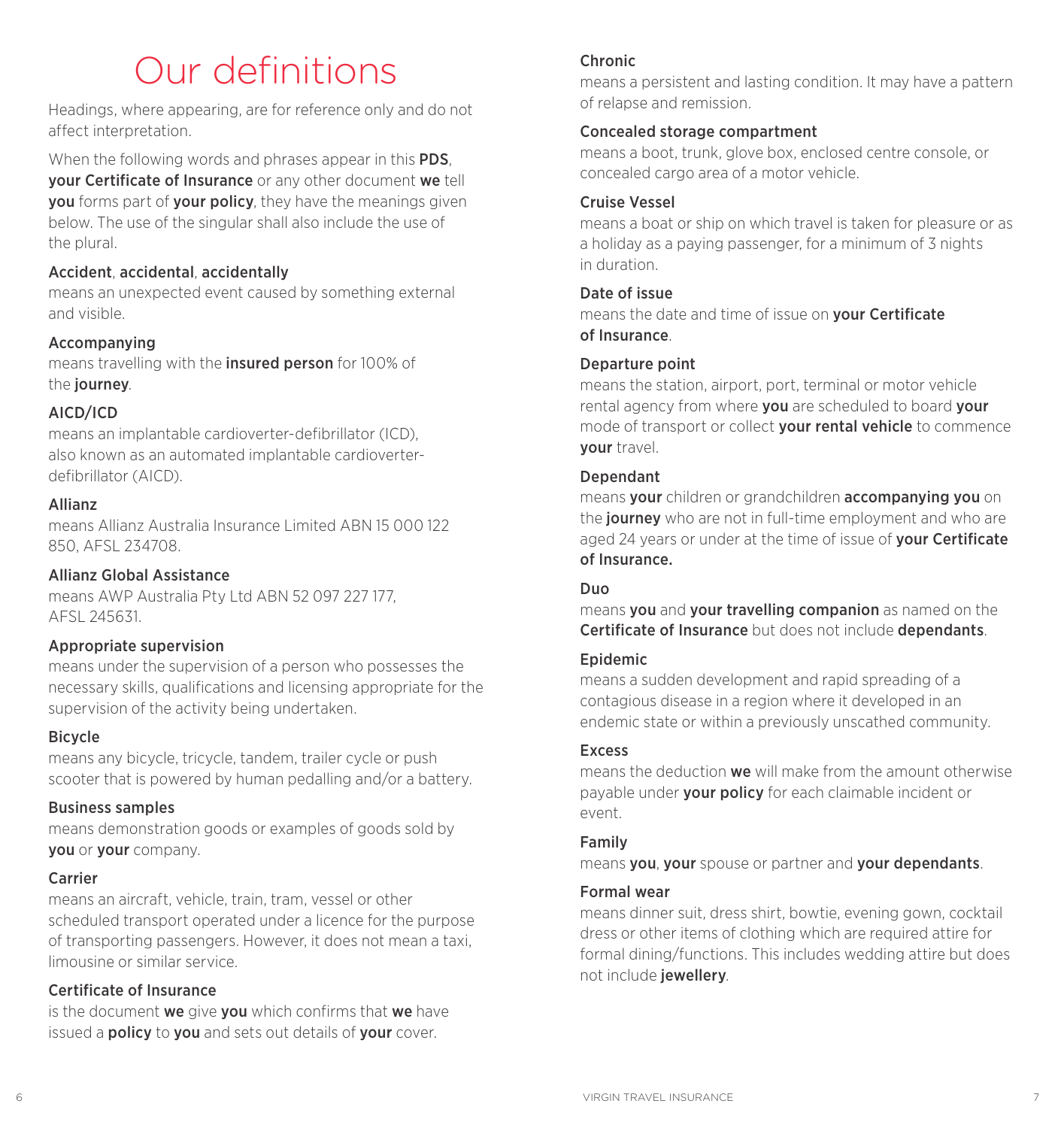#### Funeral expenses

means the costs charged by a funeral director for arranging your funeral service and by a cemetery for your burial or a crematorium for your cremation. It does not include the cost of memorialisation.

#### Home

means the place where you normally live in Australia.

### Hospital

means an established hospital registered under any legislation that applies to it, that provides in-patient medical care. It does not include any institution used primarily as a nursing or convalescent home, a place of rest, a geriatric ward, a mental institution, a rehabilitation or external care facility or a place for the treatment of alcoholism, drug addiction or substance addiction.

### Individual

means you only.

### Injure or injured or injury

means bodily injury caused solely and directly by violent, accidental, visible and external means, which happens at a definite time and place during **your** period of cover and does not result from any illness, sickness or disease.

#### Insolvency or insolvent

means bankruptcy, provisional liquidation, liquidation, appointment of a receiver, manager or administrator, entry into any official or unofficial scheme of arrangement, statutory protection, restructuring or composition with creditors, or the happening of anything of a similar nature under the laws of any jurisdiction.

#### Jewellery

means a form of personal adornment, such as brooches, rings, necklaces, earrings, and bracelets. It does not include watches or items of clothing.

#### Journey

means travel which begins when you leave home or your place of business to commence your travel and ends when you arrive back **home** or at a **hospital** or nursing home in Australia (if vou are evacuated or repatriated), whichever is earlier.

#### Legal costs

means fees, costs and expenses (including any applicable taxes and charges) in connection with a legal action. It also means any costs which **you** are ordered to pay by a court or arbitrator (other than any fine or penalty, or aggravated, punitive, exemplary or liquidated damages) or any other costs we agree to pay.

## Luggage and personal effects

means your suitcases, trunks and similar containers including their contents and articles worn or carried by you. It does not mean any **bicycle, business samples** or items that **you** intend to trade, valuables, snow sport equipment, passport or travel documents, cash, bank notes, currency notes, cheques, negotiable instruments, electronic data, software, intangible asset, watercraft of any type (other than surfboards), furniture, furnishings, household appliances, hired items or any other item listed as excluded on your Certificate of Insurance.

### Maximum journey period

means the maximum period for any one **journey** under the Multi-Trip Plan as shown on your Certificate of Insurance.

### Medical adviser

means a doctor (including a clinical psychologist) or dentist qualified to diagnose the condition or disorder, holding the necessary current certification in the country in which they are currently practising, and who is not **you** or **your travelling** companion, or a relative or employee of you or your travelling companion.

### Mental illness

means any illness, condition or disorder listed in the current edition of the Diagnostic and Statistical Manual of Mental Disorders.

#### Moped or scooter

means any two-wheeled or three-wheeled motor vehicle with an engine displacement of not greater than 50cc.

#### Motorcycle

means any two-wheeled or three-wheeled motor vehicle with an engine displacement greater than 50cc.

#### Overseas

means outside of Australia and its territories.

#### Pandemic

means a form of an **epidemic** that extends throughout an entire continent.

#### PDS

means Product Disclosure Statement.

#### Permanent disability

means permanent loss of all of the sight in one or both eyes, or the use of a hand at or above the wrist or a foot at or above the ankle.

#### Policy

means this PDS, Certificate of Insurance and any written document we tell you forms part of your policy.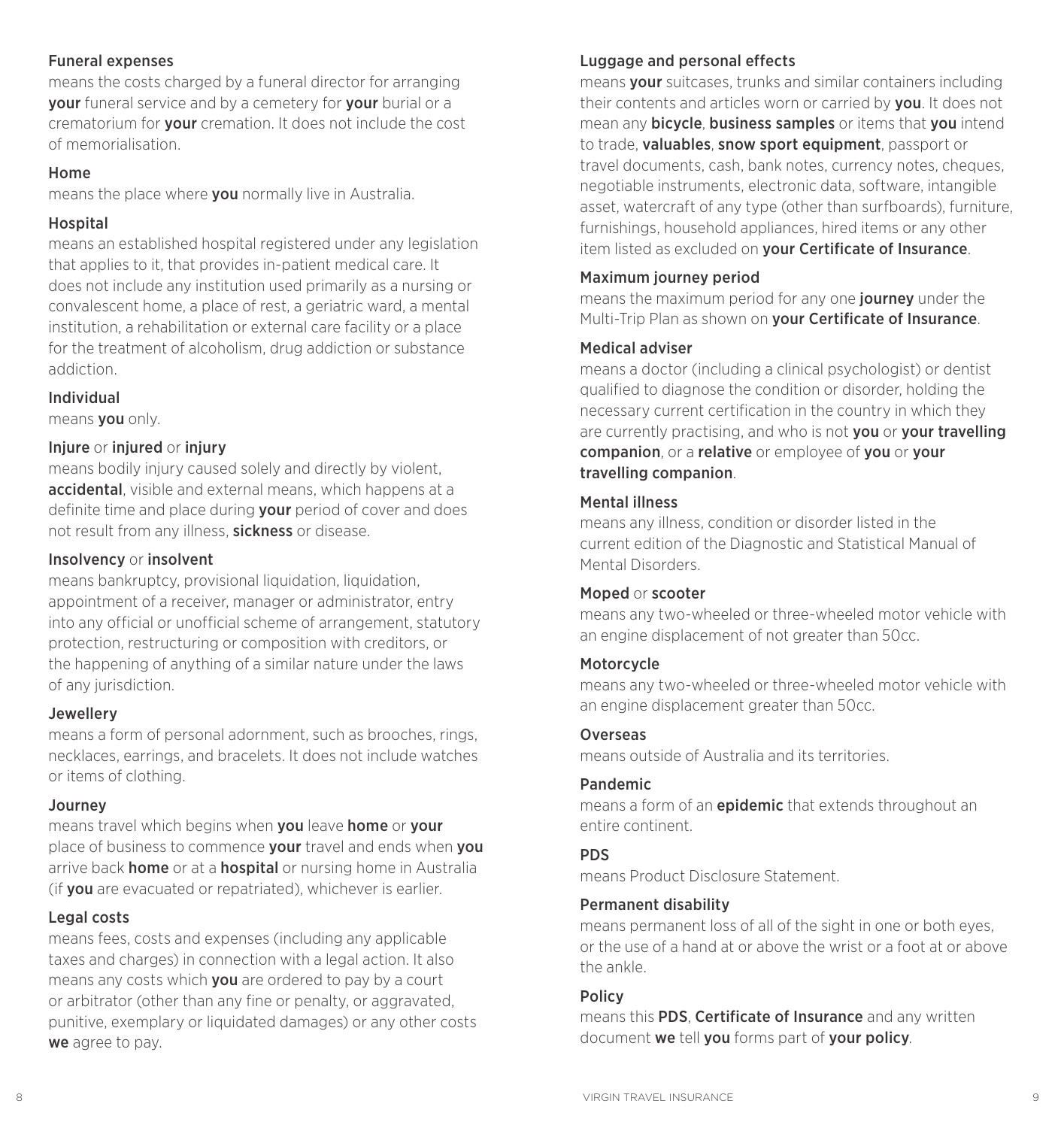#### Pre-existing medical condition

means a condition of which **you** were, or a reasonable person in your circumstances should have been, aware:

- 1. prior to the time of the **policy** being issued that is:
	- a chronic or ongoing:
		- medical condition;
		- dental condition; or
		- mental illness, or
	- a current pregnancy; or
	- a medical condition connected with your current or past pregnancy; or
	- related to in vitro fertilisation or another form of assisted reproductive treatment or procedure, or
- 2. in the ten (10) years prior to the time of the **policy** being issued that involves:
	- your heart, brain, circulatory system or blood vessels; or
	- your respiratory system; or
	- vour kidneys, liver or pancreas; or
	- cancer; or
	- back pain requiring prescribed pain relief medication; or
	- surgery involving any joints, the neck, back, spine, brain, skull, abdomen or pelvis requiring at least an overnight stay in **hospital**; or
	- diabetes mellitus (type 1 or type 2); or
	- mental illness; or
	- signs or symptoms for which you:
		- have not yet sought a professional opinion regarding the cause; or
		- are currently under investigation to define a diagnosis; or
		- are awaiting specialist opinion, or
- 3. in the two (2) years prior to the time of the **policy** being issued for which you:
	- have been in **hospital**, required an emergency department visit or had day surgery; or
	- have been prescribed a new medication or had a change to **your** medication regime; or
	- had or required regular review or check-ups; or
	- have required prescription pain relief medication.

### Professional Sport

means training for, coaching or competing in any sporting event where you are entitled to receive, or are eligible to receive, an appearance fee, wage, salary or prize money in  $excess of $1,000$ .

#### Public place

means any place that the public has access to, including but not limited to planes, trains, cruise ships, taxis, buses, air or bus terminals, stations, wharves, streets, shops, museums, galleries, hotels, hotel foyers and grounds, beaches, restaurants, private car parks, public toilets and general access areas.

#### Quad bike

means a motorised vehicle designed to travel on four or more wheels, having a seat straddled by the operator and handlebars for steering control.

#### Reasonable

means:

- for medical, **hospital** or dental expenses, the standard level of care given in the country you are in not exceeding the level **vou** would normally receive in Australia; or
- for other covered expenses, a level comparable to those you have booked for the rest of your journey; or
- as determined by **Allianz Global Assistance** having regard to the circumstances.

#### Reciprocal Health Care Agreement

means an agreement between the government of Australia and the government of another country where **Residents** of Australia are provided with subsidised essential medical treatment. (Please visit www.dfat.gov.au for details of Reciprocal Health Care Agreements with Australia).

#### Redundant or redundancy

means loss of permanent paid full time employment (except voluntary redundancy), after a continuous working period of two years with the same employer.

#### Relative

means grandparent, parent, parent in law, sister, step sister, sister in law, brother, step brother, brother in law, spouse, partner, fiance(e), son, son in law, daughter, daughter in law, step child, foster child, grandchild or guardian.

#### Rental vehicle

means a campervan/motorhome that does not exceed 4.5 tonnes, a sedan, coupe, hatchback, station-wagon, SUV, four wheel drive or mini bus/people mover rented from a licensed motor vehicle rental company or agency.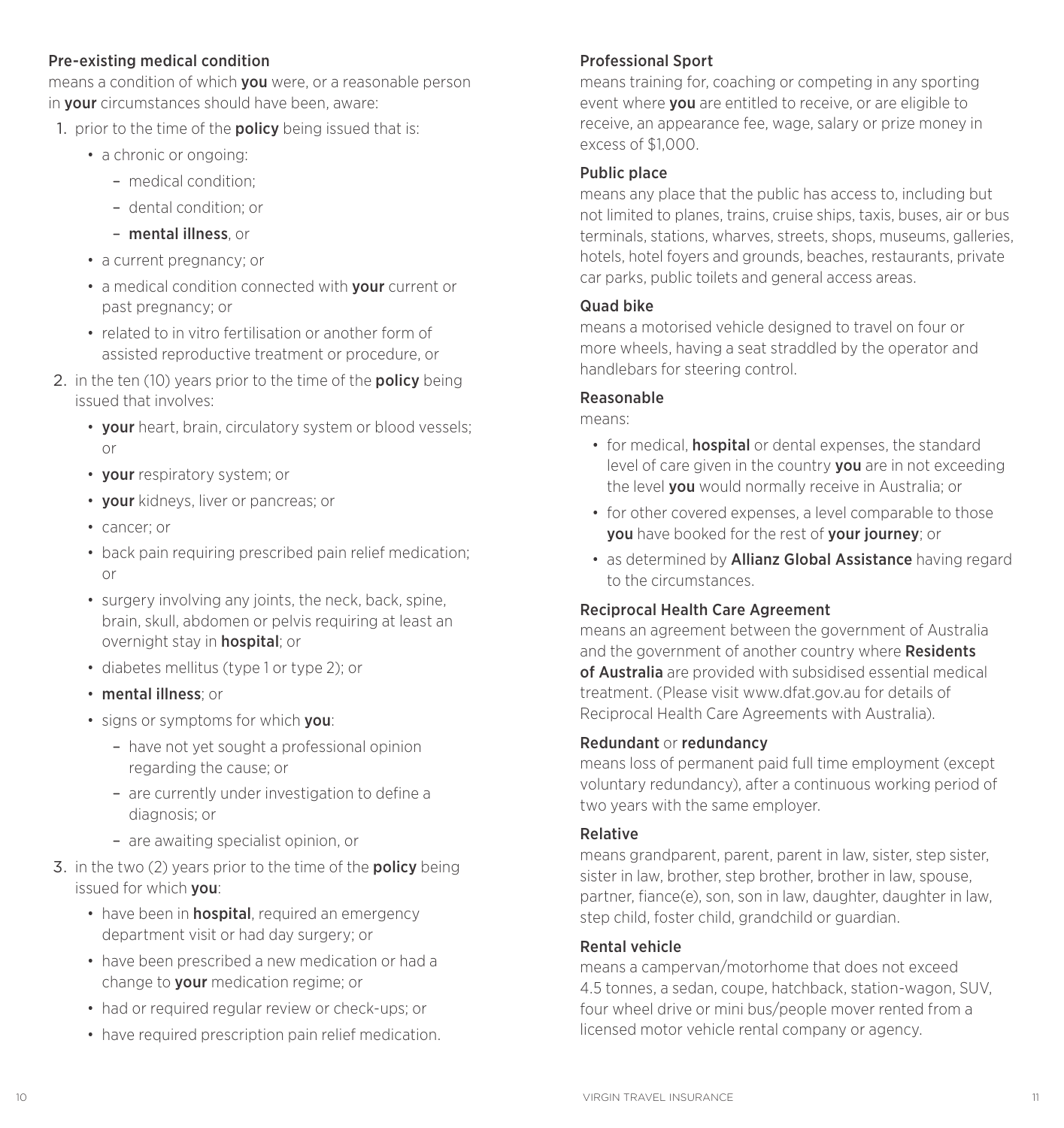#### Resident of Australia

means someone who currently resides in Australia and is eligible for an Australian Medicare Card.

#### Sick or sickness

means a medical condition (including a mental illness), not being an *injury*, the symptoms of which first occur or manifest after the date of issue.

#### **Single**

means you and your dependants who are accompanying you on the journey.

#### Snow sport activities

means snow based activities conducted on groomed ski slopes within ski resort boundaries.

#### Snow sport equipment

means skis, poles, boots, bindings or snowboards.

#### Sporting equipment

means equipment needed and used to participate in a particular sport and which can be carried about with you.

#### Transaction card

means a debit card, credit card or travel money card.

#### Travelling companion

means a person with whom **you** have made arrangements before your policy was issued, to travel with you for at least 75% of your journey.

#### Unsupervised

means leaving your luggage and personal effects:

- with a person who is not named on your Certificate of Insurance or who is not a travelling companion or who is not a relative; or
- with a person who is named on **vour Certificate of** Insurance or who is a travelling companion or who is a relative but who fails to keep your luggage and personal effects under close supervision; or
- where they can be taken without **your** knowledge; or
- at such a distance from you that you are unable to prevent them being taken; and

includes forgetting or misplacing items of **your luggage** and personal effects, leaving them behind or walking away from them.

#### Valuables

means **jewellery**, watches, precious metals or semi precious stones/precious stones and items made of or containing precious metals or semi precious stones/precious stones, furs, binoculars, telescopes, any kind of photographic, audio, video, computer, television, fax and phone equipment (including mobile phones), tablets, MP3/4 players and PDAs.

#### We our us

means Allianz Australia Insurance Limited ABN 15 000 122 850, AFSL 234708.

#### You, your and insured person

means each person named on the Certificate of Insurance except in the definition of **pre-existing medical condition** where you and your mean you, any relative, travel companion or any other person.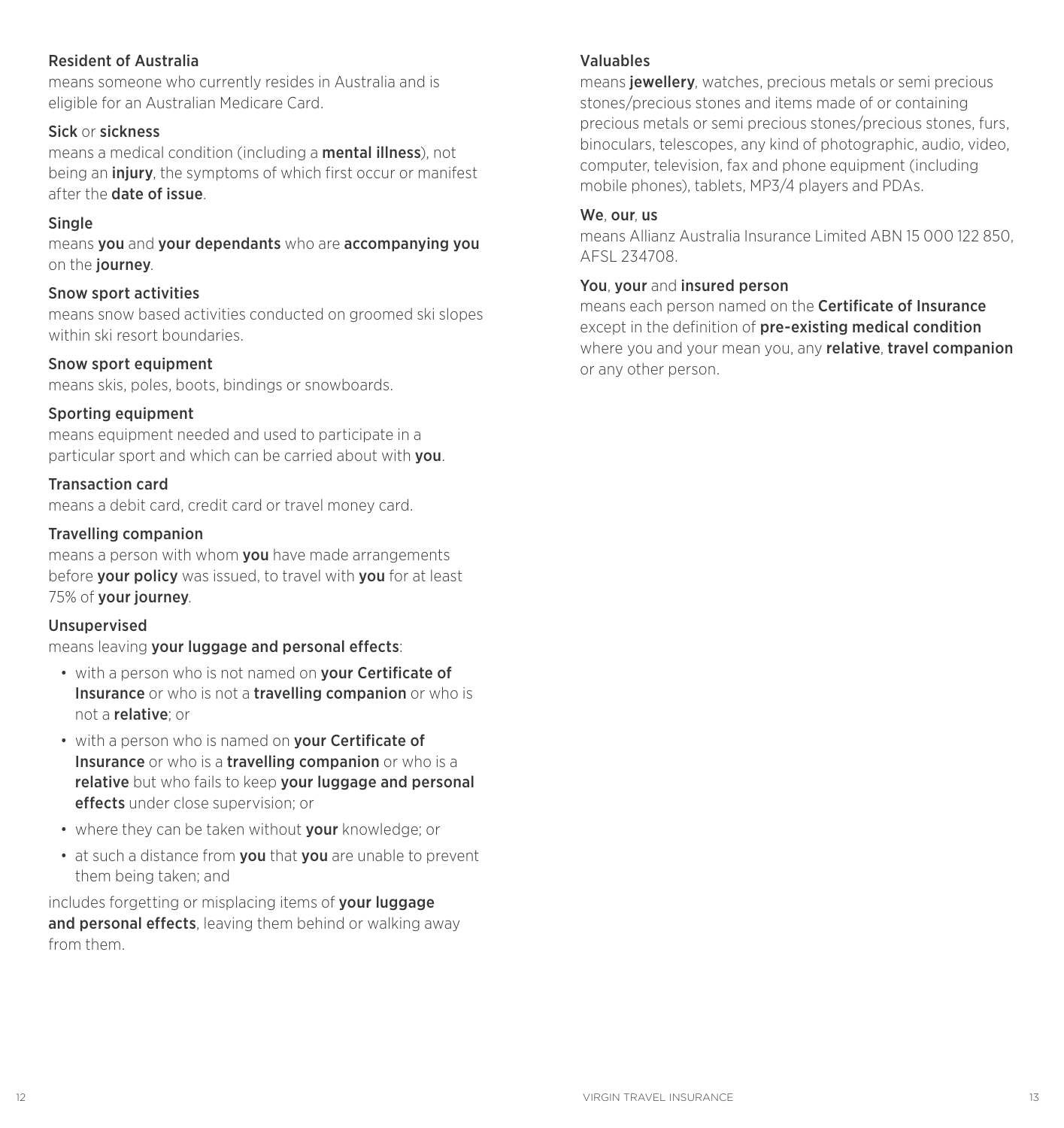## Purchasing this product

## WHO CAN PURCHASE THIS PRODUCT?

#### Comprehensive, Essentials, Basic, Domestic, Multi-Trip or Non-Medical Plan

Cover is only available if:

- you are a resident of Australia; and
- you purchase your policy before you leave your departure point; and
- your journey commences and ends in Australia.

## AGE LIMITS

Age limits are as at the **date of issue**.

#### Comprehensive and Domestic Plans

Available to travellers of all ages.

#### Essentials and Basic Plans

Available to travellers aged 74 years or under.

#### Multi Trip Plan

Available to travellers aged 74 years or under. Accompanying spouse or partner and **dependants** can be covered under this product provided they are 74 years or under. Additional premium will apply.

#### Non-Medical Plan

Available to travellers of all ages.

## COVER TYPES

The following cover types apply:

**Single -** The benefit limits for **single** cover apply to the total of all claims combined regardless of the number of persons the claims relate to and are shown in the TABLE OF BENEFITS for the Plan you have selected.

**Duo** - The benefits limits for **duo** cover that apply to each insured person are shown in the TABLE OF BENEFITS for the Plan **you** have selected.

**Family** - The benefit limits for **family** cover apply to the total of all claims combined, regardless of the number of persons the claims relate to and are shown in the TABLE OF BENEFITS for the Plan you have selected.

Individual - The benefit limits for individual cover apply to the total of all claims combined and are shown in the **TABLE OF** BENEFITS for the Plan applicable.

## YOUR CHOICES

Based on your travel arrangements, you can choose:

- single, duo, or family cover;
- a Comprehensive, Essentials, Basic, Domestic or Multi-Trip Plan.

*Please Note: Depending upon your pre-existing medical* condition, we may be unable to offer you a policy which provides cover for any medical or hospital expenses, or for any other expenses arising from, related to or associated with any *injury* or *sickness* suffered by you. If that is the case, you may be able to purchase a Non-Medical Plan. Individual cover applies only to the Non-Medical Plan.

## PERIOD OF COVER

We will confirm the issue of **your policy** by providing you with a Certificate of Insurance. The period you are insured for is set out in the Certificate of Insurance.

• Comprehensive, Essentials, Basic, Domestic and Non-Medical Plans only

Cover for SECTION 2.1 CANCELLATION begins from the date of issue and finishes at the end of your journey or on the end date shown on **your Certificate of Insurance** whichever occurs earlier.

The cover for all other sections starts at the beginning of vour journey or the start date shown on your Certificate of Insurance, whichever occurs later, and finishes at the end of your journey or on the end date shown on your Certificate of Insurance whichever occurs earlier.

• Multi-Trip Plan

Cover for SECTION 2.1 CANCELLATION begins on the start date shown on **vour Certificate of Insurance** or the date **you** booked **your journey**, whichever is the later and finishes at the end of your journey or on the end date shown on **your Certificate of Insurance** whichever occurs earlier.

The cover for all other sections starts at the beginning of your journey or the start date shown on your Certificate of Insurance, whichever occurs later, and finishes at the end of vour journey or on the end date shown on your Certificate of Insurance whichever occurs earlier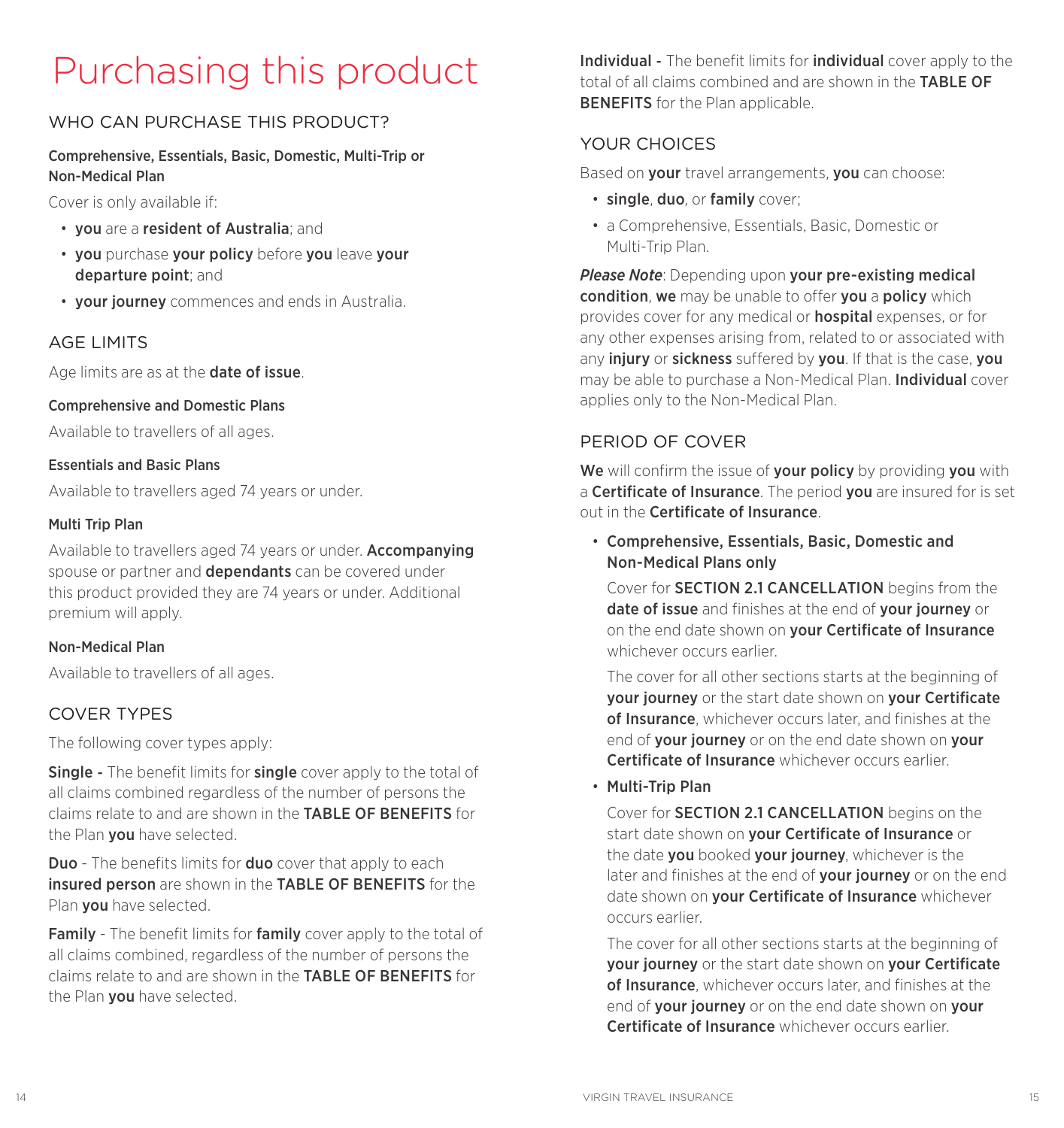*Please note:* The maximum period for any one journey under the Multi-Trip Plan is shown on **vour Certificate** of Insurance (maximum journey period). You are not covered for any incident or event that occurs outside of the maximum journey period you nominated.

## AMENDMENT OF COVER

In certain circumstances, we will allow you to amend your policy after purchase.

Where we agree to update or add to the cover under your policy, the change in cover will only apply to circumstances which arise after we have issued vou with an updated Certificate of Insurance reflecting the change.

Where we agree to your request to remove any cover under **your policy, you** will not be able to make any claim or exercise any other right under the cover that has been removed for any circumstance which arises after the time your policy is updated.

## EXTENSION OF COVER

Your cover may be extended at no additional charge if you find that your return to your home has been delayed because of one or more of the following:

- a bus line, airline, shipping line or rail authority you are travelling on, or that has accepted **your** fare or **luggage** and personal effects, is delayed; or
- the delay is due to a reason for which **you** can claim under your policy (subject to our written approval).

If the delay is for any other reason other than as stated above, we must receive your request to extend your cover at least 7 days before your original policy expires if you send your request by post.

All other requests to extend your cover must be received prior to your policy expiry date. Cover will be extended subject to our written approval, and your payment of the additional premium.

Where we have agreed to extend cover, we will issue you with a new Certificate of Insurance. The period of cover on your new Certificate cannot exceed 12 months.

Cover cannot be extended:

• under **SECTION 1.3 ACCIDENTAL DEATH** for any period in excess of 12 months from the start date shown on your Certificate of Insurance, in any circumstances;

- for any pre-existing medical condition, unless it is listed under the heading PRE-EXISTING MEDICAL CONDITIONS WHICH WE MAY COVER WITH NO ADDITIONAL PREMIUM PAYABLE in the PRE-EXISTING MEDICAL CONDITIONS section, and you have not been hospitalised (including day surgery or emergency department attendance) for that condition in the past 24 months prior to application for the extension. This applies regardless of whether your pre-existing medical condition was covered under your original policy;
- for any medical conditions **you** suffered during the term of your original policy;
- where **vou** have not advised us of any circumstances that have given (or may give) rise to a claim under your original policy;
- where at the time of application for the extension vou are aged 75 years or over under the Comprehensive, Essentials, Basic, Domestic; or
- under the Multi-Trip Plan and Non-Medical Plans.

## AUTOMATICALLY INCLUDED ACTIVITIES

Your policy provides cover for claims arising directly from your participation in the following activities, subject to the terms, conditions, limits and exclusions that apply to the section under which **your** claim is made and the **GENERAL** EXCLUSIONS APPLICABLE TO ALL SECTIONS:

- Aqua zorbing;
- Archery;
- Bar and restaurant work except security or crowd control;
- Bicycling (but not **bicycle** motorcross (BMX) or downhill mountain biking);
- Bungee jumping or canyon swinging;
- Camel, donkey or elephant riding (under appropriate supervision);
- Dancing;
- Dog sledding;
- Diving underwater using an artificial breathing apparatus at a depth no greater than 10 metres (you must hold an open water diving licence recognised in Australia or dive with an instructor licensed for these activities):
- Fishing (on land or within 2 nautical miles of a land mass);
- Fruit picking that does not involve the use of machinery;
- Go-karting;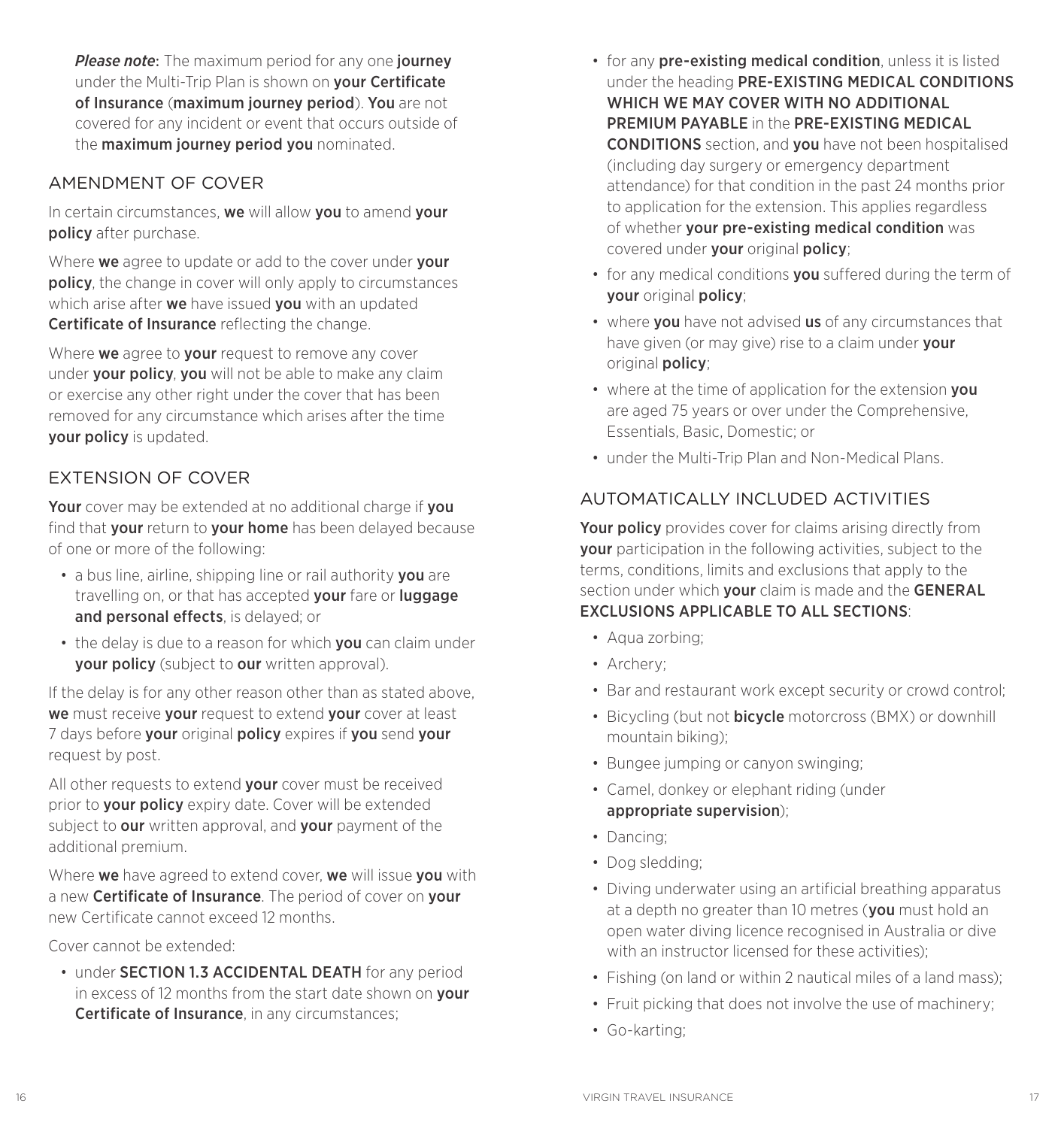- Golf;
- Gym activities (but not powerlifting);
- Gymnastics (but not competitions);
- Horse riding (but not competitions, equestrian events, steeple chasing, jumping, or polo);
- Ice skating on a rink (but not including competitive skating, racing, speed skating, and tour skating);
- Indoor rock climbing (under appropriate supervision);
- Leisure activities (meaning any activities involving minimal physical exertion that is undertaken for relaxation or pleasure. For example, sight-seeing, picnics, photography and museum or art gallery visits);
- Motorcycle, scooter or moped riding (restrictions apply refer to General Exclusion A.10);
- Music and singing;
- Orienteering;
- Paintball (with eye protection):
- Racing on foot for distances up to and including full marathon (42.2 kilometres or 26.2 miles and note that restrictions apply - refer to General Exclusions C.2 and C.8);
- Racquet and ball sports not involving physical contact;
- Regulated or licensed ballooning;
- River cruising;
- Safari (under appropriate supervision, but not hunting);
- Sailing up to 10 nautical miles off any land mass;
- Shark cage diving (subject to diving restrictions listed above);
- Shooting (fixed target only):
- Skateboarding, roller skating, inline skating (but not including vert skating or acrobatics);
- Snorkelling;
- Soccer;
- Surface water activities in rivers or rapids graded I, II or III under the International Scale of River Difficulty, or lakes or canals;
- Surface water activities (other than sailing) up to 2 nautical miles off any land mass;
- Track and field athletics; and
- Walking, hiking, trekking or tramping, peaking at altitudes up to 3,000 metres where specialist climbing equipment is not required (but not expeditions to or on the Kokoda Track/Trail).

All other activities are excluded from cover under your policy, subject to any additional options that have been purchased and are listed on **vour Certificate of Insurance**.

#### EXCESS

Your standard excess is shown on your Certificate of Insurance and applies EXCEPT where a benefit is payable under the following sections:

| SECTION 1.1 OVERSEAS EMERGENCY ASSISTANCE                       |
|-----------------------------------------------------------------|
| SECTION 4.2 LUGGAGE & PERSONAL EFFECTS DELAY<br><b>EXPENSES</b> |
| SECTION 4.4 THEFT OF CASH                                       |
| SECTION 7.9 CABIN CONFINEMENT                                   |
| SECTION 7.12 FORMAL CRUISE ATTIRE DELAYED                       |
| SECTION 7.13 MARINE RESCUE DIVERSION                            |

In some circumstances we may impose an additional excess for claims arising from some medical conditions. We will inform you in writing if any additional excess applies.

If you purchase ADVENTURE PACK or SNOW PACK the following sections have a \$500 **excess** which applies to all claims under those sections (in addition to any standard excess) if your claim arises from your participation in activities listed under ADVENTURE PACK in the ADDITIONAL OPTIONS section, or your participation in snow sport activities:

SECTION 1.2 OVERSEAS EMERGENCY MEDICAL & HOSPITAL EXPENSES

## SECTION 2.1 CANCELLATION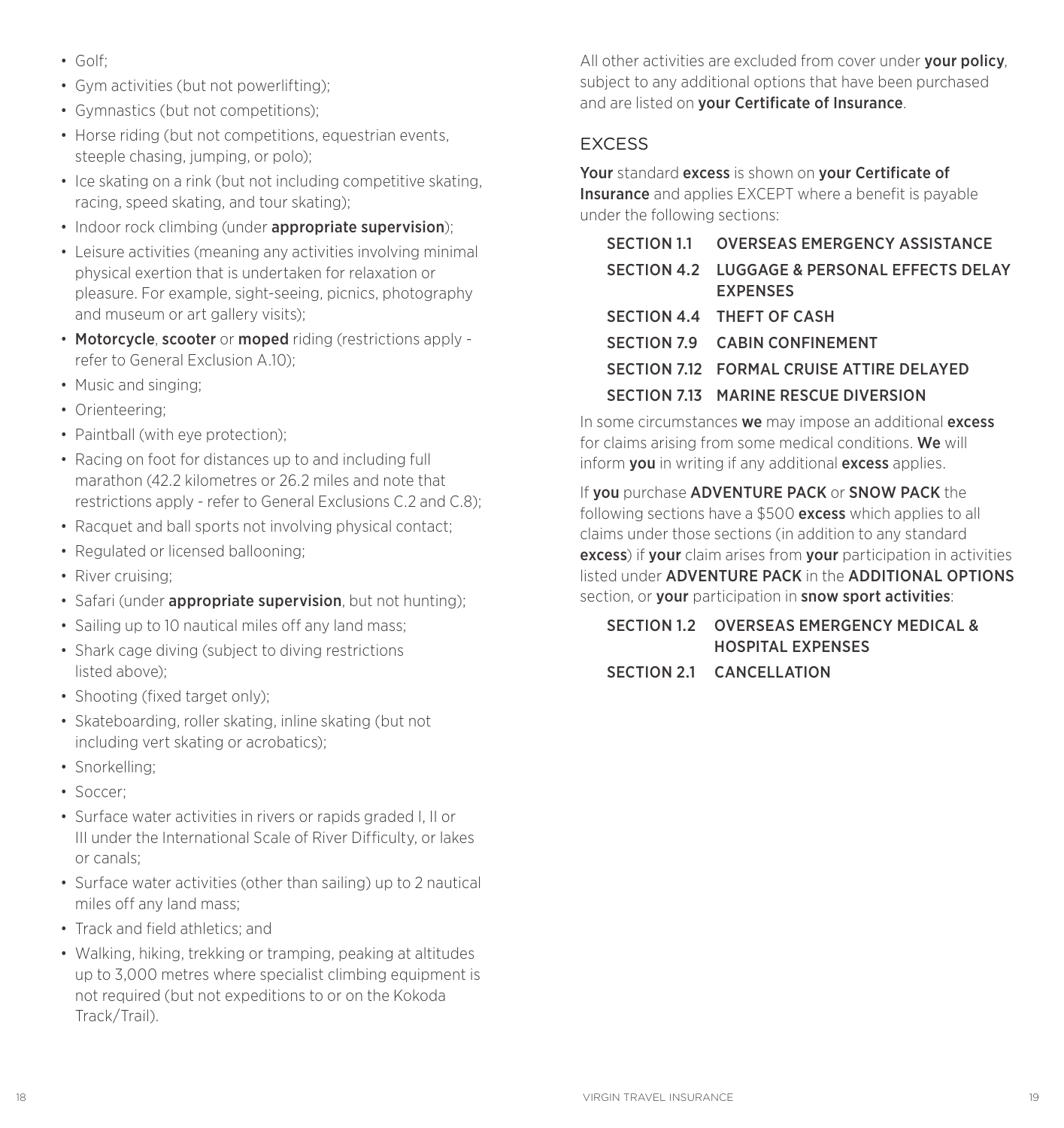## Table of benefits

The table below sets out the benefits and **policy** sections that apply to each of the plans listed and the maximum amount we will pay for all claims combined under each **policy** section.

|        |                                                                                        |                | <b>COMPREHENSIVE PLAN</b>      |                |             | <b>ESSENTIALS PLAN</b>         |             |             | <b>BASIC PLAN</b>              |       |
|--------|----------------------------------------------------------------------------------------|----------------|--------------------------------|----------------|-------------|--------------------------------|-------------|-------------|--------------------------------|-------|
|        | <b>BENEFIT SECTION</b>                                                                 | single         | duo<br><b>T</b> per<br>person] | family         | single      | duo<br><b>T</b> per<br>person] | family      | single      | duo<br><b>T</b> per<br>person] | fan   |
| $1.1*$ | <b>Overseas Emergency</b><br>Assistance <sup>^</sup>                                   | Unlimited~     | Unlimited~                     | Unlimited~     | Unlimited~  | Unlimited~                     | Unlimited~  | Unlimited~  | Unlimited~                     | Unlim |
| $1.2*$ | <b>Overseas Emergency</b><br>Medical & Hospital<br>Expenses <sup>^</sup>               | Unlimited~     | Unlimited~                     | Unlimited~     | Unlimited~  | Unlimited~                     | Unlimited~  | Unlimited~  | Unlimited~                     | Unlim |
|        | <b>Emergency Dental</b><br>Expenses [per person]^                                      | \$1,000        | \$1,000                        | \$1,000        | \$1,000     | \$1,000                        | \$1,000     | \$1,000     | \$1,000                        | \$1,0 |
| $1.3*$ | <b>Accidental Death</b>                                                                | \$15,000       | \$15,000                       | \$30,000       |             |                                |             |             |                                |       |
| $1.4*$ | Permanent Disability <sup>^</sup>                                                      | \$15,000       | \$15,000                       | \$30,000       |             |                                |             |             |                                |       |
| $2.1*$ | Cancellation                                                                           | As<br>selected | As<br>selected                 | As<br>selected | \$20,000    | \$20,000                       | \$40,000    |             |                                |       |
| $3.1*$ | <b>Additional Expenses</b>                                                             | \$50,000       | \$50,000                       | \$100,000      | \$25,000    | \$25,000                       | \$50,000    |             |                                |       |
| $3.2*$ | <b>Travel Delay Expenses</b>                                                           | \$2,000        | \$2,000                        | \$.4.000       | \$2,000     | \$2,000                        | \$4,000     |             |                                |       |
| 3.3    | Alternative Transport<br>Expenses <sup>^</sup>                                         | \$5,000        | \$5,000                        | \$10,000       |             |                                |             |             |                                |       |
| $4.1*$ | Luggage &<br><b>Personal Effects</b>                                                   | \$10,000       | \$10,000                       | \$20,000       | \$5,000     | \$5,000                        | \$10,000    |             |                                |       |
| 4.2    | Luggage & Personal<br><b>Effects Delay Expenses</b>                                    | \$500          | \$500                          | \$1000         | \$250       | \$250                          | \$500       |             |                                |       |
| 4.3    | Travel Documents,<br><b>Transaction Cards &amp;</b><br>Travellers Cheques <sup>^</sup> | \$5,000        | \$5,000                        | \$10,000       |             |                                |             |             |                                |       |
| 4.4    | Theft of Cash                                                                          | \$250          | \$250                          | \$500          |             |                                |             |             |                                |       |
| $5.1*$ | <b>Rental Vehicle Excess</b>                                                           | As<br>selected | As<br>selected                 | As<br>selected |             |                                |             |             |                                |       |
| 6.1    | Personal Liability                                                                     | \$1 million    | \$1 million                    | \$1 million    | \$1 million | \$1 million                    | \$1 million | \$1 million | \$1 million                    | \$1 m |

\* sub-limits apply - refer to YOUR POLICY COVER section of the PDS for details.

 $\hat{y}$  you do not have cover under these sections while travelling in Australia.

Please carefully read the PDS in full to ensure you understand the extent of cover provided and limitations that apply.

|        |                                                                                               | <b>COMPREHENSIVE PLAN</b> |                                |                |             | <b>ESSENTIALS PLAN</b>         |             | <b>BASIC PLAN</b> |                                |             |
|--------|-----------------------------------------------------------------------------------------------|---------------------------|--------------------------------|----------------|-------------|--------------------------------|-------------|-------------------|--------------------------------|-------------|
|        | <b>BENEFIT SECTION</b>                                                                        | single                    | duo<br><b>T</b> per<br>person] | family         | single      | duo<br><b>T</b> per<br>person] | family      | single            | duo<br><b>T</b> per<br>person] | family      |
| $1.1*$ | <b>Overseas Emergency</b><br>Assistance <sup>^</sup>                                          | Unlimited~                | Unlimited~                     | Unlimited~     | Unlimited~  | Unlimited~                     | Unlimited~  | Unlimited~        | Unlimited~                     | Unlimited~  |
| $1.2*$ | <b>Overseas Emergency</b><br>Medical & Hospital<br>Expenses <sup>^</sup>                      | Unlimited~                | Unlimited~                     | Unlimited~     | Unlimited~  | Unlimited~                     | Unlimited~  | Unlimited~        | Unlimited~                     | Unlimited~  |
|        | <b>Emergency Dental</b><br>Expenses [per person]^                                             | \$1,000                   | \$1,000                        | \$1,000        | \$1,000     | \$1,000                        | \$1,000     | \$1,000           | \$1,000                        | \$1,000     |
| $1.3*$ | <b>Accidental Death</b>                                                                       | \$15,000                  | \$15,000                       | \$30,000       |             |                                |             |                   |                                |             |
| $1.4*$ | Permanent Disability^                                                                         | \$15,000                  | \$15,000                       | \$30,000       |             |                                |             |                   |                                |             |
| $2.1*$ | Cancellation                                                                                  | As<br>selected            | As<br>selected                 | As<br>selected | \$20,000    | \$20,000                       | \$40,000    |                   |                                |             |
| $3.1*$ | <b>Additional Expenses</b>                                                                    | \$50,000                  | \$50,000                       | \$100,000      | \$25,000    | \$25,000                       | \$50,000    |                   |                                |             |
| $3.2*$ | <b>Travel Delay Expenses</b>                                                                  | \$2,000                   | \$2,000                        | \$.4.000       | \$2,000     | \$2,000                        | \$4,000     |                   |                                |             |
| 3.3    | Alternative Transport<br>Expenses <sup>^</sup>                                                | \$5,000                   | \$5,000                        | \$10,000       |             |                                |             |                   |                                |             |
| $4.1*$ | Luggage &<br><b>Personal Effects</b>                                                          | \$10,000                  | \$10,000                       | \$20,000       | \$5,000     | \$5,000                        | \$10,000    |                   |                                |             |
| 4.2    | Luggage & Personal<br><b>Effects Delay Expenses</b>                                           | \$500                     | \$500                          | \$1000         | \$250       | \$250                          | \$500       |                   |                                |             |
| 4.3    | <b>Travel Documents.</b><br><b>Transaction Cards &amp;</b><br>Travellers Cheques <sup>^</sup> | \$5,000                   | \$5,000                        | \$10,000       |             |                                |             |                   |                                |             |
| 4.4    | Theft of Cash                                                                                 | \$250                     | \$250                          | \$500          |             |                                |             |                   |                                |             |
| $5.1*$ | <b>Rental Vehicle Excess</b>                                                                  | As<br>selected            | As<br>selected                 | As<br>selected |             |                                |             |                   |                                |             |
| 6.1    | Personal Liability                                                                            | \$1 million               | \$1 million                    | \$1 million    | \$1 million | \$1 million                    | \$1 million | \$1 million       | \$1 million                    | \$1 million |

~ where used, the term 'Unlimited' only means there is no capped dollar sum insured. Terms, conditions, limits and exclusions apply as set out in the **PDS**. All costs and expenses claimed must be reasonable. We will only pay for treatment received and/or **hospital** accommodation during the 12 month period after the **sickness** first showed itself or the *injury* happened.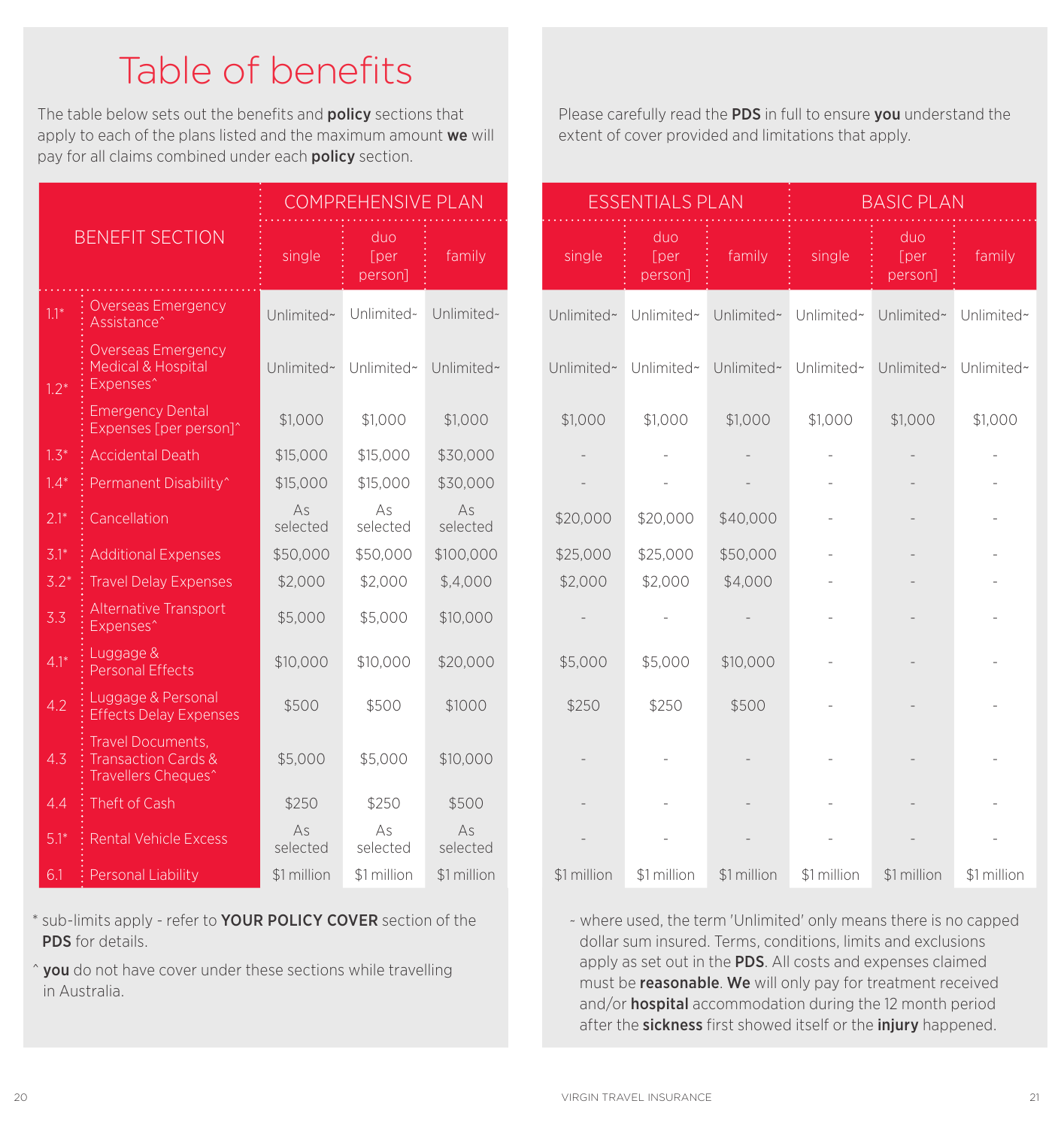# Table of benefits (cont.)

The table below sets out the benefits and **policy** sections that apply to each of the plans listed and the maximum amount we will pay for all claims combined under each **policy** section.

| <b>BENEFIT SECTION</b> |                                                                                        |                | <b>DOMESTIC PLAN</b>           |                | <b>MULTI-</b><br><b>TRIP</b><br><b>PLAN</b> | NON-<br><b>MEDICA</b><br><b>PLAN</b> |
|------------------------|----------------------------------------------------------------------------------------|----------------|--------------------------------|----------------|---------------------------------------------|--------------------------------------|
|                        |                                                                                        | single         | duo<br><b>T</b> per<br>person] | family         | policy<br>limit                             | individua                            |
| $1.1*$                 | <b>Overseas Emergency</b><br>Assistance <sup>^</sup>                                   |                |                                |                | Unlimited~                                  |                                      |
| $1.2*$                 | <b>Overseas Emergency</b><br>Medical & Hospital<br>Expenses <sup>^</sup>               |                |                                |                | Unlimited~                                  |                                      |
|                        | <b>Emergency Dental</b><br>Expenses [per person]^                                      |                |                                |                | \$1,000                                     |                                      |
| $1.3*$                 | <b>Accidental Death</b>                                                                | \$15,000       | \$15,000                       | \$30,000       | \$15,000                                    | \$15,000                             |
| $1.4*$                 | Permanent Disability <sup>^</sup>                                                      |                |                                |                | \$15,000                                    | \$15,000                             |
| $2.1*$                 | Cancellation                                                                           | As<br>selected | As<br>selected                 | As<br>selected | As selected                                 | As selecte                           |
| $3.1*$                 | <b>Additional Expenses</b>                                                             | \$25,000       | \$25,000                       | \$50,000       | \$50,000                                    | \$50,000                             |
| $3.2*$                 | <b>Travel Delay Expenses</b>                                                           | \$2,000        | \$2,000                        | \$4,000        | \$2,000                                     | \$2,000                              |
| 3.3                    | Alternative Transport<br>Expenses <sup>^</sup>                                         |                |                                |                | \$5,000                                     | \$5,000                              |
| $4.1*$                 | Luggage & Personal<br><b>Effects</b>                                                   | \$10,000       | \$10,000                       | \$20,000       | \$10,000                                    | \$10,000                             |
| 4.2                    | Luggage & Personal<br><b>Effects Delay Expenses</b>                                    | \$500          | \$500                          | \$1.000        | \$500                                       | \$500                                |
| 4.3                    | Travel Documents,<br><b>Transaction Cards &amp;</b><br>Travellers Cheques <sup>^</sup> |                |                                |                | \$5,000                                     | \$5,000                              |
| 4.4                    | Theft of Cash                                                                          | \$250          | \$250                          | \$250          | \$250                                       | \$250                                |
| $5.1*$                 | <b>Rental Vehicle Excess</b>                                                           | As<br>selected | As<br>selected                 | As<br>selected | As<br>selected                              | As<br>selected                       |
| 6.1                    | Personal Liability                                                                     | \$1 million    | \$1 million                    | \$1 million    | \$1 million                                 | \$1 million                          |

\* sub-limits apply - refer to YOUR POLICY COVER section of the PDS for details.

- $\hat{y}$  you do not have cover under these sections while travelling in Australia.
- ~ where used, the term 'Unlimited' only means there is no capped dollar sum insured. Terms, conditions, limits and exclusions apply as set out in the **PDS**. All costs and expenses claimed must be reasonable. We will only pay for treatment received and/or hospital accommodation during the 12 month period after the **sickness** first showed itself or the *injury* happened.

Please carefully read the PDS in full to ensure you understand the extent of cover provided and limitations that apply.

|                         | <b>MULTI-</b>           | NON-                    | <b>MULTI-TRIP PLAN</b>                                                                                                                       |
|-------------------------|-------------------------|-------------------------|----------------------------------------------------------------------------------------------------------------------------------------------|
| ιN                      | <b>TRIP</b>             | <b>MEDICAL</b>          | • 12 month policy.                                                                                                                           |
|                         | <b>PLAN</b>             | <b>PLAN</b>             | • Unlimited number of journeys.                                                                                                              |
| family                  | policy<br>limit         | individual              | • A journey limited to travel in Australia<br>must include a destination at least<br>250 kilometres from your home.                          |
|                         | Unlimited~              |                         | Maximum period for any one journey<br>is shown on your Certificate of                                                                        |
|                         | Unlimited~              |                         | Insurance. This is known as your<br>maximum journey period.<br><b>IMPORTANT:</b> When applying for                                           |
|                         | \$1,000                 |                         | this policy, you must choose the                                                                                                             |
| \$30,000                | \$15,000                | \$15,000                | maximum journey period that will                                                                                                             |
|                         | \$15,000                | \$15,000                | be sufficient to cover your longest<br>journey. You can choose from one of                                                                   |
| As<br>selected          | As selected             | As selected             | these maximum journey periods: 15<br>days, 30 days or 45 days.                                                                               |
| \$50,000                | \$50,000                | \$50,000                | Benefits limits and sub-limits                                                                                                               |
| \$4,000                 | \$2,000                 | \$2,000                 | reinstated on the completion of each                                                                                                         |
|                         | \$5,000                 | \$5,000                 | journey except for SECTION 6.1<br><b>PERSONAL LIABILITY - the amount</b>                                                                     |
| \$20,000                | \$10,000                | \$10,000                | shown in the TABLE OF BENEFITS<br>is the most we will pay for all claims                                                                     |
| \$1,000                 | \$500                   | \$500                   | combined for the 12 month policy<br>period.                                                                                                  |
|                         | \$5,000                 | \$5,000                 | Not available to travellers aged 75<br>vears or over.                                                                                        |
| \$250<br>As<br>selected | \$250<br>As<br>selected | \$250<br>As<br>selected | <b>Accompanying</b> spouse or partner<br>and dependants can be covered<br>under this Plan provided that<br>they are aged 74 years and under. |

## NON-MEDICAL PLAN

Additional premium will apply.

It is also important to note that under a Non-Medical Plan, there is no provision for **you** to claim under the following sections of your policy if the claim arises from, is related to or associated with any *injury* or sickness suffered by you:

SECTION 2.1: CANCELLATION SECTION 3.1: ADDITIONAL EXPENSES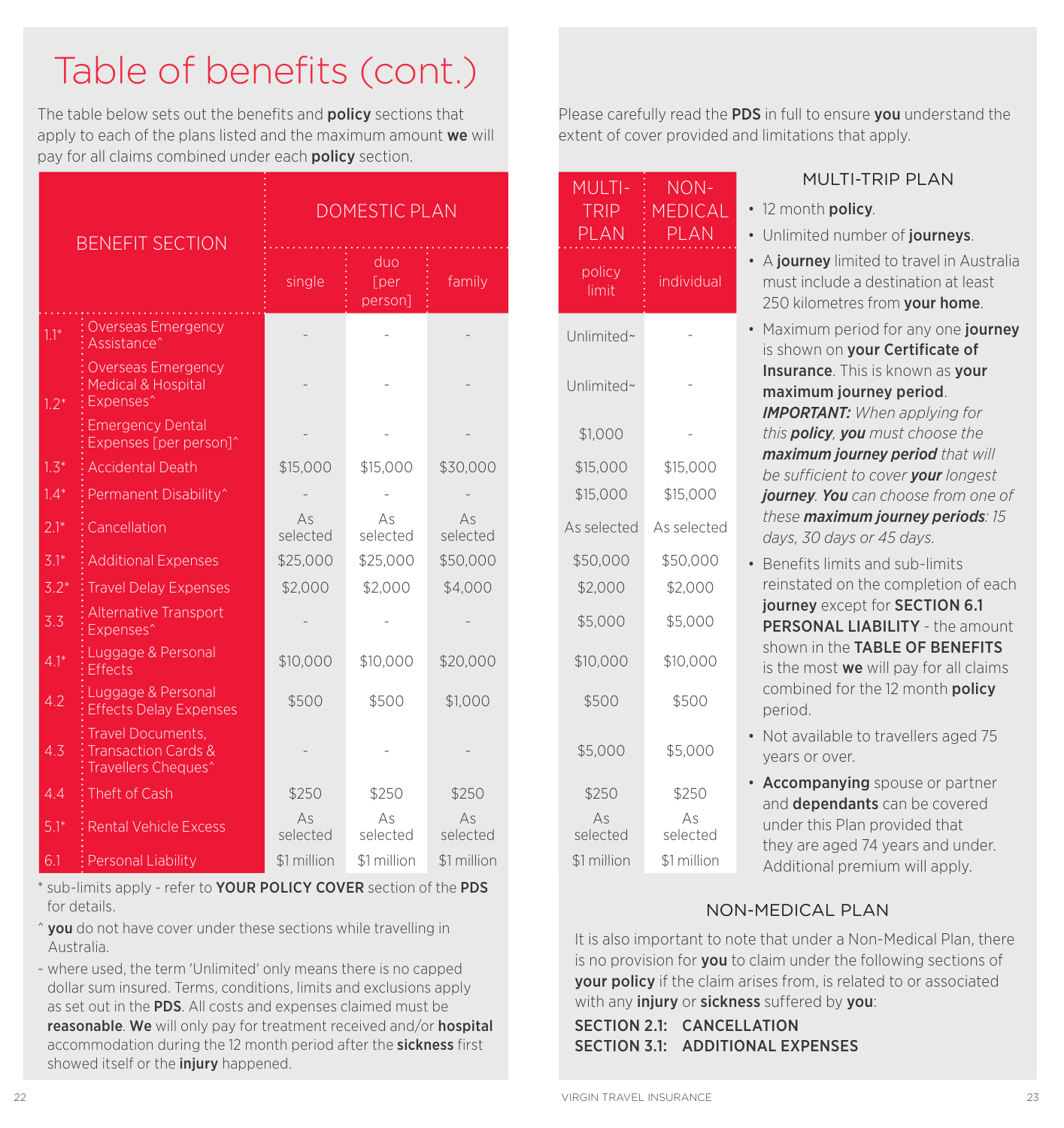## Additional options table of benefits

The table below sets out the benefits and **policy** sections that apply to each of the optiional packs of cover listed and the maximum amount we will pay for all claims combined under each policy section.

|         |                                                              | <b>COMPREHENSIVE</b><br><b>PLAN</b> |                                |            | <b>DOMESTIC</b><br><b>PLAN</b> |            |                                |            | MULTI-<br><b>TRIP PLA</b> |
|---------|--------------------------------------------------------------|-------------------------------------|--------------------------------|------------|--------------------------------|------------|--------------------------------|------------|---------------------------|
|         | <b>BENEFIT SECTION</b>                                       | single                              | duo<br><b>T</b> per<br>person] | family     |                                | single     | duo<br><b>T</b> per<br>person] | family     | policy limit              |
|         | <b>SNOW PACK</b>                                             |                                     |                                |            |                                |            |                                |            |                           |
| $7.1*$  | Emergency Rescue^ ^^                                         | \$100,000                           | \$100,000                      | \$200,000# |                                |            | $---$                          |            | \$100,000                 |
| $7.2*$  | <b>Own Snow Sport</b><br>Equipment <sup>^^</sup>             | \$2,000                             | \$2,000                        | \$4,000#   |                                | \$2,000    | \$2,000                        | \$4,000#   | \$2,000                   |
| 7.3     | <b>Snow Sport Equipment</b><br>Hire^^                        | \$2,000                             | \$2,000                        | \$4,000#   |                                | \$2,000    | \$2,000                        | \$4,000#   | \$2,000                   |
| 7.4     | Snow Sport Pack <sup>^^</sup>                                | \$1,000                             | \$1,000                        | \$2,000#   |                                | \$1,000    | \$1,000                        | \$2,000#   | \$1,000                   |
| $7.5*$  | Piste Closure <sup>^^</sup>                                  | \$1,000                             | \$1,000                        | \$2,000#   |                                | \$1,000    | \$1,000                        | \$2,000#   | \$1,000                   |
| 7.6     | <b>Bad Weather &amp; Avalanche</b><br>Closure <sup>^^</sup>  | \$1,000                             | \$1,000                        | \$2,000#   |                                | \$1,000    | \$1,000                        | \$2,000#   | \$1,000                   |
|         | <b>CRUISE PACK</b>                                           |                                     |                                |            |                                |            |                                |            |                           |
| $7.7*$  | Medical cover while<br>Cruising <sup>^^</sup>                | Unlimited~                          | Unlimited~                     | Unlimited~ |                                | Unlimited~ | Unlimited~                     | Unlimited~ | Unlimited~                |
|         | <b>Emergency Dental</b><br>Expenses [per person]^            | \$1.000                             | \$1.000                        | \$1,000    |                                | \$1,000    | \$1.000                        | \$1,000    | \$1.000                   |
| $7.8*$  | <b>Evacuation Cover -</b><br>Ship to Shore <sup>^^</sup>     | Unlimited~                          | Unlimited~                     | Unlimited~ |                                | Unlimited~ | Unlimited~                     | Unlimited~ | Unlimited~                |
| $7.9*$  | Cabin Confinement <sup>^^</sup>                              | \$500                               | \$500                          | \$1,000    |                                | \$500      | \$500                          | \$1,000    | \$500                     |
| 7.10    | Pre-paid Shore Excursion<br>Cancellation <sup>^^</sup>       | \$1,000                             | \$1,000                        | \$2,000    |                                | \$1,000    | \$1,000                        | \$2,000    | \$1,000                   |
| 7.11    | <b>Formal Cruise Attire Lost</b><br>or Damaged <sup>^^</sup> | \$1,000                             | \$1,000                        | \$2,000    |                                | \$1,000    | \$1,000                        | \$2,000    | \$1,000                   |
| 7.12    | <b>Formal Cruise Attire</b><br>Delayed <sup>^^</sup>         | \$250                               | \$250                          | \$500      |                                | \$250      | \$250                          | \$500      | \$250                     |
| $7.13*$ | Marine Rescue Diversion^^                                    | \$500                               | \$500                          | \$1,000    |                                | \$500      | \$500                          | \$1,000    | \$500                     |

\* sub-limits apply - refer to YOUR POLICY COVER section of the PDS for details.

# Please note that where only one adult is shown as covered on the Certificate of Insurance, the benefit limit which will apply for this section will be the benefit limit for single cover for the Plan selected.

 $\hat{y}$  you do not have cover under these sections while travelling in Australia.

Please carefully read the PDS in full to ensure you understand the extent of cover provided and limitations that apply.

|            | <b>DOMESTIC</b><br>PLAN        |            | <b>MULTI-</b><br><b>TRIP PLAN</b> |
|------------|--------------------------------|------------|-----------------------------------|
| single     | duo<br><b>T</b> per<br>person] | family     | policy limit                      |
|            |                                |            |                                   |
|            |                                |            | \$100,000                         |
| \$2,000    | \$2,000                        | \$4,000#   | \$2,000                           |
| \$2,000    | \$2,000                        | \$4,000#   | \$2,000                           |
| \$1,000    | \$1,000                        | \$2,000#   | \$1,000                           |
| \$1,000    | \$1,000                        | \$2,000#   | \$1,000                           |
| \$1,000    | \$1,000                        | \$2,000#   | \$1,000                           |
|            |                                |            |                                   |
| Unlimited~ | Unlimited~                     | Unlimited~ | Unlimited~                        |
| \$1,000    | \$1,000                        | \$1,000    | \$1,000                           |
| Unlimited~ | Unlimited~                     | Unlimited~ | Unlimited~                        |
| \$500      | \$500                          | \$1,000    | \$500                             |
| \$1,000    | \$1,000                        | \$2,000    | \$1,000                           |
| \$1,000    | \$1,000                        | \$2,000    | \$1,000                           |
| \$250      | \$250                          | \$500      | \$250                             |
| \$500      | \$500                          | \$1,000    | \$500                             |

 $\hat{ }$  you only have cover for these sections if the relevant Pack has been purchased.

~ where used, the term 'Unlimited' only means there is no capped dollar sum insured. Terms, conditions, limits and exclusions apply as set out in the PDS. All costs and expenses claimed must be reasonable. We will only pay for treatment received and/or hospital accommodation during the 12 month period after the sickness first showed itself or the *injury* happened.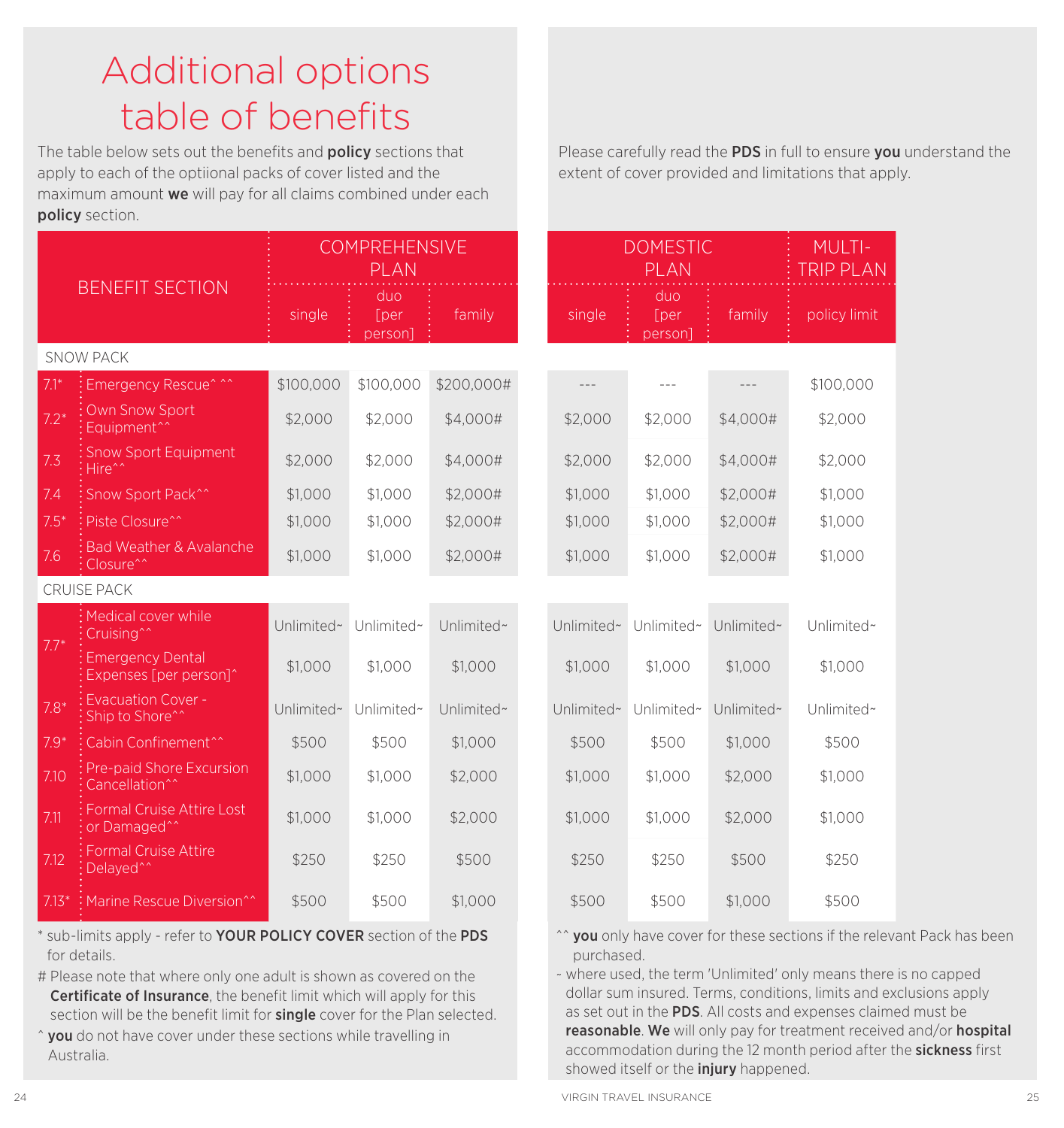## SNOW PACK

You can purchase the **SNOW PACK** with the Comprehensive. Domestic or Multi-Trip Plans by paying an additional premium. You will only have the cover provided under the sections included in **SNOW PACK** if you purchase this option. Please refer to the ADDITIONAL OPTIONS TABLE OF BENEFITS and the applicable section in **YOUR POLICY COVER** for details. You cannot purchase sections of this pack individually.

#### You must be aged 74 years or under at the date of issue.

This additional option does not provide cover for claims under SECTION 1.4 PERMANENT DISABILITY or SECTION 6.1 PERSONAL LIABILITY that arise from you participating in snow sport activities.

An excess of \$500, in addition to any standard excess, applies for all claims under SECTIONS 1.2 OVERSEAS EMERGENCY MEDICAL & HOSPITAL EXPENSES and 2.1 CANCELLATION if vou purchase this option and vour claim arises directly from you participating in snow sport activities. You cannot pay to remove this excess.

## CRUISE PACK

You can purchase the CRUISE PACK with the Comprehensive, Domestic or Multi-Trip Plans by paying an additional premium. You will only have the cover provided under the sections included in the **CRUISE PACK** if **you** purchase this option. Please refer to the ADDITIONAL OPTIONS TABLE OF BENEFITS and the applicable section in YOUR POLICY COVER for details. You cannot purchase sections of this pack individually.

## ADVENTURE PACK

You can purchase the **ADVENTURE PACK** with the Comprehensive, Domestic or Multi-Trip Plans by paying an additional premium. In addition to the **AUTOMATICALLY** INCLUDED ACTIVITIES listed in the section headed PURCHASING THIS PRODUCT the following activities listed are covered if you purchase this option:

- Abseiling;
- Animal conservation and handling (under appropriate supervision);
- Battle re-enactment (but not with firearms);
- Cave/river tubing;
- Caving/potholing;
- Contact sports (including any form of rugby, Australian Rules football or American football);
- Deep sea fishing;
- Diving underwater using an artificial breathing apparatus at a depth no greater than 30 metres (you must hold an open water diving licence recognised in Australia or dive with an instructor licensed for these activities);
- Expeditions to or on the Kokoda Track/Trail;
- Flying fox/zip lining;
- Hiking, trekking or tramping, peaking at altitudes from 3,000 metres up to 6,000 metres, where specialist climbing equipment is not required;
- Martial arts (but not training);
- Outdoor rock climbing (with ropes and appropriate safety gear);
- Quad biking (but only single rider);
- Sailing from 11 to 15 nautical miles off any land mass;
- Shooting (but only moving target, e.g. clay pigeon);
- Surface water activities in rivers or rapids graded IV or V under the International Scale of River Difficulty;
- Tandem parachuting, tandem sky diving, tandem hang gliding, tandem gliding and tandem paragliding (but you must be in tandem with an instructor licensed for these activities); and
- Use of **motorcycles** with engine capacities greater than 250 cc.

#### You must be aged 74 years or under at the date of issue.

This additional option does not provide cover for claims under SECTION 1.4 PERMANENT DISABILITY or SECTION 6.1 PERSONAL LIABILITY that arise from you participating in the listed activities available under this option.

An excess of \$500, in addition to any standard excess, applies for all claims under **SECTIONS 1.2 OVERSEAS EMERGENCY** MEDICAL & HOSPITAL EXPENSES and 2.1 CANCELLATION if **you** purchase this option and **your** claim arises directly from you participating in any of the activities listed. You cannot pay to remove this excess.

All other activities not listed here or in the **AUTOMATICALLY** INCLUDED ACTIVITIES listed in the section headed PURCHASING THIS PRODUCT are not covered.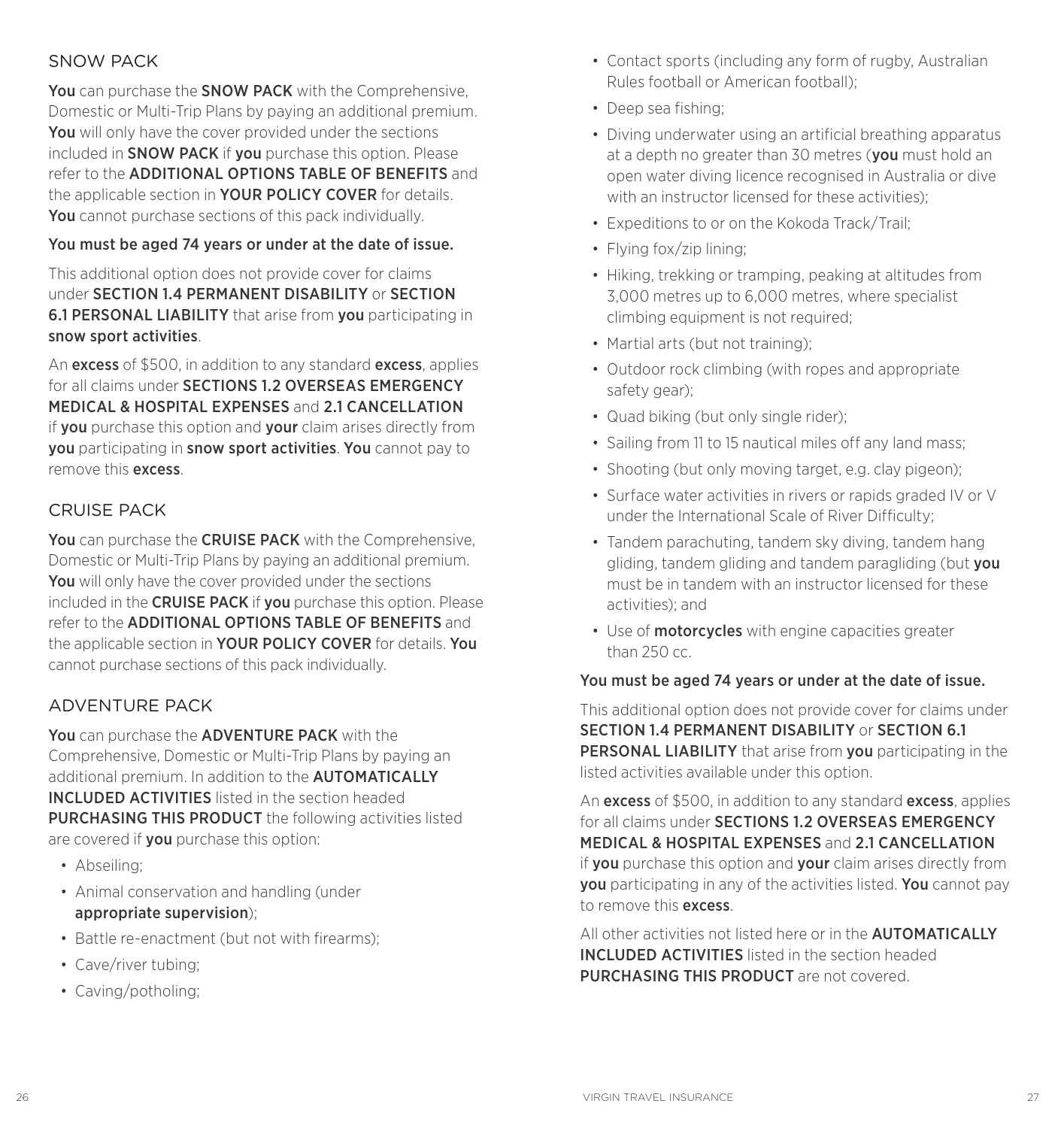## INCREASED ITEM LIMITS

Cover is provided under sub-section **4.1.1 al** for loss, theft of or accidental damage to luggage and personal effects up to the item limits shown in sub-section 4.1.1 all and the benefit limits shown in the TABLE OF BENEFITS for the Plan you have selected.

You can purchase increased item limit cover under sub-section 4.1.1 b] for item type(s) we give you the option to select, by paying an additional premium at the time you purchase your policy. Details of the item type(s) and the increased item limits selected and purchased are shown on your Certificate of Insurance. Increased Item Limit cover is only available for the particular item types that we give you the option to nominate when you purchase your policy.

No cover is provided under sub-section **4.1.1 a** for any item(s) of a particular item type for which you have purchased an increased item limit under sub-section 4.1.1 b].

*(For example: Sub-section 4.1.1 a] provides cover for mobile phones subject to an item limit of \$1,000 which is included in the benefit limit for luggage and personal effects shown in the TABLE OF BENEFITS for the Plan you have selected. If you have one or more mobile phones, purchased for more than \$1,000 each, you can purchase cover under sub-section 4.1.1 b] increasing the limit for mobile phones to either \$2,000 or \$3,000.)*

If **vou** purchase an increased item limit for a nominated item type, and during your journey any items of that particular item type are stolen or **accidentally** damaged or permanently lost, we will pay up to the selected increased limit shown on your Certificate of Insurance for any one item of the nominated item type or for all items of the nominated item type combined.

We will not pay more than the original purchase price of any item. We have the option to repair or replace an item or paying **vou** the amount it would cost **us** to repair or replace the item after allowing for any trade discounts we are entitled to.

Receipts and/or valuations must be provided proving **your** ownership of and the value of any item for which you make a claim.

## RENTAL VEHICLE EXCESS COVER - SECTION 5.1

Your policy does not automatically provide cover under SECTION 5.1 RENTAL VEHICLE EXCESS. If you require cover under SECTION 5.1 you must select, from the options we make available to **you**, the level of cover required and pay an additional premium at the time you purchase your policy. The insured amount purchased by you will be shown on your Certificate of Insurance.

## VARIATION OF STANDARD EXCESS

You may vary your standard excess for all plans by paying an additional premium to decrease **your excess**, or reduce **your** premium by increasing the standard **excess. Your** selected excess will be listed on your Certificate of Insurance.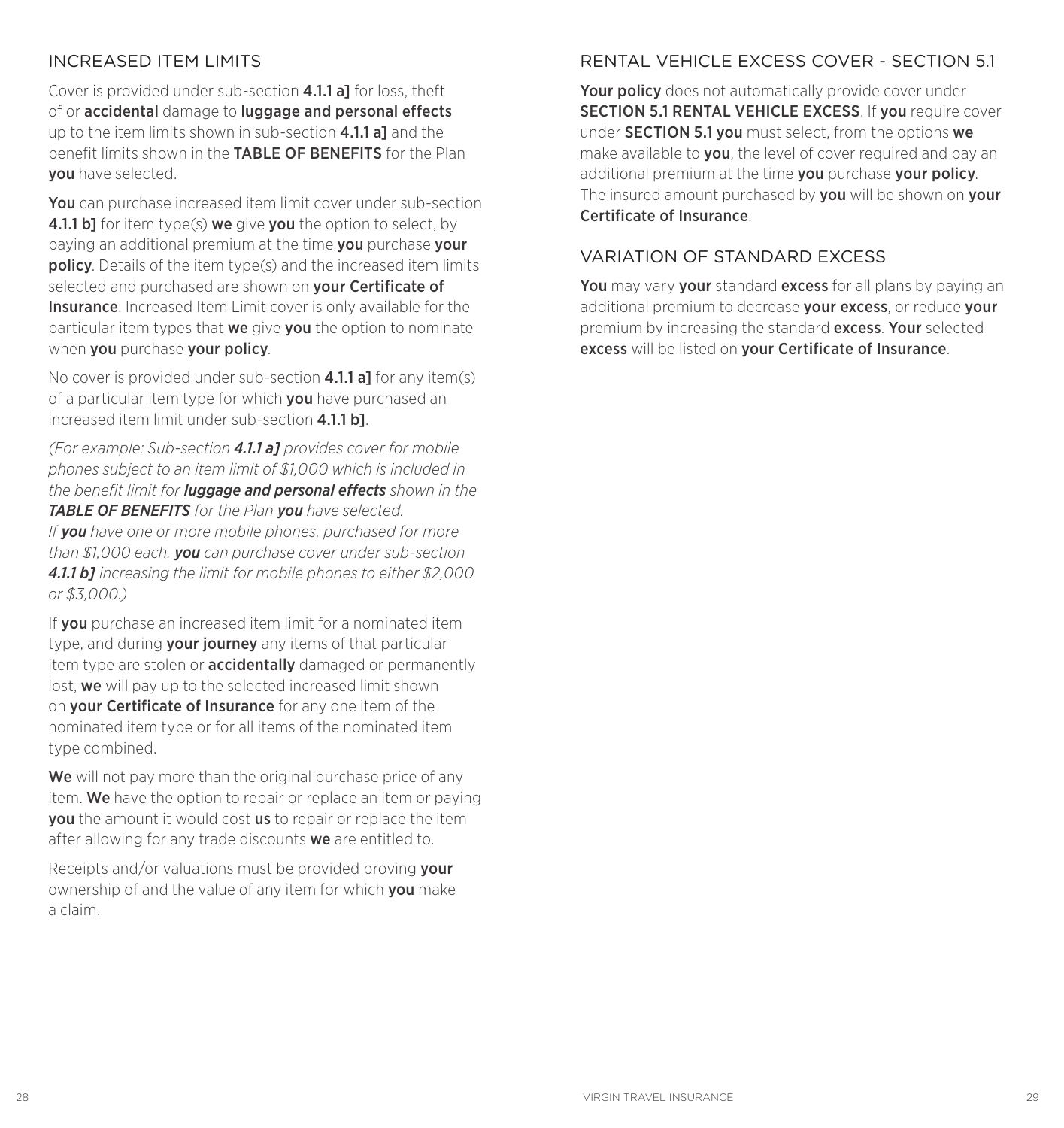## Pre-existing medical conditions

#### Please read the following information carefully.

You cannot apply for cover for pre-existing medical conditions under the Essentials and Basic Plans.

The meaning of **pre-existing medical condition** is defined in the section headed **OUR DEFINITIONS**. It is important that you read and understand this and all other definitions used in this product.

There is no cover under this **policy** for any claims arising from, related to or associated with, your pre-existing medical condition(s) unless:

- al we have agreed in writing to provide cover to vou for the pre-existing medical condition causing your claim; or
- b] the pre-existing medical condition meets the requirements set out under the heading PRE-EXISTING MEDICAL CONDITIONS WHICH WE MAY COVER WITH NO ADDITIONAL PREMIUM PAYABLE.

Except as provided under sub-section 2.1.1 d], and sub-section **3.1.1. g]**, no cover is provided under this **policy** for any claim arising from, related to or associated with, a **pre-existing** medical condition of any person who is not named on your Certificate of Insurance.

## PRE-EXISTING MEDICAL CONDITIONS WHICH WE MAY COVER WITH NO ADDITIONAL PREMIUM PAYABLE

No application for cover or any further information is required from you if:

- a] your pre-existing medical condition is described in the list below, and
- b] it has not caused your hospitalisation (including day surgery or emergency department attendance) in the 24 months prior to the time of the **policy** being issued.

#### Conditions

- 1. acne;
- 2. asthma, provided:
	- you are under 60 years of age, and
	- **vou** have no other lung disease:
- 3. bunions;
- 4. carpal tunnel syndrome;
- 5. cataracts;
- 6. cleft palate;
- 7. cochlear implant;
- 8. coeliac disease;
- 9. congenital adrenal hyperplasia;
- 10. congenital blindness;
- 11. congenital deafness;
- 12. conjunctivitis;
- 13. dengue fever;
- 14. diabetes (type 1 or type 2), or glucose intolerance provided:
	- you were first diagnosed over 6 months ago; and
	- you had no complications in the last 12 months; and
	- you had no kidney, eye or neuropathy complications or cardiovascular disease; and
	- **vou** are under 50 years of age:
- 15. dry eye syndrome;
- 16. Dupuytren's contracture;
- 17. ear grommets, if no current infection;
- 18. eczema;
- 19. gastric reflux (GORD);
- 20. glaucoma;
- 21. gout;
- 22. hay fever;
- 23. hiatus hernia, if no surgery planned:
- 24. hormone replacement therapy:
- 25. hypercholesterolaemia (high cholesterol), provided no cardiovascular disease and/or no diabetes;
- 26. hyperlipidaemia (high blood lipids), provided no cardiovascular disease and/or no diabetes;
- 27. hypertension, provided no cardiovascular disease and/or no diabetes;
- 28. hypothyroidism, including Hashimoto's disease;
- 29. lipoma;
- 30. macular degeneration;
- 31. Meniere's disease;
- 32. rhinitis;
- 33. rosacea;
- 34. sinusitis;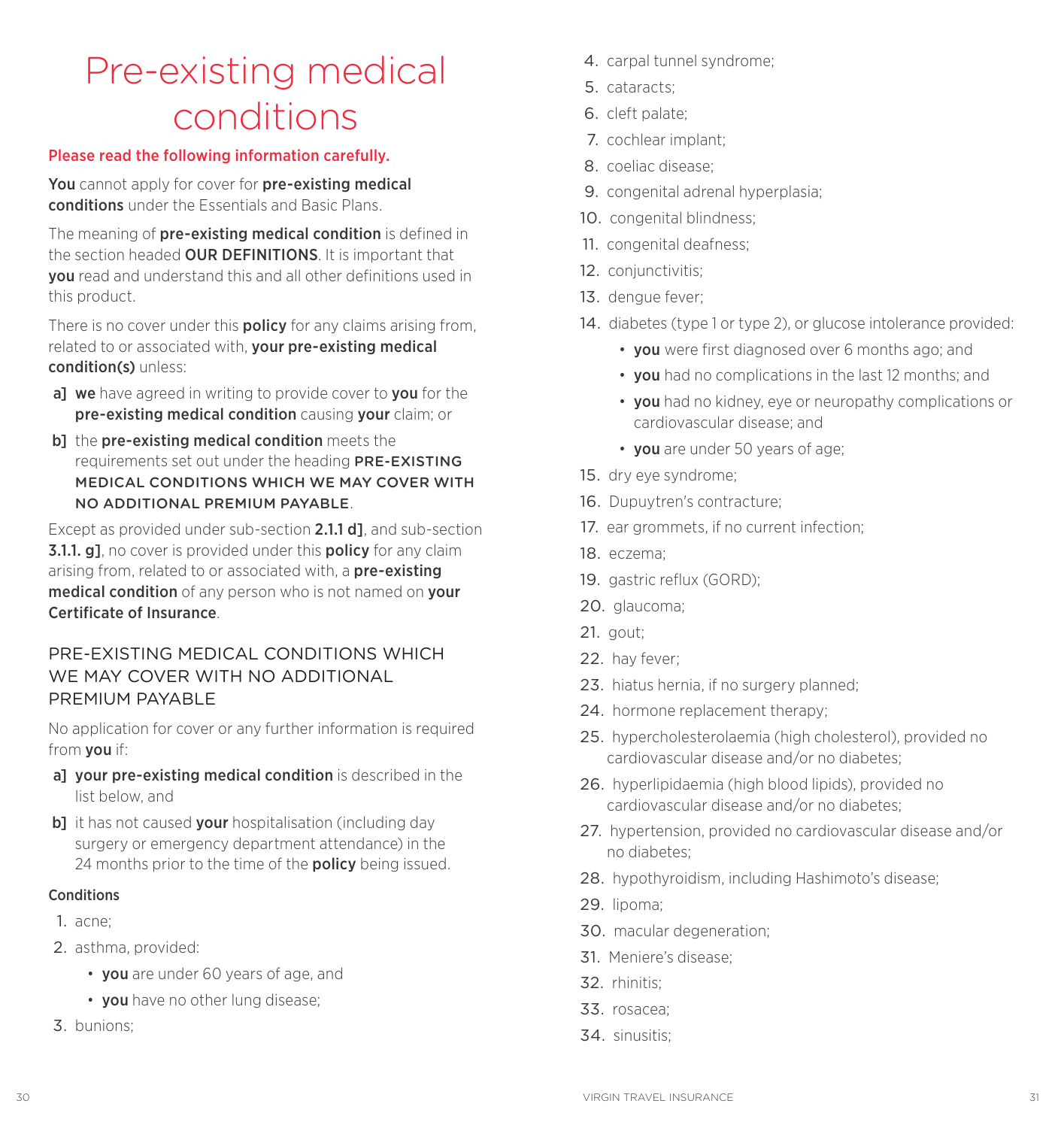- 35. tinnitus; or
- 36. single uncomplicated pregnancy, up to and including 23 weeks, not arising from services or treatment associated with an assisted reproduction program including but not limited to, in vitro fertilisation (IVF).

## OTHER PRE-EXISTING MEDICAL CONDITIONS

You will need to apply for any pre-existing medical condition that does not meet the requirements set out under the heading PRE-EXISTING MEDICAL CONDITIONS WHICH WE MAY COVER WITH NO ADDITIONAL PREMIUM PAYABLE. Please apply online or call the contact number shown on the back cover of this PDS.

Depending on your pre-existing medical condition, we may be unable to offer **you** a **policy** which provides cover for any medical or **hospital** expenses, or for any other expenses arising from, related to or associated with any *injury* or sickness suffered by you. If that is the case, you may be able to purchase a Non-Medical Plan. Please refer to the TABLE OF BENEFITS for details of the benefits which are available under this type of Plan.

If you have any questions about pre-existing medical conditions, please call the contact number shown on the back cover of this PDS.

## Important matters

Under **vour policy** there are rights and responsibilities which you and we have. You must read this PDS in full for all details, but here are some **vou** should be aware of.

## LIMITATION OF COVER

Notwithstanding anything contained in this PDS we will not provide cover nor will we make any payment or provide any service or benefit to any person or party where providing such cover, payment, service or benefit would contravene or violate any applicable trade or economic sanction or any law or regulation.

## CONFIRMATION OF COVER

To confirm any **policy** transaction, (if the **Certificate of** Insurance does not have all the information you require), call Allianz Global Assistance using the contact number shown on the back cover of this PDS.

## JURISDICTION AND CHOICE OF LAW

Your policy is governed by and construed in accordance with the law of Queensland, Australia and you agree to submit to the exclusive jurisdiction of the courts of Queensland. You agree that it is **your** intention that this Jurisdiction and Choice of Law clause applies.

## YOUR DUTY OF DISCLOSURE

Before **you** enter into this insurance with **us, you** have a duty of disclosure under the Insurance Contracts Act 1984.

The Act imposes a different duty the first time **you** enter into a contract of insurance with **us** to that which applies when **you** vary, extend or reinstate the contract.

This duty of disclosure applies until the contract is entered into (or varied, extended or reinstated as applicable).

#### Your Duty of Disclosure when you enter into the contract with us for the first time

When answering **our** specific questions that are relevant to **our** decision whether to accept the risk of the insurance and, if so, on what terms, **you** must be honest and disclose to **us** anything that **you** know and that a **reasonable** person in the circumstances would include in answer to the questions.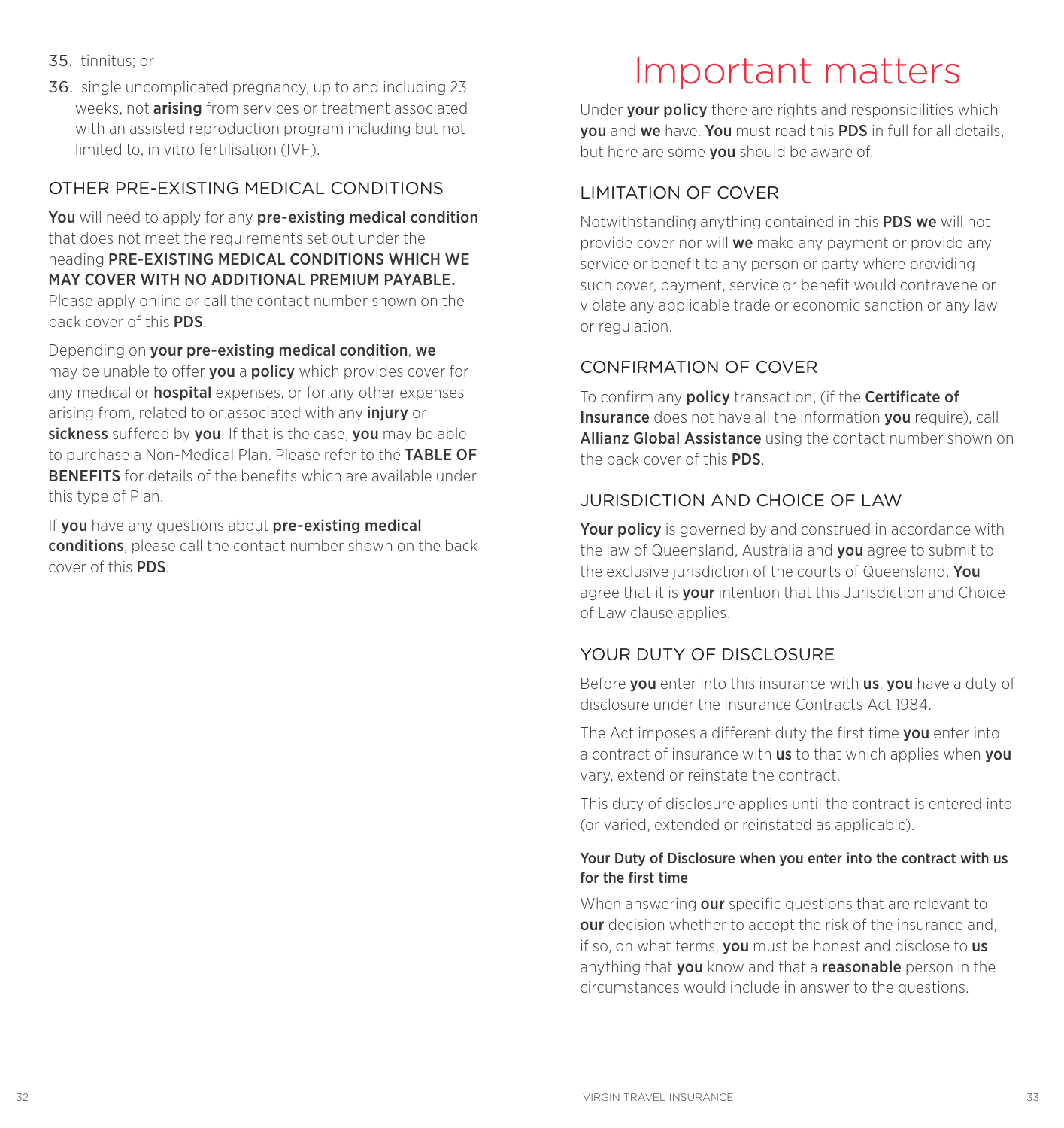It is important that you understand you are answering our questions in this way for **yourself** and anyone else that **you** want to be covered by the contract.

#### Your Duty of Disclosure when you vary, extend or reinstate the contract

When **you** vary, extend or reinstate the contract with **us**. your duty is to disclose to us every matter that you know, or could reasonably be expected to know, is relevant to our decision whether to accept the risk of the insurance and, if so, on what terms.

#### What you do not need to tell us

Your duty however does not require disclosure of any matter:

- that diminishes the risk to be undertaken by us; or
- that is of common knowledge; or
- that we know or, in the ordinary course of our business as an insurer, ought to know; or
- as to which compliance with your duty is waived by us.

#### Non-disclosure

If you fail to comply with your duty of disclosure, we may be entitled to reduce our liability under the contract in respect of a claim, cancel the contract or both.

If your non-disclosure is fraudulent, we may also have the option of avoiding the contract from its beginning.

## FINANCIAL CLAIMS SCHEME

In the unlikely event Allianz were to become insolvent and could not meet its obligations under your policy, a person entitled to claim may be entitled to payment under the Financial Claims Scheme.

Access to the Scheme is subject to eligibility criteria. More information can be obtained from<http://www.fcs.gov.au>.

## GENERAL INSURANCE CODE OF PRACTICE

Allianz and Allianz Global Assistance proudly support the General Insurance Code of Practice.

The Code sets out the minimum standards of practice in the general insurance industry. For more information on the Code please call the contact number on the back cover of this PDS.

## DISPUTE RESOLUTION PROCESS

#### In this section "we", "our" and "us" means Allianz and Allianz Global Assistance.

If **vou** have a complaint or dispute in relation to this insurance. or our services or our representatives, please call us using the contact details on the back cover of this PDS, or put the complaint in writing and send it to The Dispute Resolution Department, Locked Bag 3014, Toowong DC Queensland 4066.

We will attempt to resolve the matter in accordance with our Internal Dispute Resolution process. To obtain a copy of our procedures, please contact us.

We are a member of an external dispute resolution scheme which is independent and free to you. We are bound by determinations made by it in accordance with its relevant terms and rules applicable to **us**. Any complaint or dispute can be lodged with the Australian Financial Complaints Authority (AFCA). The contact details for the AFCA are:

Australian Financial Complaints Authority

- Email: info@afca.org.au
- Phone: 1800 931 678
- Mail: Australian Financial Complaints Authority, GPO Box 3, Melbourne, Victoria 3001.

#### REMUNERATION

The premium for your policy is payable to Allianz as the insurer.

Allianz Global Assistance is also remunerated by Allianz for providing services on behalf of **Allianz**. This is a percentage of the premium that you pay for your policy and is only paid if you buy this product. Employees and representatives of Allianz Global Assistance receive an annual salary, which may include an annual bonus, which can be based on performance or other criteria. This remuneration is included in the premium you pay.

If **vou** would like more information about the remuneration that Allianz Global Assistance receives, please ask us. This request should be made within a **reasonable** time after this document is provided to you and before the financial services are provided to you.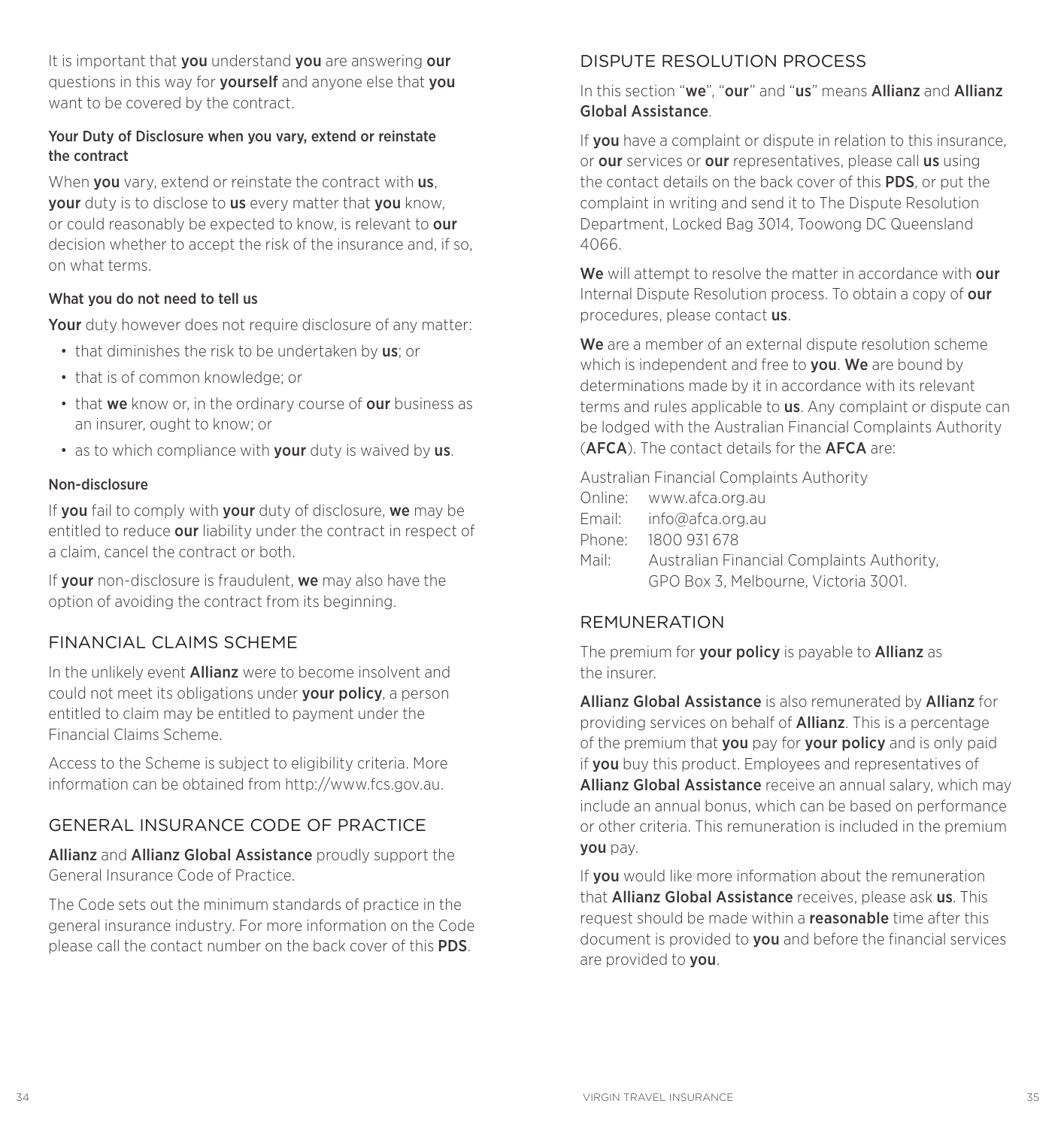## SAFEGUARDING YOUR LUGGAGE & PERSONAL EFFECTS

You must take all reasonable precautions to safeguard your luggage and personal effects. If you leave your luggage and personal effects unsupervised in a public place we will not pay your claim.

## CLAIMS

In the event of a claim, immediate notice should be given to Allianz Global Assistance using the contact details on the back cover of this PDS.

Please note: Receipts and/or valuations must be provided proving **your** ownership of and the value of any item for which you make a claim.

Allianz Global Assistance will consider your claim within 10 business days of receiving a completed claim form and all necessary documentation. If they need additional information, a written notification will be sent to **vou** within 10 business days.

## PRIVACY NOTICE

To offer or provide **you** with **our** products and services (or those we may offer or provide to vou on behalf of our business partners) we, namely AWP Australia Pty Ltd ABN 52 097 227 177 trading as 'Allianz Global Assistance', and our agents and representatives, collect, store, use, and disclose your personal information including sensitive information. We usually collect it directly from **you** but sometimes from others depending upon the circumstances and the product involved. For instance, we may collect vour personal information from our business partners who may have provided you with a product or service including but not limited to travel insurance, roadside assistance with a vehicle purchase, Overseas Student or Visitor Health Cover, or other assistance services we arrange or provide. For example, **vour** personal information may be collected from **your** family members and **travelling** companions, doctors, and hospitals if you purchase our travel insurance and require medical assistance. Likewise, we collect personal information from universities and your agents if you inquire about or apply for **our** Overseas Student or Visitor Health Cover. We are the 'data controller' and responsible for ensuring **your** personal information is used and protected in accordance with applicable laws including the Privacy Act 1988 and sometimes European Law (the GDPR) where our activities are within its scope. Personal information we collect includes, for example, **your** name, address, date of birth, email

address, and sometimes your medical information, passport details, bank account details, as well as other information we collect through devices like 'cookies' when you visit our website such as **your** IP address and online preferences.

We use your personal information to offer and provide our products and services and to manage your and our rights and obligations in connection with any products and services **vou** have acquired. For instance, **we** use it to assess, process, and investigate any travel or health insurance claims, and to liaise with Government Departments when necessary. We may also use it for product development, marketing (where permitted by law or with **your** consent but not in connection with some products or services such as credit card insurances) customer data analytics, research, IT systems maintenance and development, recovery against third parties, fraud investigations, and for other purposes with your consent or where permitted by law. We do not use sensitive information for marketing purposes or provide that information to any third parties for marketing.

Your personal information may be disclosed to third parties (some of whom are data processors) who assist us to carry out the above activities both inside and outside of Australia, such as claims management providers, travel agents and intermediaries, insurers, investigators, cost containment providers, medical and health service providers, universities and other education institutions, roadside assistance and towing providers, vehicle manufacturers, **overseas** data storage (including 'cloud' storage) and data handling providers, legal and other professional advisers, **your** agents and broker, your travel group leader if you travel in a group, your employer if you have a corporate travel policy, your bank if you are the beneficiary of the bank's credit card insurances, insurance reference bureaux, and **our** related and group companies including Allianz. Some of these third parties may be located in other countries including in Europe, Asia, Canada, or the USA. We also, where necessary, disclose your personal information to Government Departments including for immigration and private health insurance purposes as well as to regulatory bodies.

With the exception of credit card insurances and some other products and services that we offer or provide on behalf of certain clients, we may, where permitted by law or with your consent, contact you by telephone, normal mail, email, electronic messages such as SMS, and via other means with promotional material and offers of products or services from us, our related companies, as well as offers from our business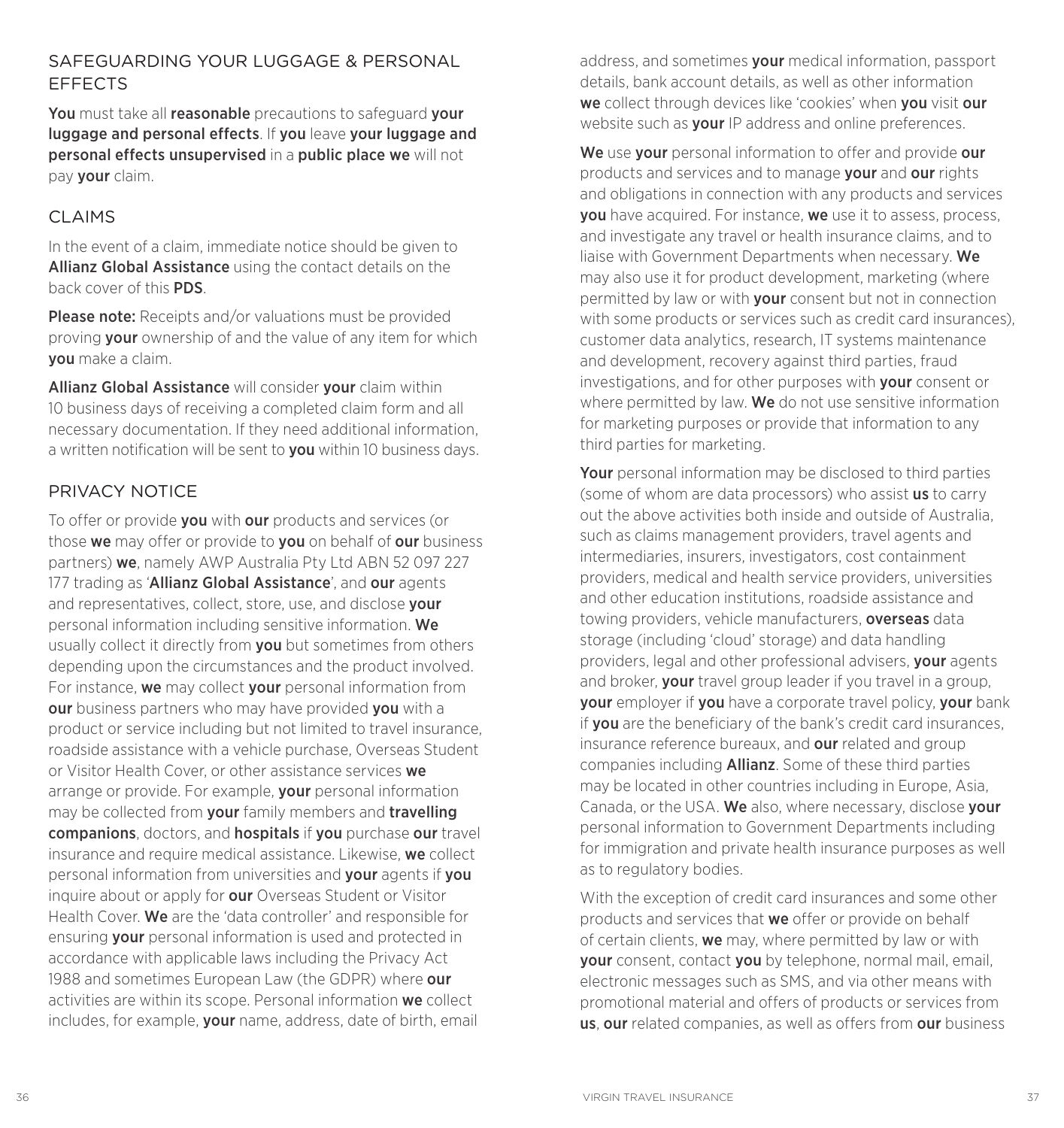partners that we consider may be relevant and of interest to vou. Where we contact you as a result of obtaining your consent, you can withdraw your consent at any time by calling us on 1800 023 767 or by contacting us – see below.

When **you** provide personal information to **us** about other individuals, we rely on you to have first obtained the individual's consent, and have made them aware of the matters set out in this Privacy Notice.

You may also (1) seek access to your personal data and ask about its origin, the purposes of the processing, and details of the data controller or data processor, and the parties to whom it may be disclosed; (2) ask **us** to correct and update **vour** personal information, (3) ask for a copy of **your** personal data in an electronic format for yourself or for someone you nominate. You may in some circumstances restrict the processing of **your** personal data, and request that it be deleted. Where **your** personal information is used or processed with **vour** specific consent as the sole basis for processing (rather than on a contractual basis or legitimate interest), you may withdraw your consent at any time. You may not access or correct personal information of others unless **you** have been authorised by their express consent, or unless they are **your** dependants under 16 years of age.

If you have a request or complaint concerning your personal information or about data privacy, please contact: Privacy Officer, Allianz Global Assistance, PO Box 162, Toowong, QLD 4066, or email [DataPrivacyAU@allianz-assistance.com.au.](mailto:DataPrivacyAU%40allianz-assistance.com.au?subject=)

You can also contact the Privacy Commissioner at the Office of The Australian Information Commissioner, GPO Box 5218, Sydney, NSW 2001 if you have a complaint.

For more information about **our** corporate privacy policy and handling of personal information, including further details about access, correction and complaints, please visit our website at [www.allianz-assistance.com.au](http://www.allianz-assistance.com.au) and click on the Privacy & Security link.

If you do not agree with the matters set out in our privacy policy or will not provide us with the personal information we request, we may not be able to provide you with our products or services including the assessment and payment of any claims. In cases where we cannot comply with your request concerning **your** personal information, we will give you reasons why.

## OVERSEAS HOSPITALISATION OR MEDICAL EVACUATION

For emergency assistance anywhere in the world at any time, Allianz Global Assistance is only a telephone call away. The team will help with medical problems, locating nearest medical facilities, your evacuation home, locating nearest embassies and consulates, as well as keeping you in touch with your family and work in an emergency.

If you are hospitalised, you, or a member of your travelling party, MUST contact Allianz Global Assistance as soon as possible. If **you** do not, then to the extent permitted by law. we will not pay for these expenses or for any evacuation or airfares that have not been approved or arranged by **Allianz** Global Assistance.

If you are not hospitalised but you are being treated as an outpatient and the total cost of such treatment is likely to exceed \$2,000, you MUST contact Allianz Global Assistance.

Please note that we will not pay for any hospital or medical costs incurred in Australia.

## YOU CAN CHOOSE YOUR OWN DOCTOR

Unless you are treated under a Reciprocal Health Care Agreement you are free to choose your own medical adviser or, if you ask them to, **Allianz Global Assistance** can appoint an approved medical adviser to see you.

You must, as soon as possible, advise Allianz Global Assistance of your admittance to hospital or your early return to your home based on written medical advice.

If you do not get the medical treatment you expect, Allianz Global Assistance can assist you but neither Allianz nor Allianz Global Assistance are liable for anything that results from that.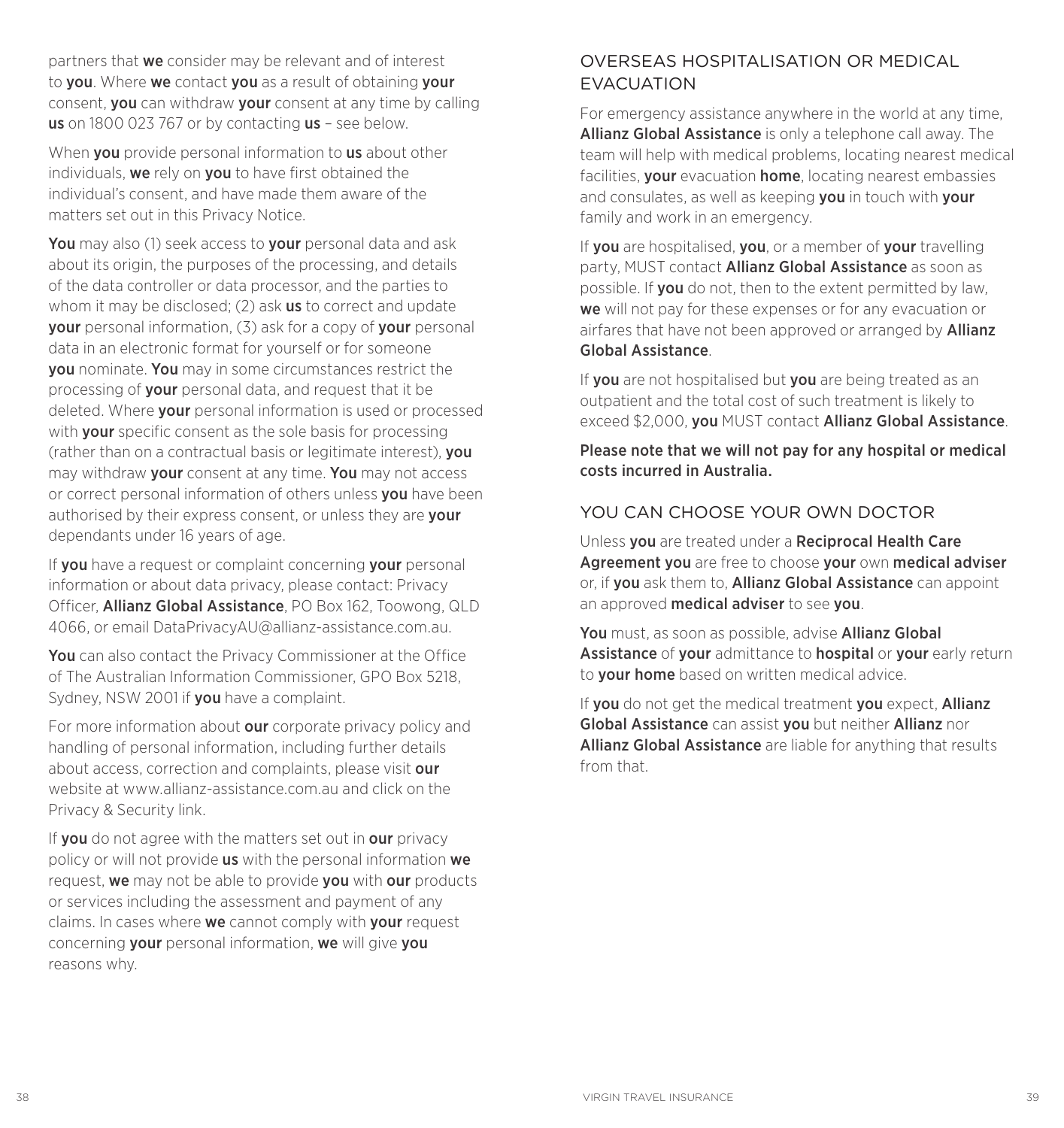## General exclusions applicable to all sections

The Exclusion column is a summary for reference only and does not affect interpretation.

To the extent permitted by law we will not pay if:

| NO. | <b>EXCLUSION</b>                         | <b>WORDING</b>                                                                                                                                                                                                                                                                                          |
|-----|------------------------------------------|---------------------------------------------------------------------------------------------------------------------------------------------------------------------------------------------------------------------------------------------------------------------------------------------------------|
| A.1 | Acting<br>intentionally or<br>recklessly | You intentionally or recklessly act in a way<br>that would reasonably pose a risk to your<br>safety or the safety of your luggage and<br>personal effects, except in an attempt to<br>protect the safety of a person or to protect<br>property.                                                         |
| A.2 | Loss mitigation                          | You do not do everything you can to reduce<br>your loss as much as possible.                                                                                                                                                                                                                            |
| A.3 | Consequential<br>loss                    | Your claim is for consequential loss of any<br>kind including loss of enjoyment.                                                                                                                                                                                                                        |
| A.4 | Aware of<br>circumstances                | At the time of purchasing this product, you<br>were aware, or a reasonable person in your<br>circumstances would have been aware.<br>of something that would give rise to you<br>making a claim under your policy.                                                                                      |
| A.5 | Workers<br>compensation                  | <b>Your</b> claim is for a loss which is recoverable<br>by compensation under any workers<br>compensation or transport accident laws or<br>by any government sponsored fund, plan, or<br>medical benefit scheme, or any other similar<br>type legislation required to be effected by or<br>under a law. |
| A.6 | Errors or<br>omissions                   | <b>Your</b> claim arises from errors or omissions<br>in any booking arrangements or failure<br>to obtain relevant visa, passport or travel<br>documents                                                                                                                                                 |
| A.7 | Illegal acts                             | Your claim arises because you breach<br>any government prohibition or regulation,<br>including visa requirements, or intentionally<br>act illegally. This exclusion does not apply<br>to vehicle driver or rider licensing traffic<br>offences.                                                         |
| A.8 | Invitees                                 | Your claim arises directly or indirectly<br>from, or is in any way connected with,<br>the conduct of someone who enters your<br>accommodation with your consent, or<br>whose accommodation you choose to enter.                                                                                         |

| NO.  | <b>EXCLUSION</b>           | <b>WORDING</b>                                                                                                                                                                                                                                                                                                                                                                    |
|------|----------------------------|-----------------------------------------------------------------------------------------------------------------------------------------------------------------------------------------------------------------------------------------------------------------------------------------------------------------------------------------------------------------------------------|
| A.9  | Government<br>confiscation | <b>Your</b> claim arises from a government<br>authority confiscating, detaining or<br>destroying anything.                                                                                                                                                                                                                                                                        |
| A.10 | Vehicles                   | Your claim arises directly or indirectly from,<br>or is in any way connected with:                                                                                                                                                                                                                                                                                                |
|      |                            | <b>you</b> driving a motor vehicle or riding<br>a <b>moped</b> or <b>scooter</b> without a current<br>Australian drivers licence or drivers<br>licence valid for the country vou are<br>driving or riding in. This applies even if<br><b>you</b> are not required by law to hold a<br>licence in the country you are driving or<br>riding in:                                     |
|      |                            | • you riding a motorcycle without a<br>current Australian <b>motorcycle</b> licence or<br>motorcycle licence valid for the country<br>you are riding in. This applies even if you<br>are not required to hold a <b>motorcycle</b><br>licence because you hold a drivers<br>licence, or a <b>motorcycle</b> licence is not<br>required by law in the country you are<br>riding in: |
|      |                            | • you travelling as a passenger on a<br>motorcycle, moped or scooter that is<br>in the control of a person who does not<br>hold a current <b>motorcycle</b> or drivers<br>licence valid for the vehicle being ridden<br>and for the country <b>you</b> are riding in;                                                                                                             |
|      |                            | • you riding, or travelling as a passenger,<br>on a <b>motorcycle</b> with an engine<br>capacity greater than 250cc or on a<br><b>quad bike</b> except as provided under the<br><b>ADDITIONAL OPTION - ADVENTURE</b><br><b>PACK</b> and you have paid the additional<br>premium for <b>ADVENTURE PACK</b> :                                                                       |
|      |                            | • you riding, or travelling as a passenger,<br>on a motorcycle, moped, scooter or<br>quad bike without wearing a helmet.                                                                                                                                                                                                                                                          |
| A.11 | Epidemic/<br>pandemic      | Your claim arises from, is related to or<br>associated with:                                                                                                                                                                                                                                                                                                                      |
|      |                            | • an actual or likely epidemic or<br>pandemic; or                                                                                                                                                                                                                                                                                                                                 |
|      |                            | • the threat of an epidemic<br>or pandemic.                                                                                                                                                                                                                                                                                                                                       |
|      |                            | Refer to www.who.int and<br>www.smartraveller.gov.au for further<br>information on epidemics and pandemics.                                                                                                                                                                                                                                                                       |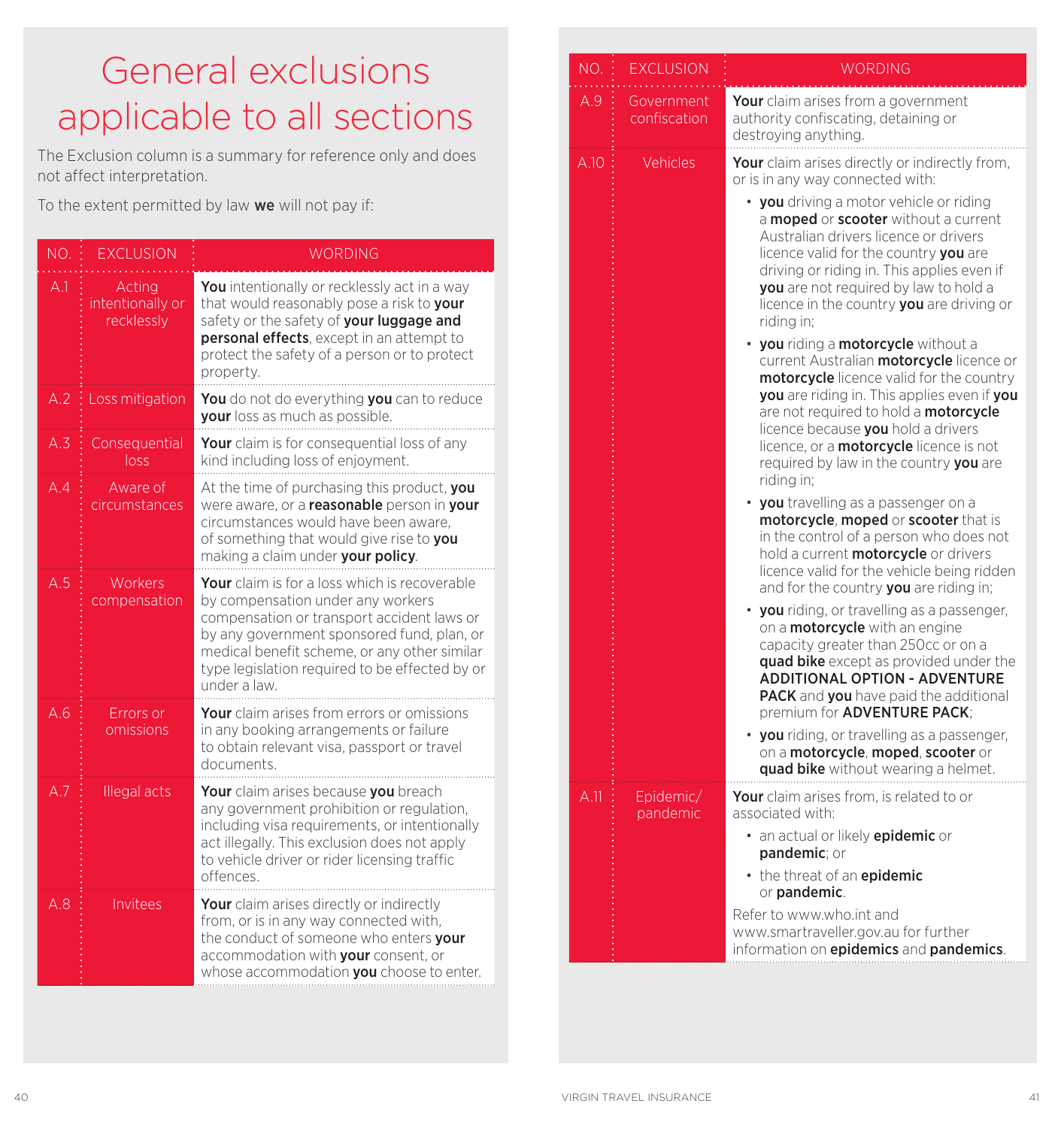| NO.        | <b>EXCLUSION</b>        | <b>WORDING</b>                                                                                                                                                                                                                                                                                                                                                                                                                                                                                                                                                                                                                                                                                                                                                                                                                                                                                                                                                                                                                                                                                                                                                                                                                                                                         |
|------------|-------------------------|----------------------------------------------------------------------------------------------------------------------------------------------------------------------------------------------------------------------------------------------------------------------------------------------------------------------------------------------------------------------------------------------------------------------------------------------------------------------------------------------------------------------------------------------------------------------------------------------------------------------------------------------------------------------------------------------------------------------------------------------------------------------------------------------------------------------------------------------------------------------------------------------------------------------------------------------------------------------------------------------------------------------------------------------------------------------------------------------------------------------------------------------------------------------------------------------------------------------------------------------------------------------------------------|
| A.12       | Government<br>warning   | <b>Your</b> claim arises because <b>vou</b> did not follow<br>advice in the mass media or any government<br>or other official body's warning and you<br>did not take appropriate action to avoid or<br>minimise any potential claim under<br>your policy (including delay of travel to the<br>country or part of a country referred to in the<br>warning). Refer to www.who.int and www.<br>smartraveller.gov.au for further information.                                                                                                                                                                                                                                                                                                                                                                                                                                                                                                                                                                                                                                                                                                                                                                                                                                              |
| A.13       | War                     | <b>Your</b> claim arises from any act of war,<br>whether war is declared or not, or from any<br>rebellion, revolution, insurrection or taking<br>of power by the military.                                                                                                                                                                                                                                                                                                                                                                                                                                                                                                                                                                                                                                                                                                                                                                                                                                                                                                                                                                                                                                                                                                             |
| A.14       | <b>Nuclear</b>          | <b>Your</b> claim arises from a nuclear reaction<br>or contamination from nuclear weapons or<br>radioactivity.                                                                                                                                                                                                                                                                                                                                                                                                                                                                                                                                                                                                                                                                                                                                                                                                                                                                                                                                                                                                                                                                                                                                                                         |
| A.15       | Chemical/<br>biological | <b>Your</b> claim arises from biological and/or<br>chemical materials, substances, compounds<br>or the like used directly or indirectly for the<br>purpose to harm or to destroy human life<br>and/or create public fear.                                                                                                                                                                                                                                                                                                                                                                                                                                                                                                                                                                                                                                                                                                                                                                                                                                                                                                                                                                                                                                                              |
| <b>B.1</b> | Pre-existing<br>Medical | Your claim arises directly or indirectly from<br>or is in any way connected with, any <b>pre-</b><br>existing medical condition of any person<br>including you, your travelling companion<br>or a relative except as provided under sub-<br>section <b>2.1.1 d]</b> , and sub-section <b>3.1.1. g]</b> .<br>This exclusion will not apply:<br>• if you satisfy the provisions as set out<br>under the heading PRE-EXISTING<br><b>MEDICAL CONDITIONS WHICH WE</b><br>MAY COVER WITH NO ADDITIONAL<br><b>PREMIUM PAYABLE</b> contained in the<br><b>PRE-EXISTING MEDICAL CONDITIONS</b><br>section, or<br>as provided in <b>your</b> Medical Terms of<br>Cover letter and from the time any<br>additional premium that applies has<br>been received by <b>us</b> for <b>pre-existing</b><br>medical conditions for which you<br>must apply for cover and for which<br>approval has been given by <b>us</b> . Special<br>conditions, limits and <b>excesses</b> may<br>apply if <b>we</b> notify <b>you</b> in writing, or<br>• where your travelling companion<br>or relative is an insured person and<br>Allianz Global Assistance have agreed<br>in writing to provide them with cover for<br>their pre-existing medical condition as<br>shown on the <b>Certificate of Insurance.</b> |

| NO.        | <b>EXCLUSION</b>                    | <b>WORDING</b>                                                                                                                                                                                                                                                                                                                                                                                     |
|------------|-------------------------------------|----------------------------------------------------------------------------------------------------------------------------------------------------------------------------------------------------------------------------------------------------------------------------------------------------------------------------------------------------------------------------------------------------|
| B.2        | Signs and<br>symptoms               | Your claim arises from, is related to or<br>associated with any physical or mental signs<br>or symptoms that you were aware, or a<br>reasonable person in <b>your</b> circumstances<br>would have been aware of, before cover<br>commenced, and:<br>• you had not yet sought a medical                                                                                                             |
|            |                                     | opinion regarding the cause; or                                                                                                                                                                                                                                                                                                                                                                    |
|            |                                     | • you were currently under investigation<br>to define a diagnosis: or                                                                                                                                                                                                                                                                                                                              |
|            |                                     | • you were awaiting specialist opinion.                                                                                                                                                                                                                                                                                                                                                            |
| B.3        | Travel against<br>medical advice    | <b>Your</b> claim is in respect of travel booked or<br>undertaken by you against the advice of any<br>medical adviser.                                                                                                                                                                                                                                                                             |
| B.4        | Pregnancy                           | Your claim arises directly or indirectly<br>out of pregnancy, childbirth or related<br>complications unless it is a single,<br>uncomplicated pregnancy (up to and<br>including 23 weeks) or <b>Allianz Global</b><br><b>Assistance</b> have agreed in writing to provide<br>cover. In any event we will not pay medical<br>expenses for:                                                           |
|            |                                     | · regular antenatal care;                                                                                                                                                                                                                                                                                                                                                                          |
|            |                                     | • childbirth at any gestation; or                                                                                                                                                                                                                                                                                                                                                                  |
| B.5        | Addiction                           | • care of the newborn child.                                                                                                                                                                                                                                                                                                                                                                       |
|            |                                     | <b>Your</b> claim arises from or is in any way<br>related to or connected with:<br>• you or any other person being<br>hospitalised or confined to a clinic.<br>where you or that other person (as<br>the case may be) is being treated<br>for addiction to drugs, substances<br>or alcohol, or is using the <b>hospital</b> or<br>clinic as a nursing, convalescent or<br>rehabilitation place; or |
|            |                                     | • a therapeutic or illicit drug, substance or<br>alcohol addiction suffered by you or any<br>other person.                                                                                                                                                                                                                                                                                         |
| B.6        | <b>Medication</b><br>already in use | <b>Your</b> claim involves the cost of medication<br>you are using at the time the journey began<br>or the cost for maintaining a course of<br>treatment you were on prior to the start of<br>the journey.                                                                                                                                                                                         |
| <b>B.7</b> | Suicide                             | Your claim arises from your suicide or<br><b>your</b> attempted suicide or your intentional<br>self-harm.                                                                                                                                                                                                                                                                                          |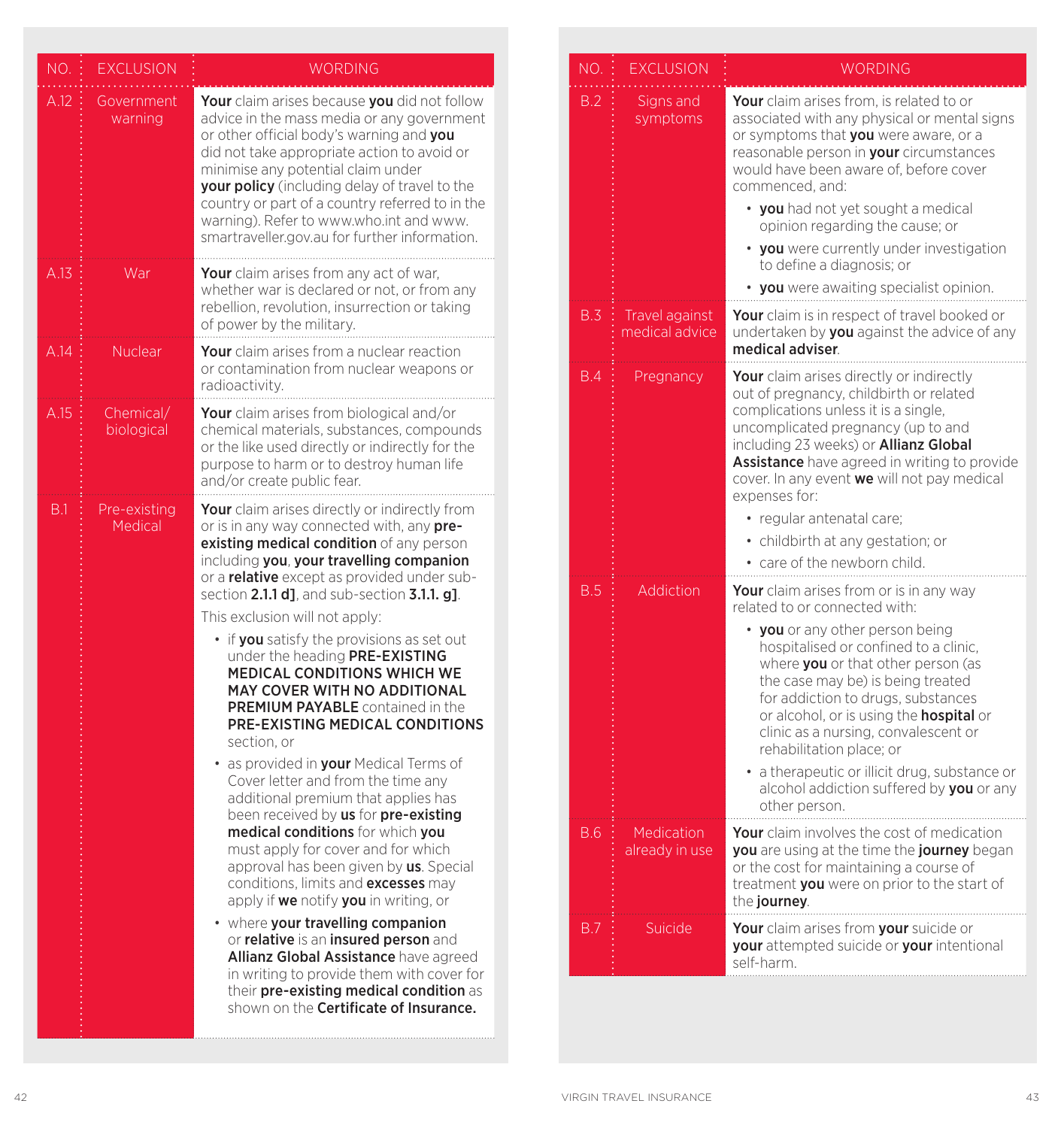| NO.         | <b>EXCLUSION</b>                | <b>WORDING</b>                                                                                                                                                                                                                                                                                                                                                                                                                                                                               |
|-------------|---------------------------------|----------------------------------------------------------------------------------------------------------------------------------------------------------------------------------------------------------------------------------------------------------------------------------------------------------------------------------------------------------------------------------------------------------------------------------------------------------------------------------------------|
| <b>B.8</b>  | <b>STD</b>                      | Your claim arises directly or indirectly from.<br>or is in any way connected with, a sexually<br>transmitted disease or virus, unless Allianz<br>Global Assistance have agreed in writing<br>to provide cover as set out in your Medical<br>Terms of Cover letter and you have paid any<br>additional premium that applies.                                                                                                                                                                  |
| <b>B.9</b>  | Under the<br>influence          | Your claim arises directly or indirectly from,<br>or is in any way connected with you being<br>under the influence of any intoxicating liquor<br>or drugs except a drug prescribed to you by<br>a medical adviser, and taken in accordance<br>with their instructions.                                                                                                                                                                                                                       |
| <b>B.10</b> | Private<br>medical<br>treatment | Despite the advice given following <b>your</b> call<br>to <b>Allianz Global Assistance</b> , vou received<br>private <b>hospital</b> or medical treatment where<br>public funded services or care is available<br>in Australia or under any Reciprocal Health<br><b>Care Agreement</b> between the Government<br>of Australia and the government of any<br>other country.                                                                                                                    |
| <b>B.11</b> | AICD/ICD                        | <b>Your</b> claim arises from any medical<br>procedures in relation to <b>AICD/ICD</b> insertion<br>during <b>overseas</b> travel. If you require this<br>procedure, due to sudden and acute onset<br>which occurs for the first time during your<br>period of cover and not directly or indirectly<br>related to a pre-existing medical condition.<br>we will exercise our right based on medical<br>advice, to organise a repatriation to Australia<br>for this procedure to be completed. |
| <b>B.12</b> | Elective<br>surgery             | Your claim arises from. is related to or<br>associated with elective surgery and/or<br>treatment received by you or your travel<br>companion during your journey.                                                                                                                                                                                                                                                                                                                            |
| B.13        | Complications                   | <b>Your</b> claim arises, or is a consequence of<br>complications from medical, surgical or<br>dental procedures or treatments received<br>by you or your travel companion during<br>your journey that are not for an injury<br>or sickness that would be otherwise be<br>covered by this policy.                                                                                                                                                                                            |

| NO.         | <b>EXCLUSION</b>         | <b>WORDING</b>                                                                                                                                                                                                                                                                                                                                                                                                                                                               |
|-------------|--------------------------|------------------------------------------------------------------------------------------------------------------------------------------------------------------------------------------------------------------------------------------------------------------------------------------------------------------------------------------------------------------------------------------------------------------------------------------------------------------------------|
| <b>B.14</b> | Health<br>insurance      | <b>Your</b> claim arises from, or is in any way<br>related to or associated with any loss,<br>damage, liability, event, occurrence, <i>injury</i><br>or sickness where providing such cover<br>would result in <b>us</b> contravening the Health<br>Insurance Act 1973 (Cth), the Private Health<br>Insurance Act 2007 (Cth) or the National<br>Health Act 1953 (Cth) or where <b>Allianz</b> does<br>not have the necessary licenses or authority<br>to provide such cover. |
| C.1         | Sports &<br>activities   | Your claim arises from, or is in any way<br>connected with you participating in any<br>sports or recreational activities not listed<br>in the <b>AUTOMATICALLY INCLUDED</b><br><b>ACTIVITIES</b> list in the <b>PURCHASING THIS</b><br><b>PRODUCT</b> section, except as provided<br>under the ADDITIONAL OPTION - SNOW<br><b>PACK</b> (if you have purchased this option) or<br>under ADDITIONAL OPTION - ADVENTURE<br>PACK (if you have purchased this option).            |
| C.2         | Racing                   | <b>Your</b> claim arises directly or indirectly<br>from, or is in any way connected with, you<br>participating in any race, speed or time trial,<br>or endurance event except for amateur<br>racing on foot in races for distances up<br>to and including the full marathon (42.2)<br>kilometres or 26.2 miles).                                                                                                                                                             |
| C.3         | Diving                   | Your claim arises because you dive<br>underwater greater than 10 metres, except<br>as provided under the <b>ADDITIONAL</b><br><b>OPTION - ADVENTURE PACK (if you have</b><br>purchased this option). There is no cover<br>under this <b>policy</b> if an incident or event<br>occurs while you are diving alone.                                                                                                                                                             |
| C.4         | Air supported<br>device  | <b>Your</b> claim arises from travel in any air<br>supported device other than as a passenger<br>in:<br>• a fully licensed aircraft operated by an<br>airline or charter company; or<br>a regulated or licensed hot air balloon.                                                                                                                                                                                                                                             |
| C.5         | Snow sport<br>activities | Your claim arises from, or is any way<br>associated with you participating in snow<br><b>sport activities</b> except as provided under<br>the <b>ADDITIONAL OPTION - SNOW PACK</b> (if<br>you have purchased this option).                                                                                                                                                                                                                                                   |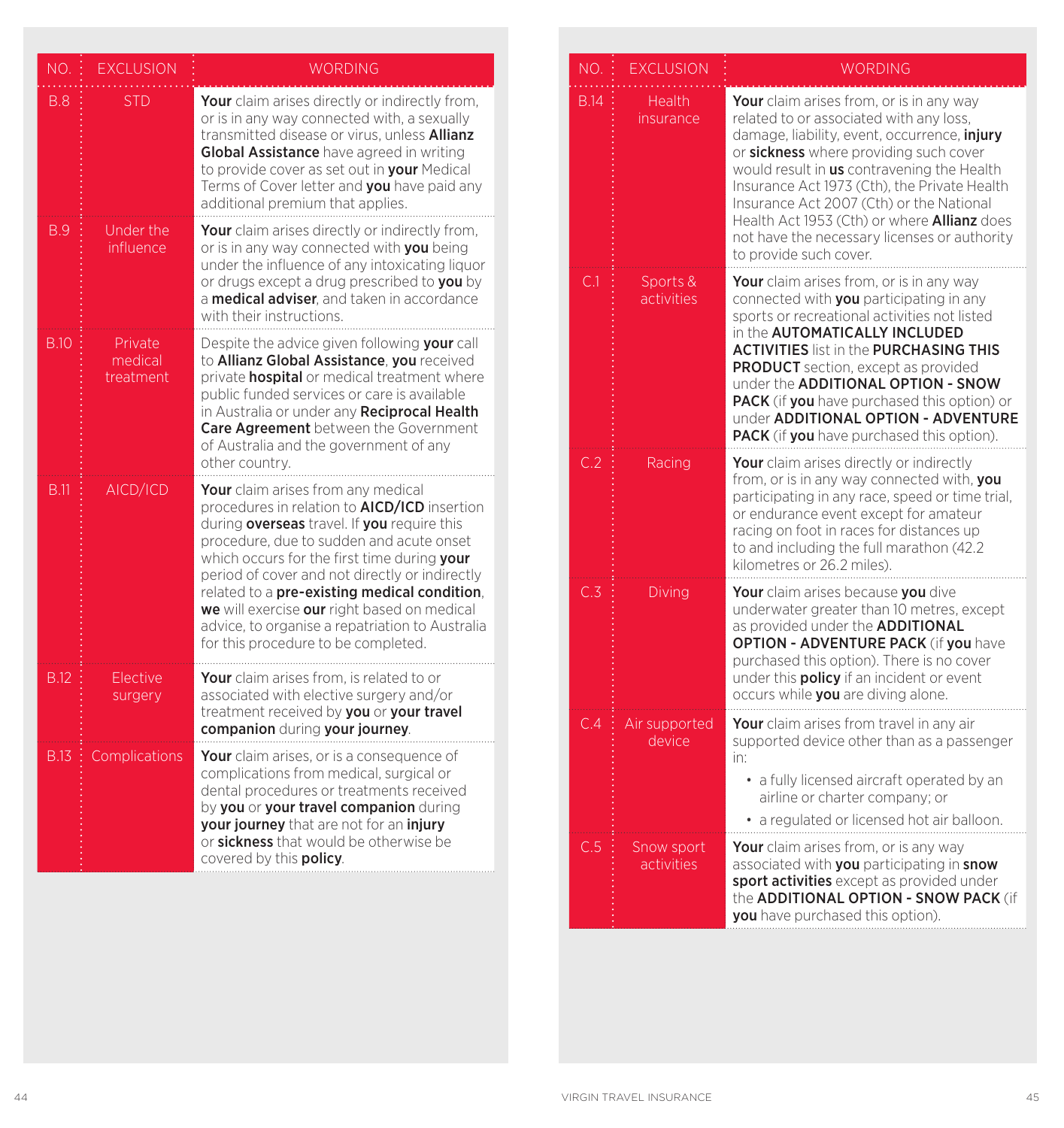| NO. | <b>FXCLUSION</b>            | <b>WORDING</b>                                                                                                                                                                                                                                                                        |
|-----|-----------------------------|---------------------------------------------------------------------------------------------------------------------------------------------------------------------------------------------------------------------------------------------------------------------------------------|
| C.6 | Protective<br>gear          | <b>Your</b> claim arises directly or indirectly from,<br>or is in any way connected with, you not<br>wearing the appropriate protective clothing<br>and head protection for the sport or activity<br><b>you</b> are participating in.                                                 |
| C.7 | Ignoring safety<br>warnings | <b>Your</b> claim arises directly or indirectly<br>from, or is in any way connected with.<br><b>you</b> not observing all safety warnings and<br>advice about adverse weather and terrain<br>conditions.                                                                              |
| C.8 | Professional<br>sport       | Your claim arises from you or your<br>travelling companion participating in<br>professional sport of any kind.                                                                                                                                                                        |
| Cθ  | Cruise<br>exclusion         | <b>Your</b> claim arises directly or indirectly from,<br>or is any way connected with travel on a<br>cruise vessel except as provided under<br>the <b>ADDITIONAL OPTION - CRUISE PACK</b><br>(if you have purchased this option). This<br>exclusion does not apply to river cruising. |

## Your policy cover

The maximum amount we will pay for all claims combined under each section is shown in the **TABLE OF BENFFITS** for the Plan you have selected. Your Certificate of Insurance will also show the **ADDITIONAL OPTIONS you** are covered for You must also check GENERAL EXCLUSIONS APPLICABLE TO ALL SECTIONS for reasons why we will not pay.

## SECTION 11 OVERSEAS EMERGENCY **ASSISTANCE**

Allianz Global Assistance will help you with any overseas medical emergency (see OVERSEAS HOSPITALISATION OR MEDICAL EVACUATION contained in the section IMPORTANT MATTERS). You may contact Allianz Global Assistance at any time 7 days a week.

#### 1.1.1 Allianz Global Assistance will arrange

Allianz Global Assistance will arrange for the following assistance services if you injure yourself, or become sick overseas during your journey provided the relevant injury or sickness is covered by your policy:

- a] Access to a **medical adviser** for emergency medical treatment while overseas;
- b] Any messages which need to be passed on to **your** family or employer in the case of an emergency;
- c] Provision of any written guarantees for payment of reasonable expenses for emergency hospitalisation while **overseas**:
- d] Your medical transfer or evacuation if you must be transported to the nearest **hospital** for emergency medical treatment **overseas** or be brought back to **vour home** with appropriate medical supervision; and
- el The return to **your home** of **your dependants** if they are left without supervision following **your** hospitalisation or evacuation.

In addition:

f1 If you die as a result of an injury or a sickness during your journey, we will pay for your reasonable funeral expenses incurred **overseas** or the cost of bringing **your** remains back to your home. The maximum amount we will pay is \$15,000 per person.

*Please note that we will not pay for any costs incurred in Australia except the reasonable cost of transporting your remains from the inbound port or airport to your home or nominated funeral home.*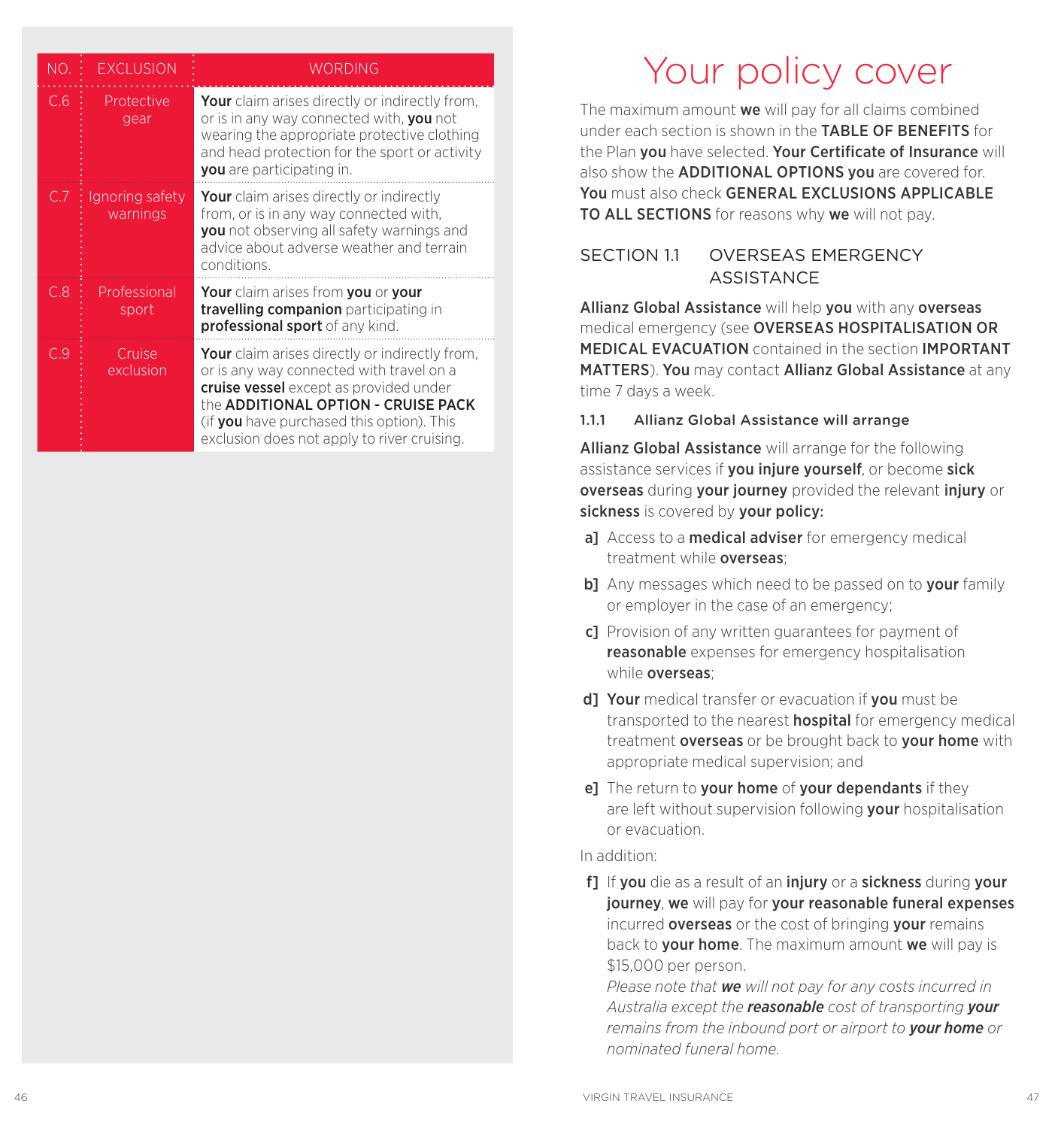#### 1.1.2 We will not pay

To the extent permitted by law, we will not pay:

- a] for any expenses for medical evacuation, funeral expenses incurred **overseas** or bringing **your** remains back to **your** home unless it has been first approved by Allianz Global Assistance;
- b] if you decline to follow the medical advice we have obtained, and we will not be responsible for subsequent medical, hospital or evacuation expenses;
- c] any claims under this section arising from your participation in snow sport activities. However, you may have cover under SECTION 7.1 EMERGENCY RESCUE if you have purchased the SNOW PACK.
- d any claims under this section arising during vour travel on a cruise vessel. However, you may have cover under SECTION 7.8 EVACUATION COVER - SHIP TO SHORE if you have purchased the CRUISE PACK.

## SECTION 1.2 OVERSEAS EMERGENCY MEDICAL & HOSPITAL EXPENSES

#### 1.2.1 What we cover

a] If you injure yourself overseas, or become sick while overseas, we will reimburse the reasonable medical or hospital expenses you incur until you get back to Australia. The medical or **hospital** expenses must have been incurred on the written advice of a medical adviser. You must make every effort to keep your medical or hospital expenses to a minimum.

If we determine, on medical advice, that you should return **home** for treatment and you do not agree to do so, we will pay you an amount up to the limit shown in the TABLE OF BENEFITS, which we reasonably consider to be equivalent to:

- your medical expenses and/or related costs incurred overseas to the date we advise you to return to your home; plus
- the amount it would cost us to return you to your home: plus
- the amount of any cancellation fees and lost deposits you would have incurred had you followed our advice.

You will then be responsible for any ongoing or additional costs relating to or arising out of the event you have claimed for*.*

We will only pay for treatment received and/or hospital accommodation during the 12 month period after the sickness first showed itself or the injury happened.

b] We will also pay the cost of emergency dental treatment up to the limit shown in the **TABLE OF BENEFITS** for the Plan selected for dental costs incurred which the treating dentist certifies in writing is for the relief of sudden and acute pain to sound and natural teeth. This limit does not apply to dental costs arising from any *injury* that is covered under sub-section 1.2.1 a].

#### 1.2.2 We will not pay

To the extent permitted by law, we will not pay for expenses:

- al when you have not notified Allianz Global Assistance as soon as practicable of your admittance to hospital;
- **b**] incurred after 2 weeks treatment by a chiropractor, physiotherapist or dentist, unless approved by **Allianz** Global Assistance;
- c] if you do not follow the advice of Allianz Global Assistance;
- d] if you have received medical care under a Reciprocal Health Care Agreement;
- e] for damage to dentures, dental prostheses, bridges or crowns;
- f1 relating to dental treatment involving the use of precious metals or for cosmetic dentistry;
- g] for dental treatment caused by or related to the deterioration and/or decay of teeth;
- h] for preventative dental treatment.

## SECTION 1.3 ACCIDENTAL DEATH

#### 1.3.1 What we cover

If, during your journey:

- al vou are injured and vou die because of that injury within 12 months of the *injury*; or
- **b**] something **you** are travelling on or in disappears, sinks or crashes and your body is not found within 12 months and you are presumed dead;

we will pay the accidental death benefit to your estate.

The amount we will pay for the death of each adult who is not an accompanying dependant is the benefit limit for single or individual cover for the Plan selected.

The amount we will pay for the death of an **accompanying** dependant (if cover is provided for accompanying dependants under the Plan you have selected) is \$5,000.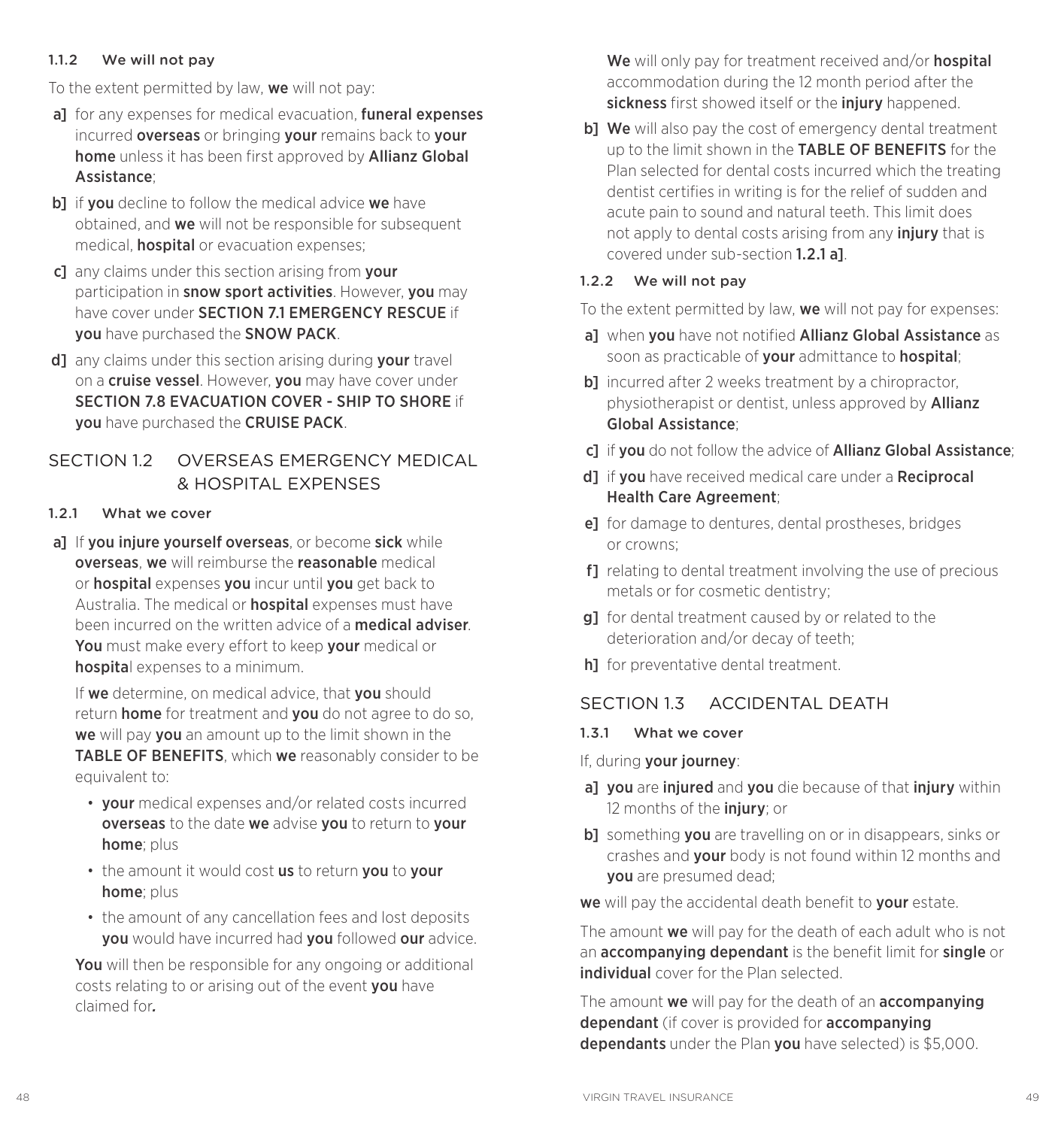## SECTION 14 PERMANENT DISABILITY

#### 141 What we cover

If you are injured during your journey; and

- because of the injury, you suffer permanent disability within 12 months of the *injury*; and
- your permanent disability continues for at least 12 consecutive months and at the expiry of that period, in the opinion of an appropriate medical specialist, is beyond hope of improvement,

we will pay the permanent disability benefit to you.

The amount we will pay for a claim under this section by each adult who is not an **accompanying dependant** is the benefit limit for **single** or *individual* cover for the Plan selected.

The amount we will pay for the permanent disability of an accompanying dependant (if cover is provided for accompanying dependants under the Plan you have selected) is \$5,000.

#### 1.4.2 We will not pay

We will not pay if your permanent disability arises from, is related to or associated with **your** participation in **snow sport** activities or activities listed under ADVENTURE PACK in the ADDITIONAL OPTIONS section.

## SECTION 2.1 CANCELLATION

If you think that you may have to cancel your journey or shorten **your journey you** must tell us as soon as possible - for more information see under the headings CLAIMS or call the contact number (or if overseas the 24 HOUR EMERGENCY ASSISTANCE number) shown on the back cover of this PDS.

If **vour** claim arises from or is related to **vour** fitness to travel. written proof from a **medical adviser** must be provided.

### 2.11 What we cover

If **vour journey** is cancelled, rescheduled or shortened because of circumstances that were not expected or intended by you and are outside your control then we will pay:

- al the non-refundable portion of unused travel and accommodation arrangements that you have paid in advance of cancellation and cannot recover in any other way, inclusive of:
	- your travel agent's cancellation fees and any commission or service fees retained by your travel agent up to the amount of commission or service fees

that your travel agent would have earned had your **journey** not been cancelled, limited to:

- \$1,500 for **single** and **individual** cover and under the Multi-Trip Plan;
- \$1,500 per insured person for duo cover:
- \$3,000 for family cover;
- b] for the value of frequent flyer points, air miles, loyalty card points, redeemable vouchers or other similar schemes lost by you as a result of cancelling the services paid for or obtained with those points, air miles, vouchers or schemes, but only if you cannot recover your loss in any other way. We calculate the amount we pay you as follows:
	- i. for frequent flyer points, air miles or loyalty card points:
		- the cost of an equivalent booking based on the same advance booking period as your original booking less any payment you made toward the booking,

multiplied by

- the total number of points or air miles lost, divided by the total number of points or air miles used to make the booking.
- ii. for vouchers, the face value of the voucher or current market value of an equivalent booking whichever is the lesser;
- c] your reasonable costs of rescheduling your journey. The most we will pay for rescheduling your journey is the cost of cancellation fees and lost deposits that would have been payable under sub-sections 2.1.1 al and bl had **vour journey** been cancelled. We will not pay a claim under sub-section  $2.1.1 c$ ] in addition to a claim under sub-sections 2.1.1 al and bl for the same services/facilities;
- d] if, as a result of a pre-existing medical condition, a relative of yours or of your travelling companion:
	- who resides in Australia or New Zealand; and
	- who is aged 84 years and under;

dies or is hospitalised in Australia or New Zealand after the **policy** is issued, and at the time of **policy** issue you were, or a **reasonable** person in **your** circumstances would have been, unaware of the likelihood of such hospitalisation or death then the most we will pay for all claims under subsections 2.1.1 al and bl or sub-section 2.1.1 cl is:

• \$2,000 for single and individual cover and under the Multi-Trip Plan;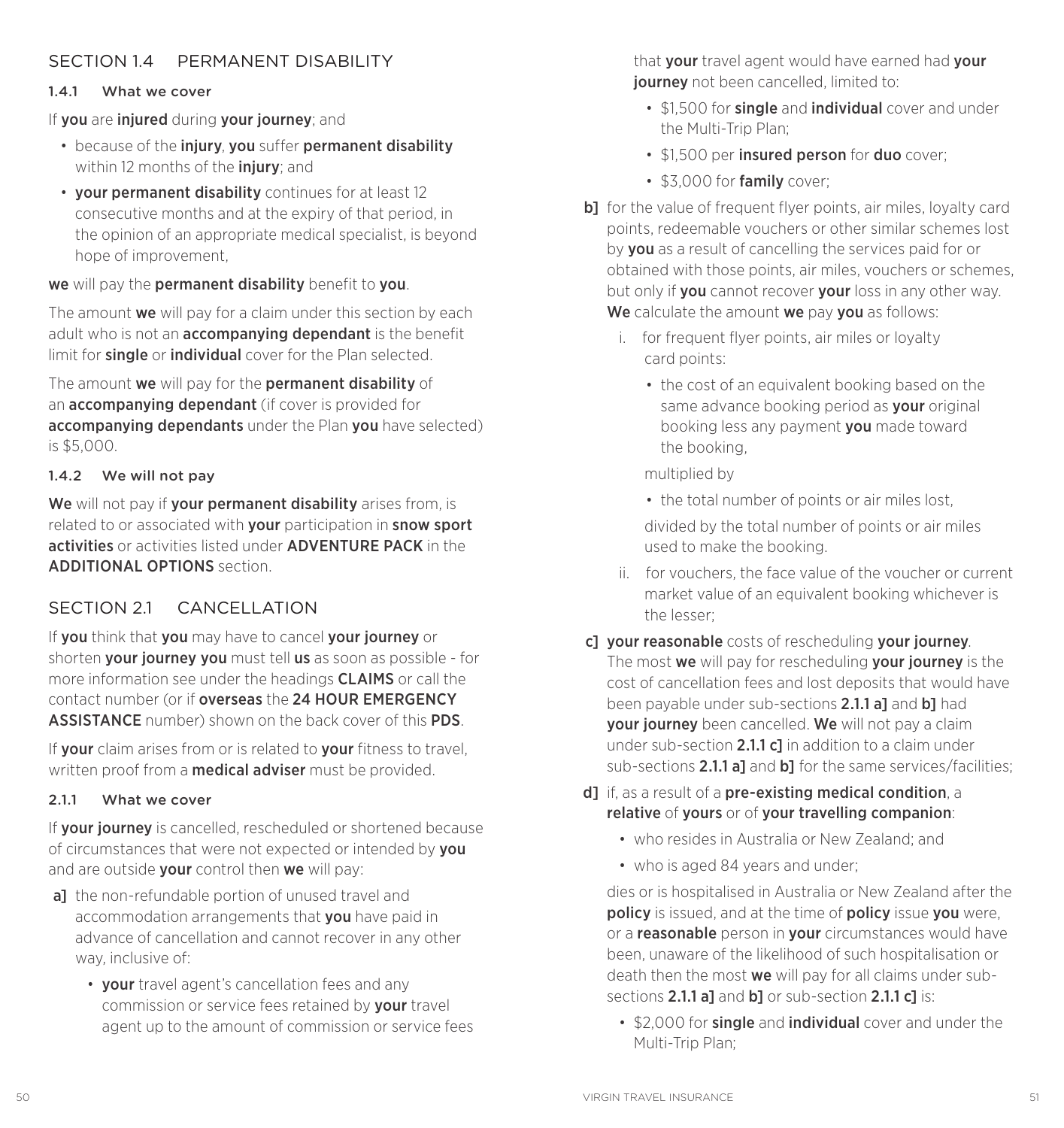- \$2,000 per insured person for duo cover;
- \$4,000 for family cover.

## 2.1.2 We will not pay

We will not pay your claim if:

- al vou were aware, or a reasonable person in vour circumstances would have been aware before your policy was issued, of any reason that may cause **your journey** to be cancelled, rescheduled or shortened;
- b] caused by the death, *injury* or illness of any person. including a relative or travelling companion, not listed on **vour Certificate of Insurance** who resides outside of Australia or New Zealand or who is aged 85 years and over;
- c] the death, injury or illness of your relative arises from a pre-existing medical condition except as specified under sub-section 2.1.1 d];
- d] caused by you or your travelling companion changing plans;
- e] caused by the breakdown or dissolution of any personal or family relationship;
- f] caused by any business, financial or contractual obligations. This exclusion does not apply to claims where you or your travelling companion are made redundant in Australia except where a **reasonable** person in a similar situation would have been aware before the **policy** was purchased that the **redundancy** was to occur;
- **g1** a tour operator or wholesaler is unable to complete arrangements for any tour because there were not enough people to go on the tour. This exclusion does not apply to prepaid travel arrangements bought separately to reach the departure point for the tour or for other travel arrangements;
- h] caused by delays or rescheduling by a bus line, airline, shipping line or rail authority;
- il caused by any travel agent, transport, tour or accommodation provider misappropriating your funds or failing to arrange or provide services for which you have paid;
- j] caused by the financial collapse or *insolvency* of any service provider;
- k] caused by the mechanical breakdown of any means of transport;
- l] caused by an act or threat of terrorism; or

m] you are a full-time permanent employee and your pre-arranged leave is cancelled by your employer unless you are a full-time member of the Australian Defence Force or of federal, state or territory emergency services.

## SECTION 31 ADDITIONAL EXPENSES

### 3.1.1 What we cover

- a] If you cannot continue your journey because of an injury or sickness which needs immediate treatment from a medical adviser who certifies in writing that you are unfit to travel, we will reimburse any reasonable additional accommodation and travel expenses.
- b] If your travelling companion cannot continue their journey because of an injury or sickness which needs immediate treatment from a **medical adviser** who certifies in writing that he or she is unfit to travel, we will reimburse your reasonable additional accommodation and travel expenses for you to be with your travelling companion.
- c] If you are in hospital suffering from a life threatening or other serious condition, or are evacuated for medical reasons, we will reimburse the reasonable accommodation and travel expenses of your travelling companion or a relative to travel to vou, stay near you or escort you. He or she must travel, stay with you or escort you on the written advice of a **medical adviser** and with the prior approval of Allianz Global Assistance.
- d] If you shorten your journey and return to your home on the written advice of a **medical adviser** approved by Allianz Global Assistance, we will reimburse the reasonable additional cost of your return to your home. We will only pay the cost of the fare class that you had planned to travel at and **vou** must take advantage of any pre-arranged return travel to **vour home**.

If you do not have a return ticket booked to your home before you were injured or became sick, we will reduce the amount of your claim by the price of the fare to your home from the place **vou** planned to return to **vour home** from. The fare will be at the same fare class as the one you left your home on.

- el If, during your journey, your travelling companion or a relative of yours or your travelling companion who is resident in Australia or New Zealand and aged 84 years or under:
	- dies unexpectedly;
	- is *injured* and because of the *injury requires* hospitalisation; or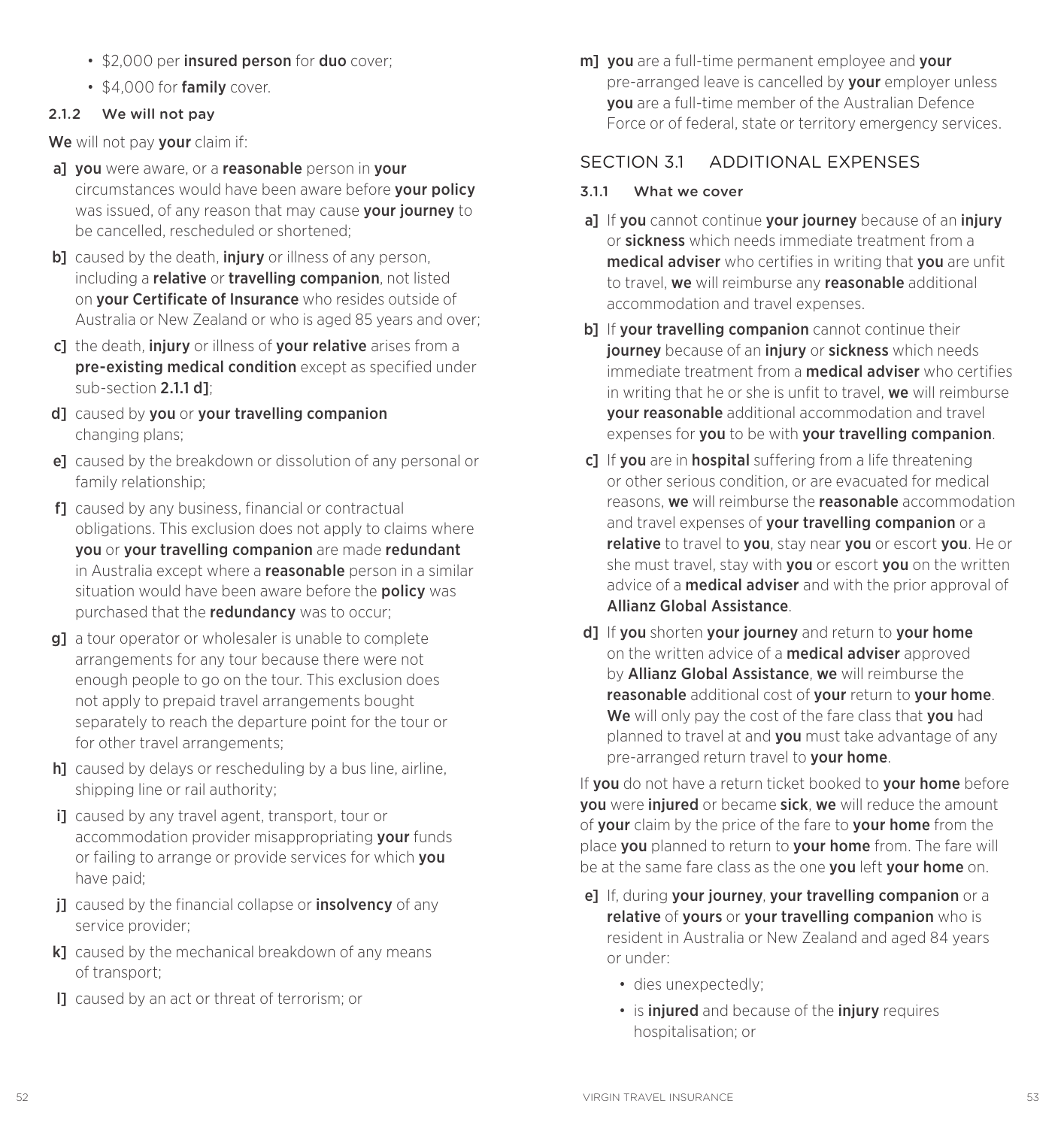• becomes seriously sick and requires hospitalisation (except where the relevant death, *injury* or sickness arises out of a pre-existing medical condition), we will reimburse the **reasonable** additional cost of **your** early return to **your home. We** will only pay the cost of the fare class you had planned to travel at.

#### Cover under 3.1.1 f] & g] only applies to Comprehensive, Domestic, Multi-Trip and Non-Medical Plans

f] If you return to your home because:

- during your journey, a relative of yours who is aged 84 years or under, dies unexpectedly or is hospitalised in Australia or New Zealand following a serious *injury* or a sickness (except arising from a pre-existing medical condition); and
- it is possible for your journey to be resumed; and
- there is more than 14 days remaining of the period of cover, as noted on your Certificate of Insurance; and
- you resume your journey within 12 months of your return to your home.

we will reimburse you for airfares for you to return to the place you were when your journey was interrupted.

The most we will pay under this benefit is as follows:

- \$3,000 for single and individual cover and under the Multi-Trip Plan;
- \$3,000 per insured person for duo cover; or
- \$6,000 for family cover.
- g] If, as a result of a pre-existing medical condition, a relative of yours who is aged 84 years or under, dies or is hospitalised in Australia or New Zealand after the policy is issued, and at the time of **policy** issue **you** were unaware of the likelihood of such hospitalisation or death, we will pay for the **reasonable** additional cost of your return to Australia and/or the cost of airfares for you to return to the place you were when your journey was interrupted.

The most we will pay for all events under this benefit is as follows:

- \$2,000 for single and individual cover and under the Multi-Trip Plan;
- \$2,000 per insured person for duo cover; or
- \$4,000 for family cover.
- h] In addition, if a disruption to **your journey** arises from any of the following reasons:
	- **vour** scheduled or connecting transport is cancelled. delayed, rescheduled or diverted because of a strike, riot, hijack, civil protest, weather, natural disaster or accident affecting your mode of transport;
	- **vou** unknowingly break any quarantine rule;
	- you lose your passport, travel documents or transaction cards or they are stolen; or
	- your home is rendered uninhabitable by fire, explosion, earthquake or flood,

we will reimburse your reasonable additional travel and accommodation expenses.

Whenever claims are made by you under this section and SECTION 2.1 CANCELLATION for cancelled services/ facilities or alternative arrangements for the same or similar services/facilities, we will pay for the higher of the two amounts, not both.

#### 3.1.2 We will not pay

We will not pay your claim:

- a] if you were were, or a reasonable person in your circumstances would have been, aware of any reason, before **your** period of cover commenced, that may cause **vour journey** to be cancelled, disrupted or delayed;
- b] if the death, injury or illness of your relative or travelling companion arises from a pre-existing medical condition, except as specified under sub-section **3.1.1 g**];
- clif you can claim your additional travel and accommodation expenses from anyone else;
- d] if your claim relates to the financial collapse or insolvency of any service provider;
- e] if your claim is caused by any travel agent, transport, tour or accommodation provider misappropriating your funds or failing to arrange or provide services for which you have paid;
- f1 for cancellations, delays, rescheduling or diversions to **your** scheduled or connecting transport unless it is due to a strike, riot, hijack, civil protest, weather, natural disaster or accident affecting your mode of transport;
- **g1** if **you** operate a **rental vehicle** in violation of the rental agreement.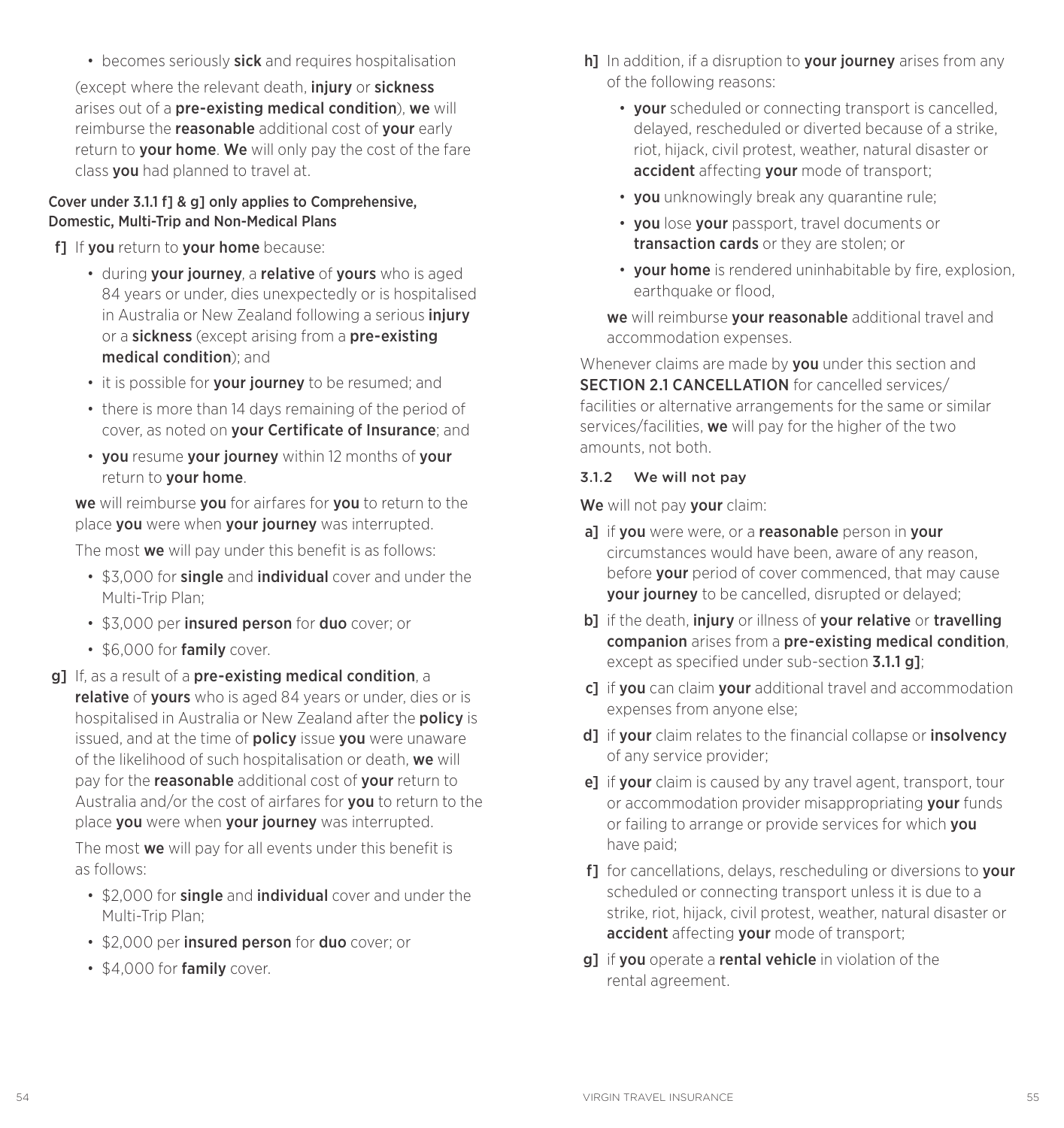## SECTION 3.2 TRAVEL DEL AY EXPENSES

#### 3.2.1 What we cover

If a delay to **your journey**, for at least 6 hours, arises from circumstances outside your control, we will reimburse the cost of your reasonable additional meals and accommodation expenses.

We will pay up to \$200 at the end of the initial 6 hour period. In addition we will pay up to \$200 for each full 24 hour period that the delay continues beyond the initial 6 hour delay.

#### 3.2.2 We will not pay

We will not pay if:

- a] a delay to your journey arises from an act or threat of terrorism;
- b] your claim is caused by the financial collapse or insolvency of any service provider.

## SECTION 3.3 ALTERNATIVE TRANSPORT **EXPENSES**

#### 3.3.1 What we cover

If your scheduled transport is cancelled, delayed, shortened or diverted and that means **you** would not arrive at a wedding. funeral, conference, sporting event or prepaid travel/tour arrangement on time, we will pay your reasonable additional travel expenses to enable **vou** to arrive on time.

#### 3.3.2 We will not pay

We will not pay if:

- a] a delay to your journey arises from an act or threat of terrorism;
- b] your claim is caused by the financial collapse or insolvency of any service provider.

## SECTION 4.1 LUGGAGE & PERSONAL FEFECTS

#### 4.1.1 What we cover

- al If, during your journey, your luggage and personal effects or valuables are stolen, accidentally damaged or are permanently lost (except when: left in a motor vehicle; is sporting equipment in use; or are valuables checked in to be transported in the cargo hold of any aircraft, ship, train, tram or bus) we will pay the lesser of:
	- the repair cost:
	- the replacement cost;
- the amount it would cost us to repair or replace the item(s) allowing for any trade discounts we are entitled to;
- the original purchase price.

We have the option to repair or replace the **luggage and** personal effects or valuables instead of paying you.

The maximum amount  $we$  will pay for any item (i.e. the item limit) is:

- \$3,000 for personal computers, video recorders or cameras;
- \$1,000 for mobile phones (including PDAs and any items with phone capabilities); or
- \$750 for all other items.

A pair or related set of items, for example (but not limited to):

- a camera, lenses (attached or not), tripod and accessories;
- a matched or unmatched set of golf clubs, golf bag and buggy; or
- a matching pair of earrings

are considered as only one item for the purpose of this insurance, and the appropriate single item limit will be applied.

No cover is provided under sub-section  $4.1.1$  al for any item(s) of the particular item type for which **you** have purchased cover under ADDITIONAL OPTION - INCREASED ITEM LIMITS. Cover is then provided for any item(s) of the particular item type under sub-section 4.1.1 b].

- **b]** If **vou** purchase optional cover for increased item limits and any item(s) of the particular item type are, during **the** journey, stolen or accidentally damaged or are permanently lost (except when: left in a motor vehicle; is **sporting** equipment in use; or are valuables checked in to be transported in the cargo hold of any aircraft, ship, train, tram or bus), we will pay up to the increased limit selected by you and shown on **vour Certificate of Insurance** for any one item or for all items of the nominated item type combined.
- c] Luggage and personal effects left in a motor vehicle are only covered during daylight hours and must have been left in a **concealed storage compartment** of a locked motor vehicle and, in the event of theft, forced entry must have been made. The most we will pay is \$200 for each item, and \$2,000 in total for all stolen items.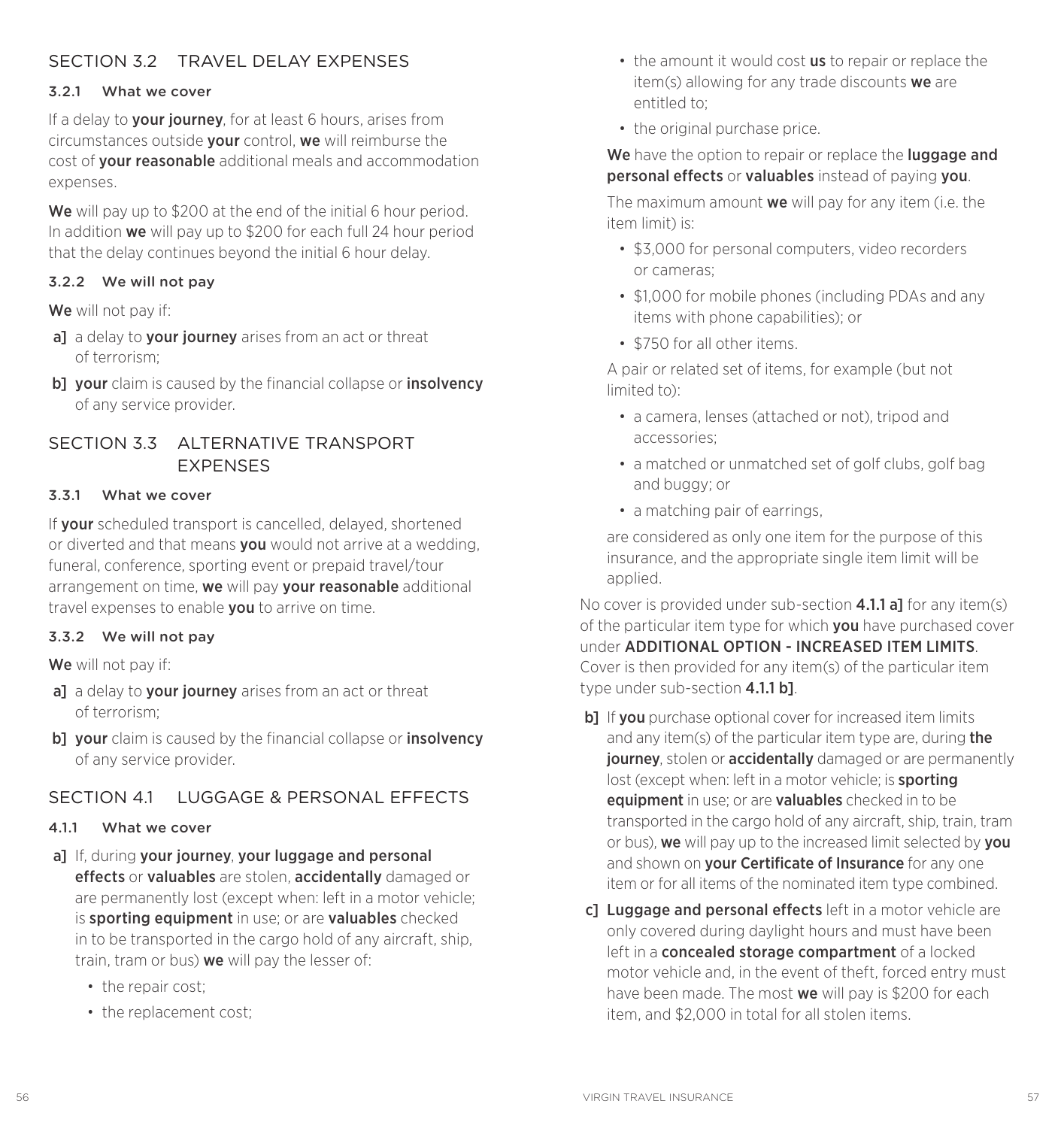- d] No cover is provided for **valuables** left in a motor vehicle at any time or **valuables** checked in to be transported in the cargo hold of any aircraft, ship, train, tram or bus including any loss from the point of check in until collection by **you** from the baggage carousel or collection area at the end of your flight, voyage or trip.
- e] No cover is provided for the loss or damage to, or of, sporting equipment while in use (including surfboards).

Please note that sub-sections **4.1.1 c], d]** and **e]** apply to all luggage and personal effects even if you have purchased the ADDITIONAL OPTION - INCREASED ITEM LIMITS.

The maximum amount we will pay for all claims combined under sub-section 4.1.1 al is shown under the TABLE OF **BENEFITS** for the Plan you have selected. The maximum amount we will pay for all claims combined under sub-section 4.1.1 b] is shown on your Certificate of Insurance.

#### 4.1.2 We will not pay

To the extent permitted by law, we will not pay a claim in relation to your luggage and personal effects or valuables if:

- a] you do not report the loss, theft or misplacement within 24 hours to the police or an office of the bus line, airline, shipping line or rail authority **you** were travelling on when the loss, theft or misplacement occurred. You must prove that you made such report by providing us with a written statement from whoever **vou** reported it to:
- **b**] the loss, theft or damage is to, or of, items left behind in any hotel or motel room after **you** have checked out, or items left behind in any aircraft, ship, train, tram, taxi or bus;
- c1 the luggage and personal effects were being sent unaccompanied by you or under a freight contract;
- d1 the loss or damage arises from any process of cleaning. repair or alteration;
- e] the loss or damage arises from ordinary wear and tear, deterioration, atmospheric or weather conditions, insects, rodents or vermin;
- f1 the luggage and personal effects or valuables were left unsupervised in a public place;
- **g1** the **luggage and personal effects** or **valuables** have an electrical or mechanical breakdown;
- h] the luggage and personal effects or valuables are fragile, brittle or an electronic component is broken or scratched unless either:
	- it is the lens of spectacles, binoculars or photographic or video equipment; or
	- the breakage or scratch was caused by a crash involving a vehicle in which you are travelling;
- i) you are entitled to be reimbursed by the bus line, airline, shipping line or rail authority you were travelling on when the loss, theft, misplacement or damage occurred. However, if **you** are not reimbursed the full amount of **your** claim, we will pay the difference between the amount of your loss and what you were reimbursed, up to the limit of your cover.

## SECTION 4.2 LUGGAGE & PERSONAL FEFECTS DELAY EXPENSES

#### 4.2.1 What we cover

If any items of your luggage and personal effects are delayed, misdirected or misplaced by the **carrier** for more than 12 hours, and in our opinion it was necessary for you to purchase essential items of clothing or other personal items, we will reimburse you for the reasonable costs you incur.

You must provide written proof from the carrier who was responsible for your luggage and personal effects that they were delayed, misdirected or misplaced.

We will deduct any amount we pay you under this section for any subsequent claim for lost **luggage and personal effects** (SECTION 4.1).

#### 4.2.2 We will not pay

To the extent permitted by law, we will not pay if you are entitled to compensation from the bus line, air line, shipping line or rail authority **you** were travelling on for the relevant amount claimed. However, if **you** are not reimbursed the full amount, we will pay the difference between the amount of your expenses and what you were reimbursed, up to the limit of your cover.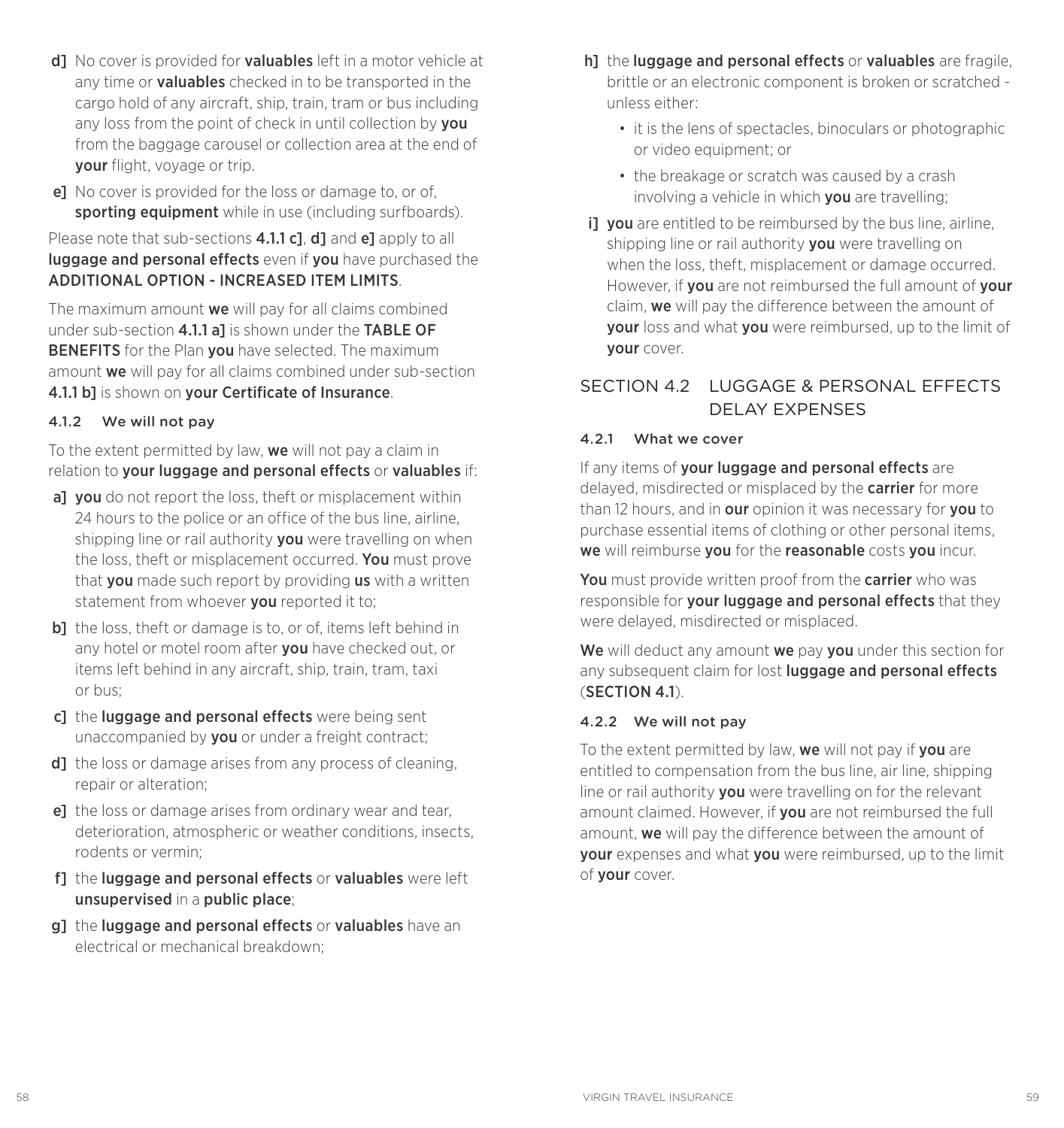## SECTION 4.3 TRAVEL DOCUMENTS TRANSACTION CARDS & TRAVELLERS CHEQUES

#### 4.3.1 What we cover

- a] If any essential travel documents (including passports), transaction cards or travellers cheques are lost by you. stolen from **you** or destroyed during **your journey**, then we will pay the issuer's fees for the replacement costs (including communication costs) of the items lost, stolen or destroyed.
- b] If during your journey, your transaction cards or travellers cheques are lost or stolen, then we will pay for any loss resulting from the fraudulent use of the **transaction cards** or travellers cheques.

#### 4.3.2 We will not pay

- al To the extent permitted by law, we will not pay if you do not report the loss or theft within 24 hours to the police and, in the case of **transaction cards** or travellers cheques. to the issuing bank or company in accordance with the conditions under which the transaction cards or travellers cheques were issued. You must prove that you made such report by providing **us** with a written statement from whosoever **you** reported it to.
- bl We will not pay for any amounts covered by any guarantee given by the bank or issuing company to you as the holder of the **transaction cards** or travellers cheques.

## SECTION 4.4 THEFT OF CASH

#### 4.4.1 What we cover

If, during your journey, your cash, bank notes, currency notes, postal orders or money orders are stolen from your person, we will reimburse vou.

#### 4.4.2 We will not pay

To the extent permitted by law, we will not pay if you do not report the theft within 24 hours to the police or an office of the bus line, airline, shipping line or rail authority you were travelling on when the theft occurred. You must prove that you made a report by providing us with a written statement from whoever **you** reported it to.

## SECTION 51 RENTAL VEHICLE EXCESS

#### What you are covered for

Cover is only provided under this section if your rental vehicle agreement specifies an excess, deductible or damage liability fee that is payable in the event the rental vehicle is damaged or stolen while in your custody. This section does not cover items such as, but not limited to, tyres and/or windscreens, roof and underbody if they are not covered by the indemnity provided by the rental company or agency under the rental vehicle agreement to which the excess, deductible or damage liability fee applies.

The maximum amount **we** will pay under this section is the amount of the excess, deductible or damage liability fee that is specified in your rental vehicle agreement up to the limit shown in the TABLE OF BENEFITS under the Plan you have selected.

#### 5.1.1 What we cover

- a] If, during your period of cover, a rental vehicle you have rented from a rental company or agency is:
	- involved in a motor vehicle **accident** while you are driving it; or
	- damaged or stolen while in your custody,

then we will pay the lesser of:

- the specified excess, deductible or damage liability fee that vou are liable to pay under vour rental vehicle agreement; or
- property damage for which **you** are liable.

You must provide a copy of:

- vour rental vehicle agreement:
- an incident report that was completed;
- repair account:
- an itemised list of the value of the damage; and
- written notice from the rental company or agency advising that you are liable to pay the excess or liability fee.
- b] If you are injured or become sick and your attending medical adviser certifies in writing that you are unfit to return **vour rental vehicle** to the nearest depot during **vour journey**, then we will pay up to \$500 for the cost of returning your rental vehicle.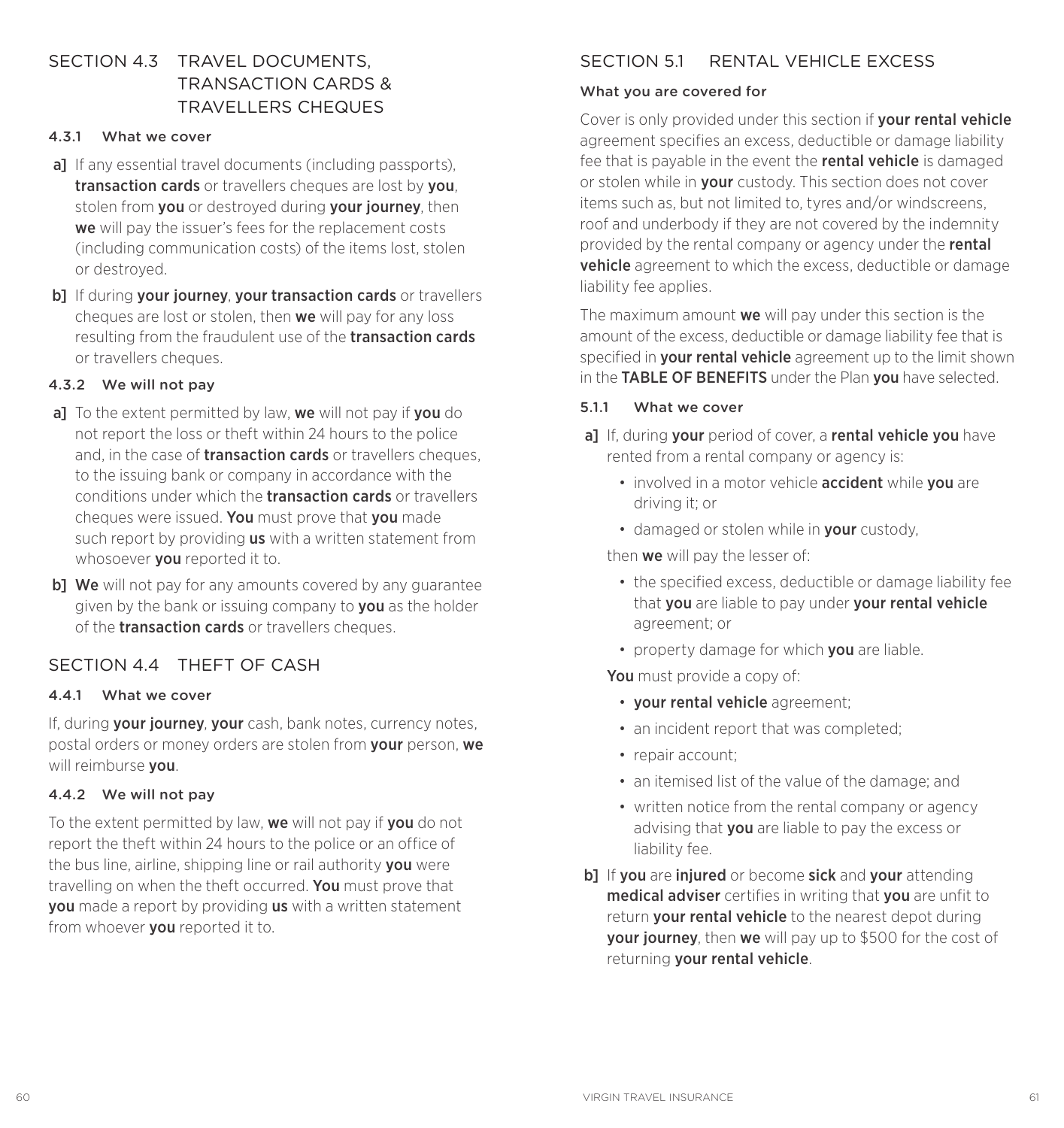#### 5.1.2 We will not pay

To the extent permitted by law we will not pay a claim involving the theft or damage to your rental vehicle if the claim arises directly or indirectly from, or is in any way connected with, or is for:

- a] you using the rental vehicle in breach of the rental agreement;
- b] you using the rental vehicle without a licence for the purpose that you were using it; or
- c] administrative charges or fees of the rental company that are not a component of the excess, deductible or damage liability fee specified in your rental vehicle agreement.

## SECTION 6.1 PERSONAL LIABILITY

#### 6.1.1 What we cover

If you become legally liable to pay compensation for:

- death or bodily *injury* to someone else; or
- physical loss of, or damage to, someone else's property

as a result of an **accident**, or a series of **accidents** arising out of the one event, that happens during **your journey**, then we will cover **you** for:

- the compensation (including **legal costs**) awarded against you; and
- any reasonable legal costs incurred by you for settling or defending a claim made against **you**, providing **you** have approval in writing from **Allianz Global Assistance** before incurring these costs.

We must be told as soon as you or your personal representatives are aware of a possible prosecution, inquest, fatal injury, **accident** or incident which might lead to a claim against you.

You must not pay or promise to pay, settle with, admit or deny liability to anyone who makes a claim against you without our written consent.

#### 6.1.2 We will not pay

To the extent permitted by law we will not pay any amount you become legally liable to pay if the liability arises directly or indirectly from, or is in any way connected with, or is for:

- a] bodily injury to you, your travelling companion or to a relative or employee of any of you;
- b] loss of or damage to property belonging to, or in the care. custody or control of you, your travelling companion, a relative or an employee of any of you;
- c] your ownership, custody, control or use of any firearm or weapon, aerial device, watercraft or motorised vehicle;
- d] your conduct of, or employment in any business. profession, trade or occupation;
- e] any loss, damage or expenses which are covered or should have been covered under a statutory or compulsory insurance policy, statutory or compulsory insurance or compensation scheme or fund, or under Workers Compensation legislation, an industrial award or agreement, or Accident Compensation legislation;
- f] any fine or penalty, or aggravated, punitive, exemplary or liquidated damages;
- g] illness, sickness or disease that is transmitted by you;
- h] any relief or recovery other than monetary amounts;
- i] a contract that imposes on you a liability which you would not otherwise have;
- il assault and/or battery committed by you or at your direction;
- k] any act intended to cause bodily *injury*, property damage or liability done by you or any person acting with your knowledge, connivance or consent; or
- I] your participation in snow sport activities or activities listed under ADVENTURE PACK in the ADDITIONAL OPTIONS section.

## SECTION 7.1 EMERGENCY RESCUE

You only have this cover if you purchased the SNOW PACK. See **ADDITIONAL OPTIONS** section for details.

#### 7.1.1 Allianz Global Assistance will arrange

Allianz Global Assistance will arrange for the following assistance services if you injure yourself, or become sick while participating in snow sport activities during your **journey**, provided the relevant *injury* or **sickness** is covered by your policy:

- a] Access to a **medical adviser** for emergency medical treatment while **overseas**
- b] Any messages which need to be passed on to your family or employer in the case of an emergency;
- c] Provision of any written guarantees for payment of reasonable expenses for emergency hospitalisation while **overseas**: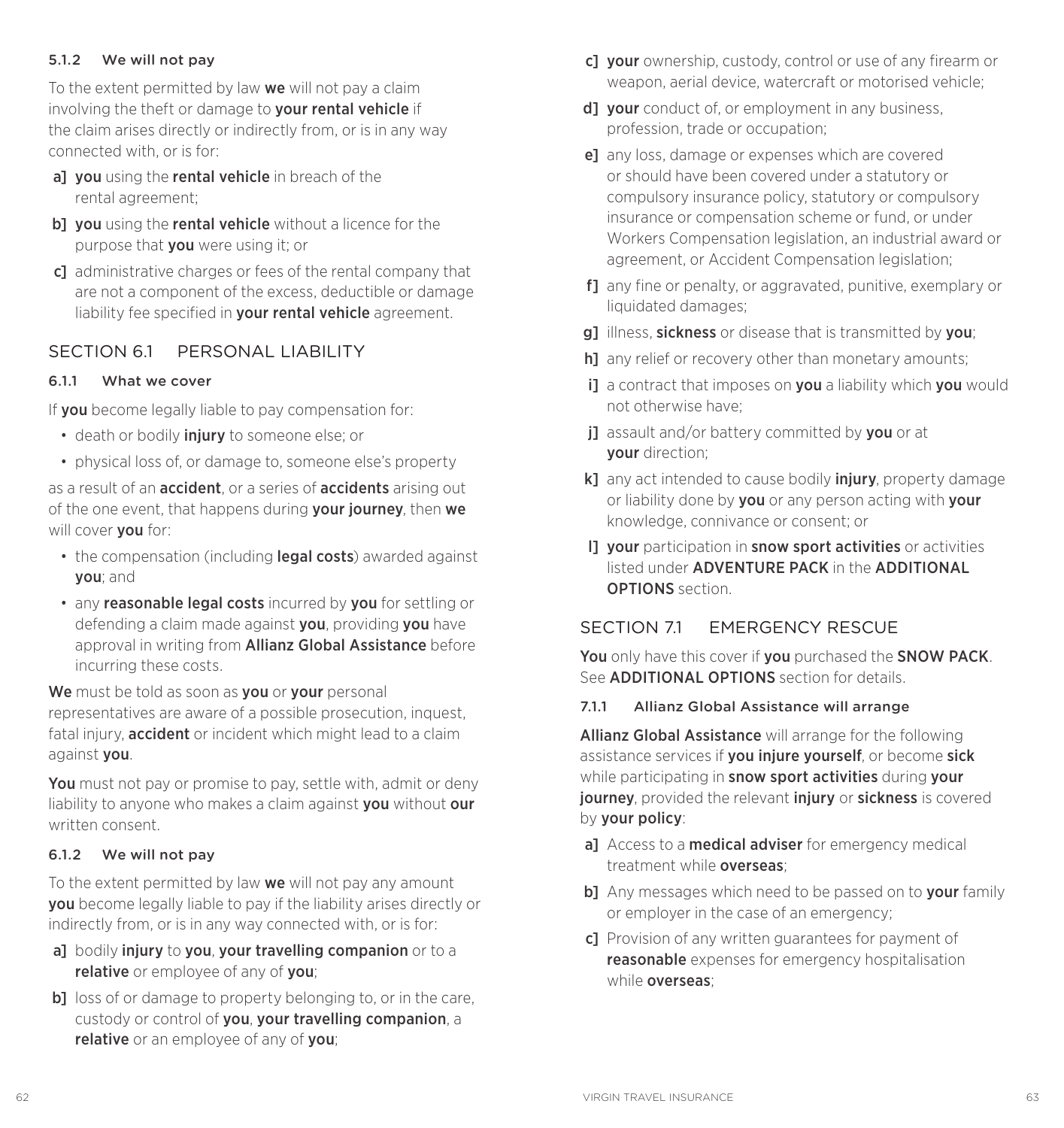- d] Your medical transfer or evacuation if you must be transported to the nearest **hospital** for emergency medical treatment overseas or be brought back to your home with appropriate medical supervision; and
- el The return to your home of your dependants if they are left without supervision following your hospitalisation or evacuation.

In addition:

f1 If you die as a result of an injury or a sickness during your journey, we will pay for your reasonable funeral expenses incurred **overseas** or the cost of bringing **your** remains back to **vour home**. The maximum amount we will pay is \$15,000 per person.

*Please note that we will not pay for any costs incurred in Australia except the reasonable cost of transporting your remains from the inbound port or airport to your home or nominated funeral home.*

#### 7.1.2 We will not pay

To the extent permitted by law we will not pay:

- a] for any expenses for medical evacuation, funeral expenses incurred overseas or bringing your remains back to **vour home**, unless it has been first approved by **Allianz** Global Assistance;
- b] if you decline to follow the medical advice we have obtained, and we will not be responsible for subsequent medical, hospital or evacuation expenses;
- c] for any claims arising from bobsleighing, snow rafting, para-penting, ski acrobatics, ski or snowboard jumping, aerial skiing, stunting, freestyle, ski joring or any form of power-assisted skiing or use of mechanised snow-mobiles except as provided by the recognised piste authorities for transport to and from areas designed for recreational skiing; or
- d] for any claims arising outside the period 15th December to 31st March in Northern Hemisphere resorts, and 15th June to 30th September in Southern Hemisphere resorts. This exclusion will not apply to those resorts which are open outside these time periods and have sufficient snow for normal skiing activities.

## SECTION 72 OWN SNOW SPORT FOURMENT

You only have this cover if you purchased the SNOW PACK. See **ADDITIONAL OPTIONS** section for details.

#### 7.2.1 What we cover

- a] If, during your journey, your snow sport equipment is stolen, **accidentally** damaged or is permanently lost we will pay the lesser of:
	- the repair cost:
	- the replacement cost:
	- the amount it would cost us to repair or replace the item(s) allowing for any trade discounts we are entitled to;
	- the cost of repairing or replacing the lost or damaged part of a pair, set or collection; or
	- the original purchase price.

We have the option to repair or replace the snow sport equipment instead of paying you.

A pair or set of items, for example (but not limited to):

• a matched or unmatched set of skis or ski poles

are considered as only one item and the appropriate benefit limit will be applied.

- b] Snow sport equipment owned by you and left in a motor vehicle is only covered during daylight hours and must have been left in a concealed storage compartment of a locked motor vehicle and, in the event of theft, forced entry must have been made. The most we will pay is \$200 for each item, and \$1,000 in total for all stolen items.
- c] No cover is provided for **snow sport equipment** while it is in use.

#### 7.2.2 We will not pay

To the extent permitted by law, we will not pay a claim in relation to **snow sport equipment** owned by you if:

- al vou do not report the loss, theft or damage within 24 hours to the police or an office of the bus line, airline, shipping line or rail authority you were travelling on when the loss, theft or damage occurred. You must prove that **vou** made such report by providing us with a written statement from whoever **you** reported it to:
- b] the loss, theft or damage is to, or of, snow sport equipment left behind in any hotel or motel room after vou have checked out, or snow sport equipment left behind in any aircraft, ship, train, tram, taxi or bus;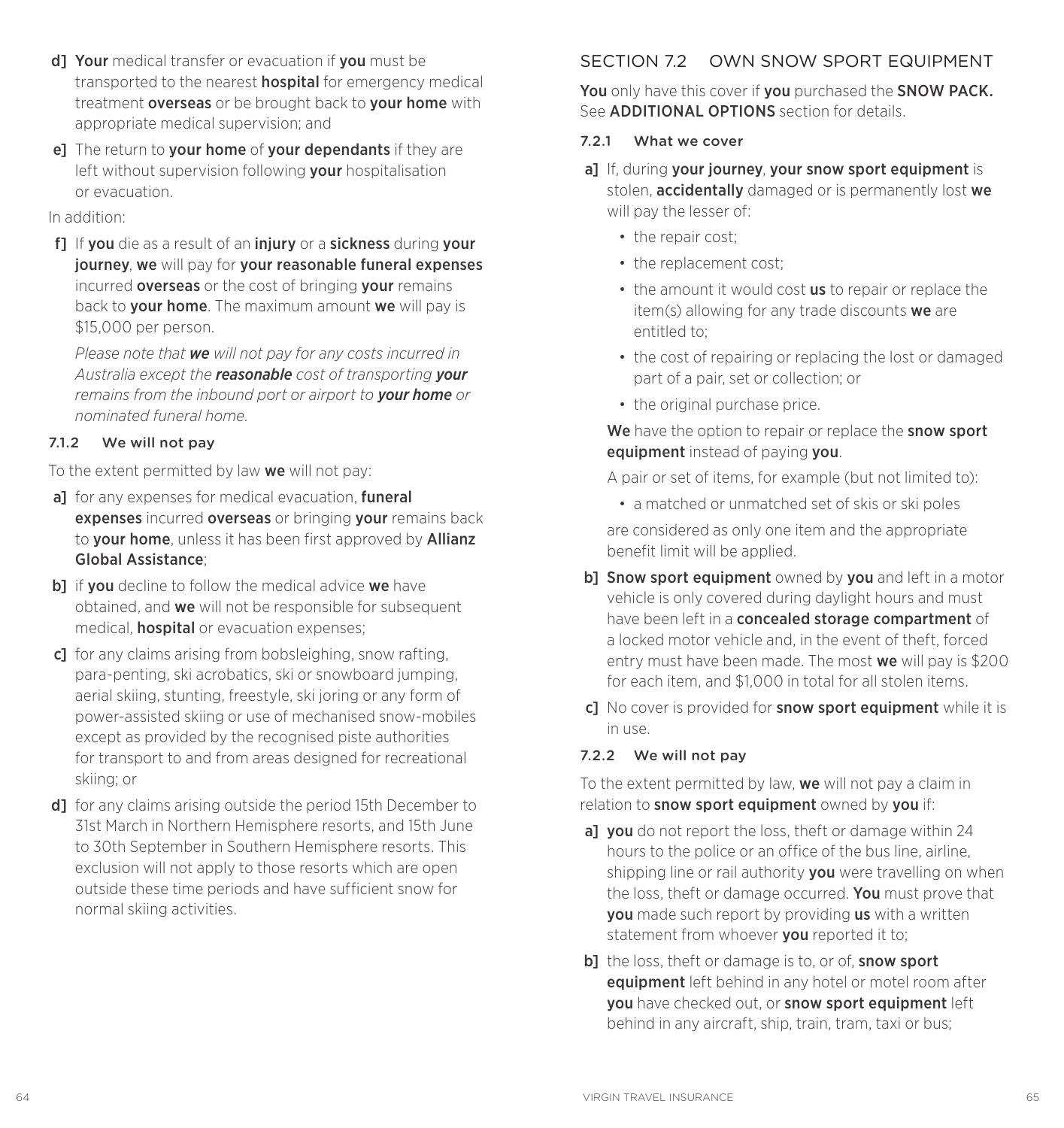- c] the snow sport equipment was being sent unaccompanied by **you** or under a freight contract;
- d] the loss or damage arises from any process of cleaning, repair or alteration;
- e] the loss or damage arises from ordinary wear and tear. deterioration, atmospheric or weather conditions, insects, rodents or vermin;
- f] the snow sport equipment was left unsupervised in a public place;
- g] you are entitled to be reimbursed by the bus line, airline, shipping line or rail authority you were travelling on when the loss, theft or damage occurred. However, if **vou** are not reimbursed the full amount of your claim, we will pay the difference between the amount of your loss and what you were reimbursed, up to the limit of **your** cover;
- h<sup>1</sup> for any claims arising from bobsleighing, snow rafting, para-penting, ski acrobatics, ski or snowboard jumping, aerial skiing, stunting, freestyle, ski joring or any form of power-assisted skiing or use of mechanised snow-mobiles except as provided by the recognised piste authorities for transport to and from areas designed for recreational skiing; or

## SECTION 7.3 SNOW SPORT FOUR MENT HIRE

You only have this cover if you purchased the SNOW PACK. See the ADDITIONAL OPTIONS section for details.

#### 7.3.1 What we cover

If we have agreed to pay a claim:

- al under SECTION 7.2 OWN SNOW SPORT EQUIPMENT for loss, theft of or accidental damage to your snow sport equipment; or
- b] following the misdirection or delay of snow sport equipment owned by you, for a period more than 24 hours;

we will pay for the reasonable costs of hiring alternative snow sport equipment.

We will also reimburse the **snow sport equipment** hire insurance excess if you have chosen and paid for snow sport equipment hire cover from the hire company or agency and **you** are charged an excess following the loss. theft of or **accidental** damage to the **snow sport equipment** hired by you.

## SECTION 74 SNOW SPORT PACK

You only have this cover if you purchased the SNOW PACK. See the ADDITIONAL OPTIONS section for details.

#### 7.4.1 What we cover

If, as a result of your injury or sickness during your journey, you are unable to utilise the full duration of your pre-booked and pre-paid ski passes, snow sport equipment hire, tuition fees or lift passes, we will reimburse you the irrecoverable cost of the unused portion for each **insured person**.

You must obtain a medical certificate from your treating medical adviser in support of your claim for your injury or sickness.

#### 7.4.2 We will not pay

We will not pay:

- al for any claims arising from bobsleighing, snow rafting. para-penting, ski acrobatics, ski or snowboard jumping, aerial skiing, stunting, freestyle, ski joring or any form of power-assisted skiing or use of mechanised snow-mobiles except as provided by the recognised piste authorities for transport to and from areas designed for recreational skiing; or
- b] for any claims arising outside the period 15th December to 31st March in Northern Hemisphere resorts and 15th June to 30th September in Southern Hemisphere resorts. This exclusion will not apply to those resorts which are open outside these time periods and have sufficient snow for normal skiing activities.

## SECTION 75 PISTE CLOSURE

You only have this cover if you purchased the SNOW PACK. See the ADDITIONAL OPTIONS section for details.

#### 7.5.1 What we cover

If, as a result not enough snow, bad weather or power failure in your pre-booked holiday resort during the period of your booking, all lift systems in the resort are closed for more than 24 hours preventing you from participating in your planned snow sport activities during your journey,, we will pay you up to \$100 per 24 hour period for either:

- the cost of transport to the nearest resort; or
- the cost of additional ski passes.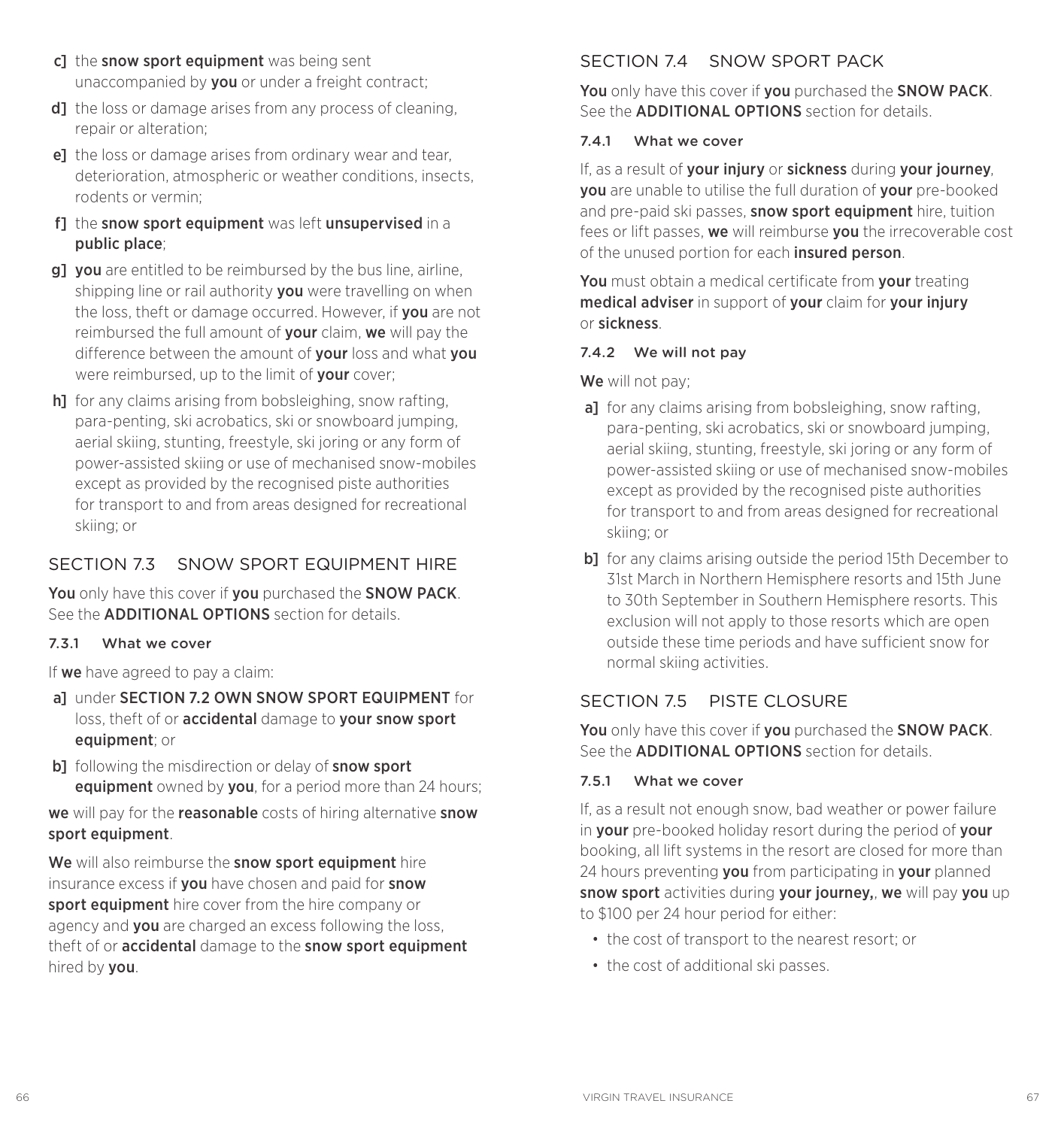#### 7.5.2 We will not pay

We will not pay:

- a] for any claims relating to resorts that do not have skiing facilities greater than 1,000 metres above sea level; or
- b] for any claims arising outside the period 15th December to 31st March in Northern Hemisphere resorts and 15th June to 30th September in Southern Hemisphere resorts. This exclusion will not apply to those resorts which are open outside these time periods and have sufficient snow for normal skiing activities.

## SECTION 76 BAD WEATHER & AVALANCHE CLOSURE

You have this cover if you purchased the SNOW PACK. See ADDITIONAL OPTIONS section for details.

### 7.6.1 What we cover

If, as a result of avalanche or bad weather your pre-booked outward or return journey is delayed for more than 12 hours from your scheduled departure time, we will pay the reasonable extra travel and accommodation expenses that **vou** need to pay provided **you** obtain a written statement from the appropriate authority confirming that the reason for the delay was related to either an avalanche or bad weather, and how long the delay lasted.

#### 7.6.2 We will not pay

To the extent permitted by law, we will not pay:

- a] for any claims relating to resorts that do not have skiing facilities greater than 1,000 metres above sea level; or
- b] for any claims arising outside the period 15th December to 31st March in Northern Hemisphere resorts and 15th June to 30th September in Southern Hemisphere resorts. This exclusion will not apply to those resorts which are open outside these time periods and have sufficient snow for normal skiing activities.

## SECTION 7.7 MEDICAL COVER WHILE CRUISING

You have this cover if you purchased the CRUISE PACK. See the ADDITIONAL OPTIONS section for details.

## 7.7.1 What we cover

a] If you injure yourself or become sick while travelling on a cruise vessel, we will reimburse the reasonable medical or hospital expenses you incur until you get back to Australia. The medical or **hospital** expenses must have been incurred on the written advice of a medical adviser

approved by Allianz Global Assistance. You must make every effort to keep **your** medical or **hospital** expenses to a minimum.

If we determine, on medical advice, that vou should return home for treatment and you do not agree to do so, we will pay you an amount up to the limit shown in the TABLE OF **BENEFITS**, which we reasonably consider to be equivalent  $t^{\circ}$ 

- your medical expenses and/or related costs incurred overseas to the date we advise you to return to Australia; plus
- the amount it would cost us to return you to your home; plus
- the amount of any cancellation fees and lost deposits you would have incurred had you followed our advice.

You will then be responsible for any ongoing or additional costs relating to or arising out of the event you have claimed for.

We will only pay for treatment received and/or **hospital** accommodation during the 12 month period after the sickness first showed itself or the injury happened.

b] We will also pay the cost of emergency dental treatment up to the limit shown in the **TABLE OF BENEFITS** for the Plan selected for dental costs incurred which the treating dentist certifies in writing is for the relief of sudden and acute pain to sound and natural teeth. This limit does not apply to dental costs arising from any *injury* that is covered under sub-section 7.7.1 a].

## 7.7.2 We will not pay

To the extent permitted by law, **we** will not pay for expenses:

- a] when you have not notified Allianz Global Assistance as soon as practicable of **your** admittance to **hospital**:
- b] incurred after 2 weeks treatment by a chiropractor, physiotherapist or dentist unless approved by **Allianz** Global Assistance;
- c] if you do not take the advice of Allianz Global Assistance:
- d] for damage to dentures, dental prostheses, bridges or crowns;
- e] for expenses relating to dental treatment involving the use of precious metals or for cosmetic dentistry;
- f1 for dental treatment caused by or related to the deterioration and/or decay of teeth; or
- **g1** for preventative dental treatment.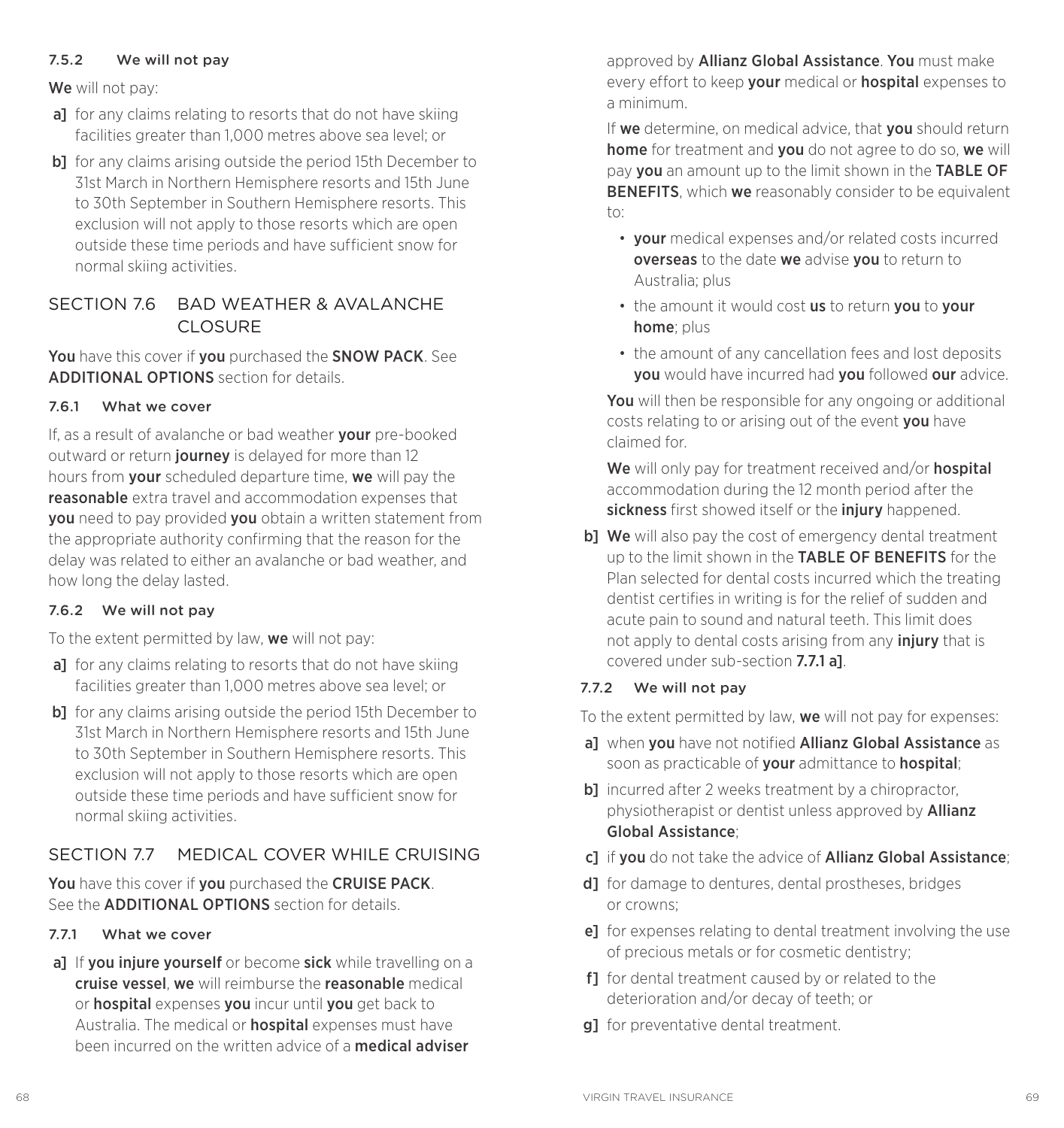## SECTION 7.8 EVACUATION COVER - SHIP TO **SHORE**

You have this cover if you purchased the CRUISE PACK. See ADDITIONAL OPTIONS section for details.

#### 7.8.1 Allianz Global Assistance will arrange

Allianz Global Assistance will arrange for the following assistance services if **you injure yourself**, or become **sick** while travelling on a cruise vessel:

- al Access to a **medical adviser** for emergency medical treatment;
- b] Any messages which need to be passed on to your family or employer in the case of an emergency;
- c] Provision of any written guarantees for payment of reasonable expenses for emergency hospitalisation while on a cruise vessel;
- d] Your medical transfer or evacuation if you must be transported to the nearest **overseas hospital** for emergency medical treatment or be brought back to **your** home with appropriate medical supervision; and
- el The return to your home of your dependants if they are left without supervision following your hospitalisation or evacuation.

#### In addition:

f1 If you die as a result of an injury or a sickness during your travel on a **cruise vessel, we** will pay for **your reasonable** funeral expenses incurred overseas and/or the cost of bringing your remains back to your home. The maximum amount we will pay is \$15,000 per person.

*Please note that we will not pay for any costs incurred in Australia except the reasonable cost of transporting your remains from the inbound port or airport to your home or nominated funeral home.*

#### 7.8.2 We will not pay

To the extent permitted by law, we will not pay:

- al for any expenses for medical evacuation, **funeral** expenses incurred overseas or bringing your remains back to **your home** unless it has been first approved by **Allianz** Global Assistance;
- b] if you decline to follow the medical advice we have obtained, and we will not be responsible for subsequent medical, **hospital** or evacuation expenses.

## SECTION 79 CABIN CONFINEMENT

You have this cover if you purchased the CRUISE PACK. See the ADDITIONAL OPTIONS section for details.

#### 7.9.1 What we cover

If, as a result of *injury* or sickness during your journey, you are confined to bed in your cabin or the cruise vessel's medical centre (however described) for a continuous period of more than 48 hours then we will pay you \$50 for each day in excess of 48 hours that **you** continue to be confined.

## SECTION 710 PRE-PAID SHORE EXCURSION CANCELLATION

You only have this cover if you purchased the CRUISE PACK. See the **ADDITIONAL OPTIONS** section for details.

#### 7.10.1 What we cover

If you cannot participate in your pre-paid shore excursion(s) due to **your** confinement in **your** cabin or in the **cruise** vessel's medical centre (however described) as a result of circumstances outside your control, we will pay you, your cancellation fees and lost deposits.

## SECTION 7.11 FORMAL CRUISE ATTIRE LOST OR DAMAGED

You only have this cover if you purchased the CRUISE PACK. See ADDITIONAL OPTIONS section for details.

#### 7.11.1 What we cover

- al If, during vour journey, your formal wear is stolen. accidentally damaged or is permanently lost we will pay the lesser of:
	- the repair cost:
	- the replacement cost;
	- the amount it would cost us to repair or replace the item(s) allowing for any trade discounts we are entitled to;
	- the cost of repairing or replacing the lost or damaged part of a pair, set or collection; or
	- the original purchase price.

We have the option to repair or replace the **formal wear** instead of paying you.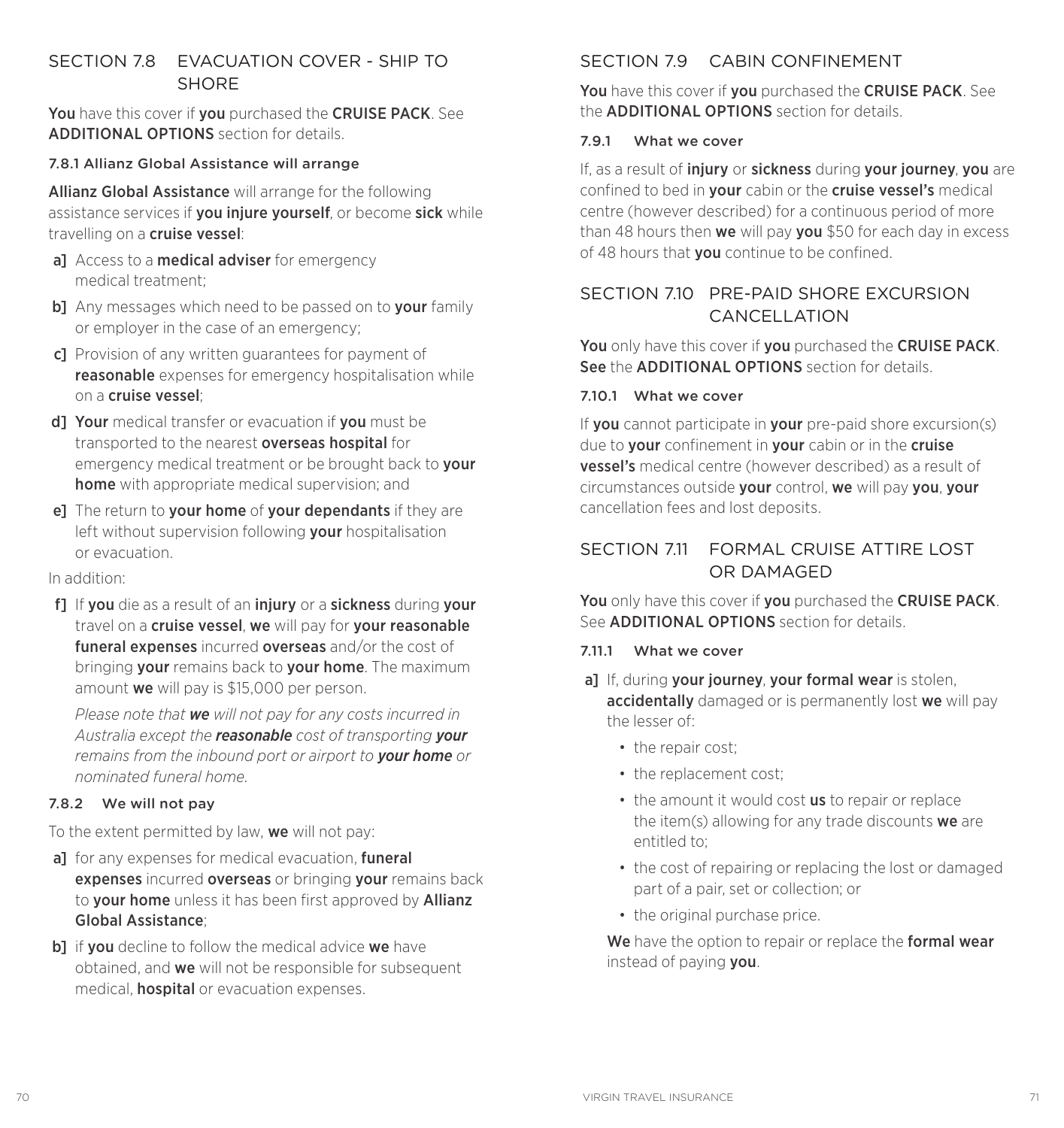A pair or set of items, for example (but not limited to):

• shoes, gloves, suit

are considered as only one item and the appropriate benefit limit will be applied.

#### 7.11.2 We will not pay

To the extent permitted by law, we will not pay a claim in relation to your formal wear if:

- al vou do not report the loss, theft or misplacement within 24 hours to the police or an office of the **carrier you** were travelling on when the loss, theft or misplacement occurred. You must prove that you made such report by providing us with a written statement from whoever you reported it to;
- b] the loss, theft or damage is to, or of, formal wear left behind in any hotel or motel room after **you** have checked out or **cruise vessel** cabin after **vou** have disembarked, or items left behind in any aircraft, ship, train, tram, taxi or bus;
- c] the formal wear was being sent unaccompanied by you or under a freight contract;
- d] the loss or damage arises from any process of cleaning, repair or alteration;
- e] the loss or damage arises from ordinary wear and tear, deterioration, atmospheric or weather conditions, insects, rodents or vermin;
- f] the formal wear was left unsupervised in a public place; or
- **g1** you are entitled to be reimbursed by the bus line, airline, shipping line or rail authority you were travelling on when the loss, theft, misplacement or damage occurred. However, if you are not reimbursed the full amount of your claim, we will pay the difference between the amount of **vour** loss and what **you** were reimbursed, up to the limit of your cover.

## SECTION 7.12 FORMAL CRUISE ATTIRE DELAYED

You only have this cover if you purchased the CRUISE PACK. See the ADDITIONAL OPTIONS section for details.

#### 7.12.1 What we cover

If your formal wear is delayed, misdirected or misplaced while on the outward portion of **your journey** for over 12 hours from the time **vou** boarded the **cruise vessel**, and it is necessary to purchase or hire replacement **formal wear, we** will reimburse you your reasonable expenses.

#### 7.12.2 We will not pay

We will not pay if you are entitled to compensation from the bus line, air line, shipping line or rail authority you were travelling on for the relevant amount claimed. However, if you are not reimbursed the full amount, we will pay the difference between the amount of **your** expenses and what **you** were reimbursed, up to the limit of **your** cover.

### SECTION 713 MARINE RESCUE DIVERSION

You only have this cover if you purchased the CRUISE PACK. See the ADDITIONAL OPTIONS section for details.

#### 7.13.1 What we cover

If during your journey, your cruise vessel diverts from its scheduled course in order to affect a marine rescue in accordance with obligations under international conventions governing the Law of the Sea, and Search and Rescue, we will pay you \$100 for each day, up to a maximum of 5 days.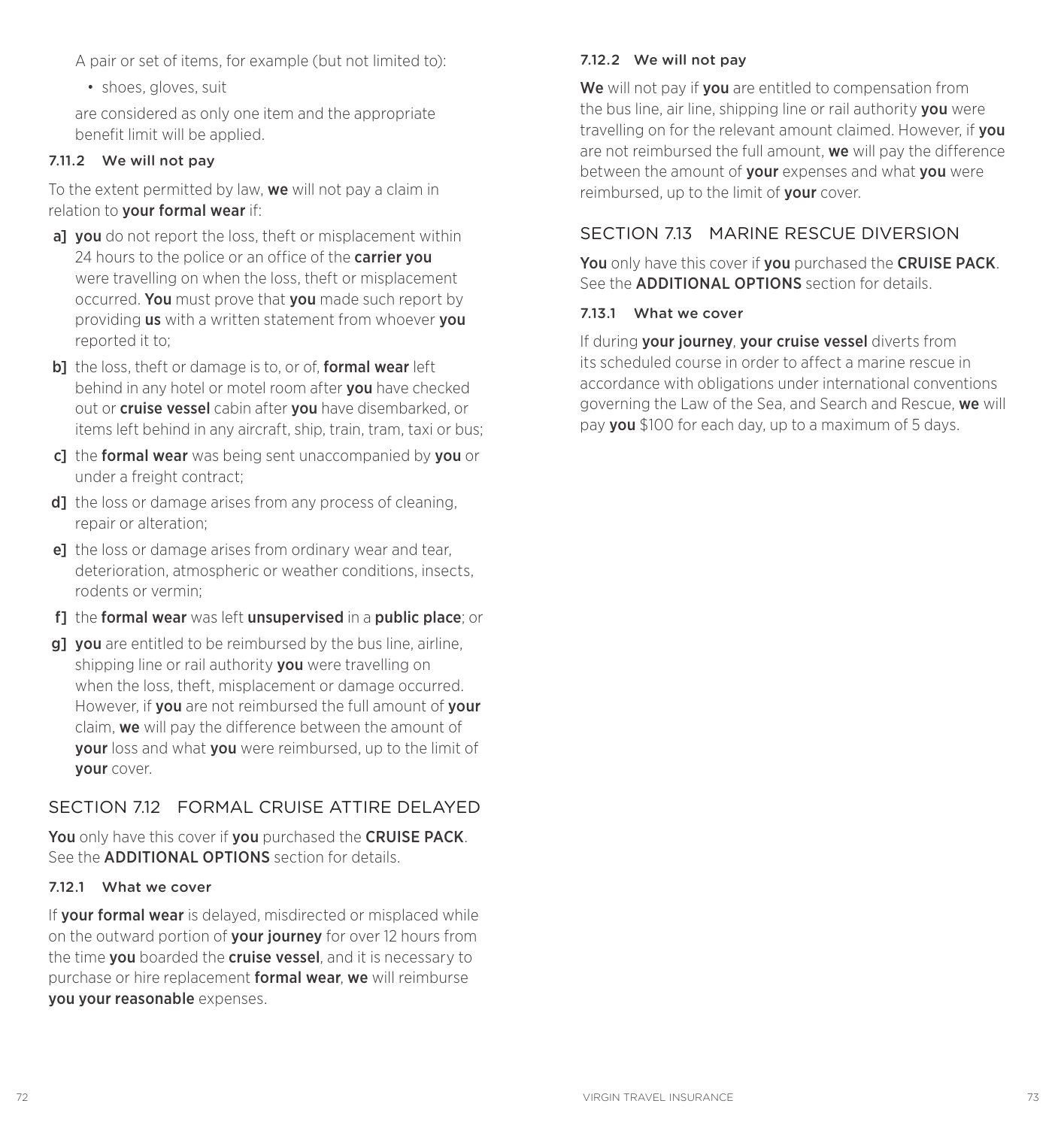## Claims

First check that **you** are covered by **your policy** by reading the appropriate section in the PDS and the GENERAL EXCLUSIONS APPLICABLE TO ALL SECTIONS to see exactly what is, and is not covered, noting particularly any conditions limitations and exclusions.

## HOW TO MAKE A CLAIM

You must give Allianz Global Assistance notice of your claim as soon as possible. You can lodge your claim online 24 hours a day or obtain a claim form at www.travelclaims.com.au.

If there is a delay in claim notification, or **you** do not provide sufficient detail for **Allianz Global Assistance** to consider your claim, we can reduce any claim payable by the amount of prejudice we have suffered because of the delay.

You must give any information Allianz Global Assistance reasonably asks for to support your claim at your expense, such as but not limited to police reports, valuations, medical reports, original receipts or proof of purchase and ownership. If required they may ask **you** to provide them with translations into English of any such documents to enable their consideration of your claim.

You must co-operate at all times in relation to providing supporting evidence and such other information that may reasonably be required.

- a] If you think that you may have to cancel your journey or shorten your journey you must tell us as soon as possible. Contact Allianz Global Assistance using the contact number, or if overseas the 24 HOUR EMERGENCY ASSISTANCE number, shown on the back cover of this PDS.
- b] For medical, hospital or dental claims, contact Allianz Global Assistance as soon as practicable.
- c] For loss or theft of your luggage and personal effects, report it immediately to the police and obtain a written notice of your report. For damage or misplacement of your luggage and personal effects, caused by the airline or any other operator or accommodation provider, report the damage or misplacement to an appropriate official and obtain a written report, including any offer of settlement that they may make.
- d] Submit full details of any claim in writing within 30 days of your return home.

## CLAIMS ARE PAYABLE IN AUSTRALIAN DOLLARS TO YOU

We will pay all claims in Australian dollars. We will pay vou unless you tell us to pay someone else. The rate of currency exchange that will apply is the rate at the time **you** incurred the expense.

Payment will be made by direct credit to a bank account nominated by you.

## YOU MUST NOT ADMIT FAULT OR LIABILITY

You must not admit that you are at fault, for any accident, incident or event causing a claim under your policy, and you must not offer or promise to pay any money, or become involved in legal action, without the approval of **Allianz** Global Assistance.

## YOU MUST HELP US TO RECOVER ANY MONEY WE HAVE PAID

If we have a claim against someone in relation to the money we have to pay or we have paid under your policy, you must do everything **you** can to help us do that in legal proceedings. If you are aware of any third party that you or we may recover money from, **vou** must inform **us** of such third party.

## IF YOU CAN CLAIM FROM ANYONE ELSE, WE WILL ONLY MAKE UP THE DIFFERENCE

If you can make a claim against someone in relation to a loss or expense covered under this **policy** and they do not pay you the full amount of **your** claim, we will make up the difference. You must claim from them first.

## OTHER INSURANCE

If any loss, damage or liability covered under this **policy** is covered by another insurance policy, you must give us details. If you make a claim under one insurance policy and you are paid the full amount of your claim, you cannot make a claim under the other policy. If you make a claim under another insurance policy and you are not paid the full amount of your claim, we will make up the difference, up to the amount this **policy** covers you for, provided your claim is covered by this policy.

We may seek contribution to amounts we have paid, or must pay, from **your** other Insurer. You must give us any information **we** reasonably ask for to help **us** make a claim from **your** other Insurer.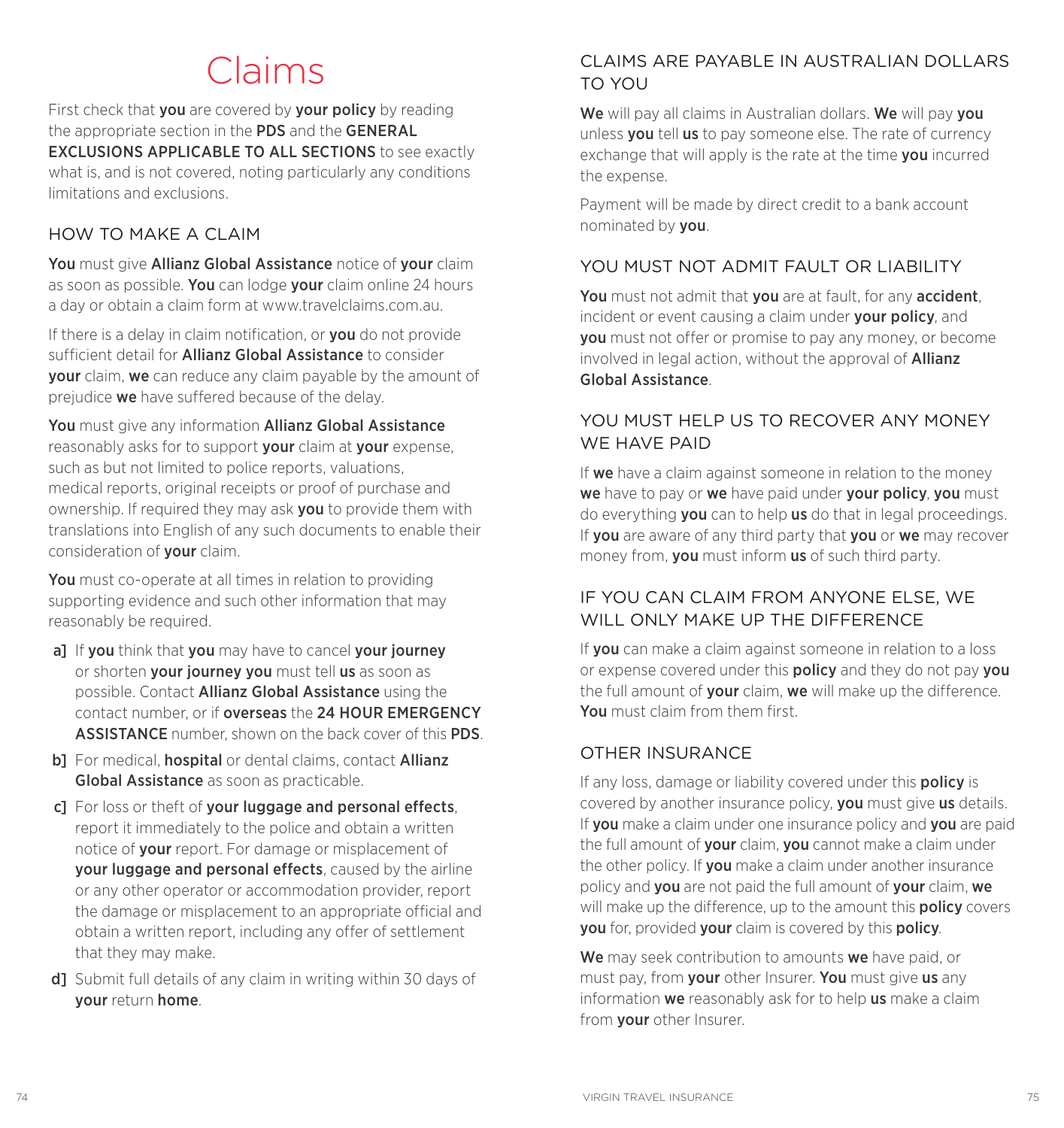## SUBROGATION

We may, at our discretion undertake in your name and on your behalf, control and settlement of proceedings for our own benefit in your name to recover compensation or secure indemnity from any party in respect of anything covered by this **policy. You** are to assist and permit to be done, everything required by us for the purpose of recovering compensation or securing indemnity from other parties to which we may become entitled or subrogated, upon us paying your claim under this **policy** regardless of whether we have yet paid vour claim and whether or not the amount we pay you is less than full compensation for **your** loss. These rights exist regardless of whether **your** claim is paid under a non-indemnity or an indemnity clause of this **policy**.

### RECOVERY

We will apply any money we recover from someone else under a right of subrogation in the following order:

- 1. To us, our costs (administration and legal) arising from the recovery.
- 2. To us, an amount equal to the amount that we paid to you under your policy.
- 3. To you, your uninsured loss (less your excess).
- 4. To you, your excess.

Once we pay your total loss we will keep all money left over.

If we have paid your total loss and you receive a payment from someone else for that loss or damage, **vou** must pay us the amount of that payment up to the amount of the claim we paid you.

If we pay you for lost or damaged property and you later recover the property or it is replaced by a third party. **vou** must pay us the amount of the claim we paid you.

## HOW GST AFFFCTS YOUR CLAIM

If you are entitled to claim an input tax credit in respect of a cost for which a claim is made, or would be entitled to an input tax credit if **you** were to incur the relevant cost (i.e. in replacing a lost or stolen item), the amount we would otherwise pay will be reduced by the amount of that input tax credit.

## TRAVEL WITHIN AUSTRALIA ONLY

If you are entitled to claim an input tax credit in respect of your premium you must inform us of the amount of that input tax credit (as a percentage) at the time you first make a claim. If you fail to do so, you may have a liability for GST if we pay you an amount under your policy.

#### FRAUD

Insurance fraud places additional costs on honest policyholders. Fraudulent claims force insurance premiums to rise. We encourage the community to assist in the prevention of insurance fraud.

You can help by reporting insurance fraud by calling Allianz Global Assistance on 1800 453 937.

All information will be treated as confidential and protected to the full extent under law.